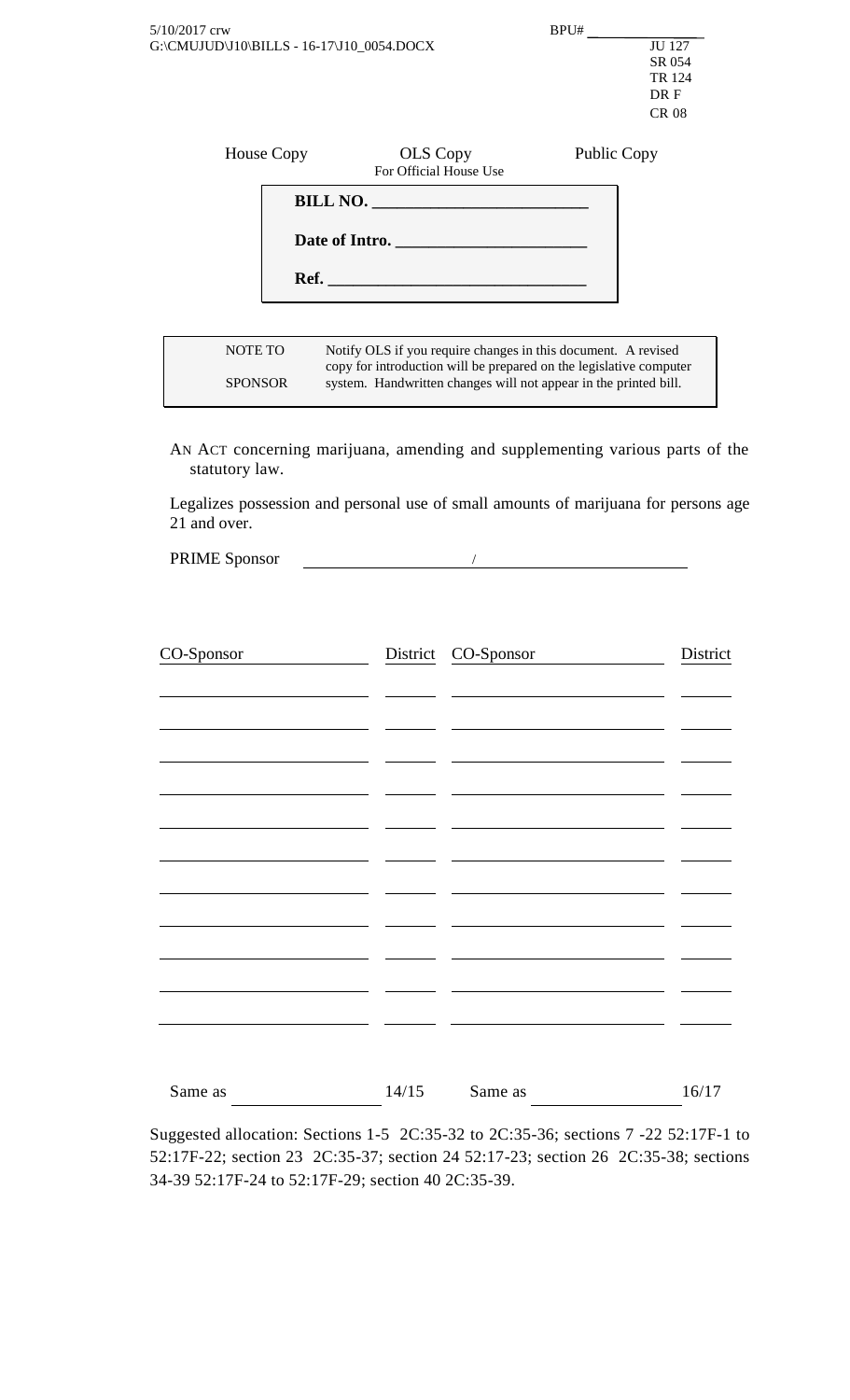**AN ACT** concerning marijuana, amending and supplementing various parts of the statutory law.

**BE IT ENACTED** *by the Senate and General Assembly of the State of New Jersey:*

1. (New section) Findings.

The Legislature finds and declares that:

a. It is the intent of the people of New Jersey to adopt a new approach to our marijuana policies by taxing, controlling and legalizing marijuana like alcohol for adults;

b. It is the intent of the people of New Jersey that the provisions of this act will prevent the sale or distribution of marijuana to persons under 21 years of age;

c. This act is designed to eliminate the problems caused by the unregulated manufacture, distribution, and use of marijuana within New Jersey;

d. This act will divert funds from marijuana sales from going to illegal enterprises, gangs, and cartels;

e. New Jersey law enforcement officers made over 24,000 arrests for marijuana possession in 2012, more than in the previous 20 years;

f. In 2012, a person was arrested for marijuana possession in New Jersey approximately every 22 minutes;

g. Black New Jerseyans are nearly three times more likely to be arrested for marijuana possession than white New Jerseyans, despite similar usage rates;

h. Marijuana possession arrests constituted three out of every five drug arrests in New Jersey in 2012;

i. New Jersey spends approximately \$127 million per year on marijuana possession enforcement costs;

j. Taxing, controlling, and legalizing marijuana for adults like alcohol will free up precious resources to allow our criminal justice system to focus on serious crime and public safety issues;

k. Taxing, controlling, and legalizing marijuana for adults like alcohol will strike a blow at the illegal enterprises that profit from New Jersey's current, unregulated marijuana illegal market;

l. New Jersey must strengthen our support for evidence-based, drug prevention programs that work to educate New Jerseyans, particularly young New Jerseyans, about the harms of drug abuse;

m. New Jersey must enhance State-supported programming that provides appropriate, evidence-based treatment for those who suffer from the illness of drug addiction;

n. Controlling and regulating the manufacture, distribution, and sale of marijuana will strengthen our ability to keep marijuana away from minors;

**EXPLANATION – Matter enclosed in bold-faced brackets [thus] in the above bill is not enacted and is intended to be omitted in the law.**

**Matter underlined thus is new matter.**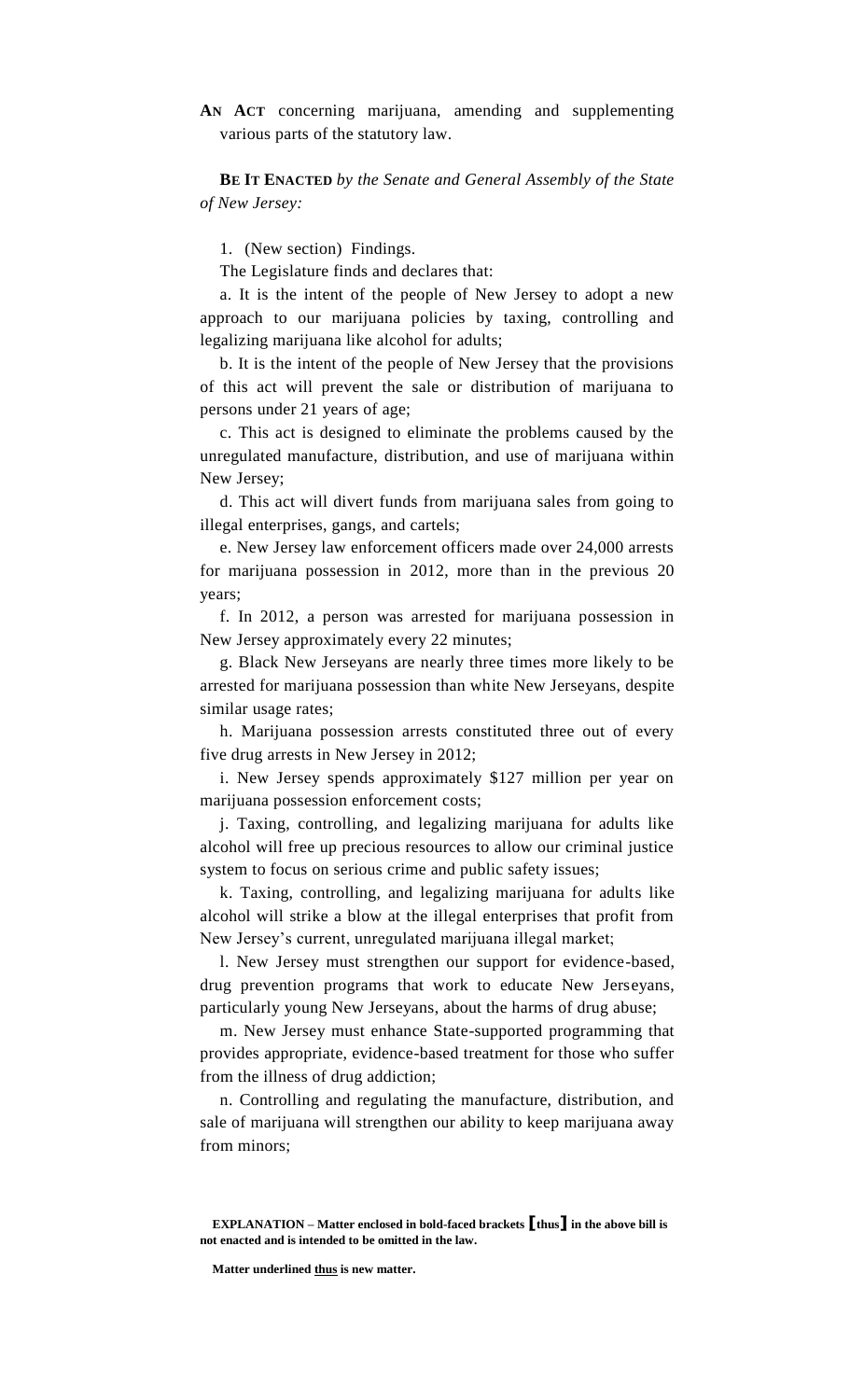o. A controlled system of marijuana manufacturing, distribution, and sale must be designed in a way that enhances public health and minimizes harms to New Jersey communities and families;

p. The regulated marijuana system in New Jersey must be regulated so as to prevent persons younger than 21 years of age from accessing or purchasing marijuana;

q. A marijuana arrest in New Jersey can have a debilitating impact on a person's future, including consequences for one's job prospects, housing access, financial health, familial integrity, immigration status, and educational opportunities;

r. The tax revenue generated from a controlled marijuana manufacture, distribution, and retail sales system in New Jersey will generate hundreds of millions of dollars to bolster effective, evidence-based drug treatment and education, and to reinvest in New Jersey communities;

s. New Jersey cannot afford to sacrifice its public safety and civil rights by continuing its ineffective and wasteful marijuana enforcement policies.

2. (New section) Definitions.

As used in P.L  $, c.$  (C. ) (pending before the Legislature as this bill), unless the context otherwise requires:

"Consumer" means a person 21 years of age or older who purchases, acquires, owns, holds or uses marijuana or marijuana products for personal use by a person 21 years of age or older, but not for resale to others.

"Consumption" means the act of ingesting, inhaling, or otherwise introducing marijuana into the human body.

"Director" means the Director of the Division of Marijuana Enforcement.

"Division" means the Division of Marijuana Enforcement in the Department of Law and Public Safety.

"Financial consideration," means value that is given or received either directly or indirectly through sales, barter, trade, fees, charges, dues, contributions or donations; but does not include: homegrown marijuana that is given or received when nothing is given or received in return; or homegrown marijuana products that are given or received when nothing is given or received in return.

"Hashish" means the resin extracted from any part of the plant Genus Cannabis L. and any compound, manufacture, salt, derivative, mixture, or preparation of such resin.

"Household" means a housing unit and any place in or around a housing unit at which the occupants of the housing unit are producing, processing or storing homegrown marijuana or homemade marijuana products.

"Housing unit" means a house, an apartment, a mobile home, a group of rooms, or a single room that is occupied as separate living quarters, in which the occupants live and eat separately from any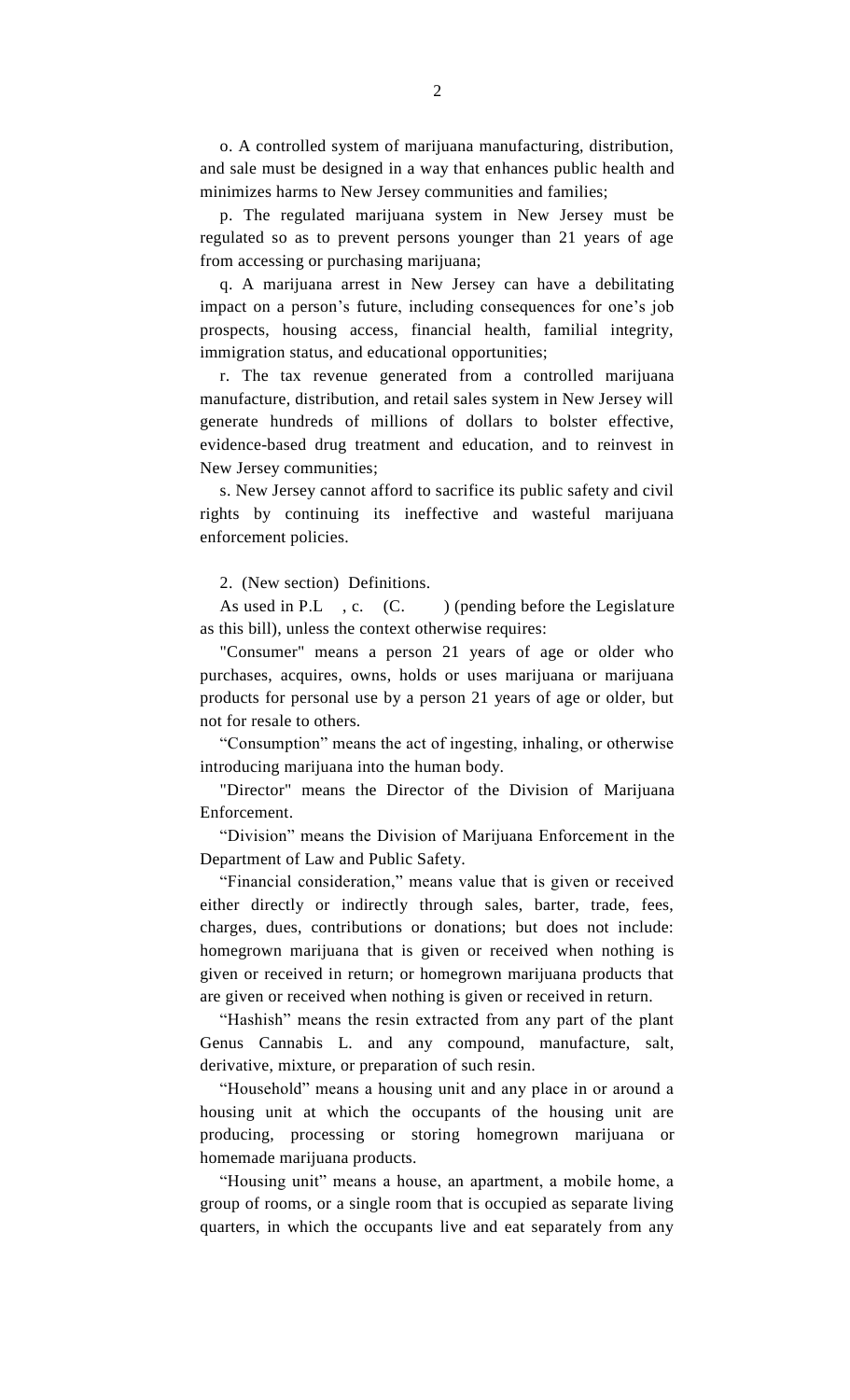other persons in the building and which have direct access from the outside of the building or through a common hall.

"Immature marijuana plant" means a marijuana plant that is not flowering.

"Industrial hemp" means the plant of the genus cannabis and any part of such plant, whether growing or not, with a delta-9 tetrahydrocannabinol concentration that does not exceed threetenths percent on a dry weight basis.

"Licensee" means a person who holds a license issued under this act that is designated as either a Class 1 Marijuana Cultivation Facility license, herein referred to as a Marijuana Producer license, or a Class 1 Marijuana Product Manufacturing Facility license; herein referred to as a Marijuana Processor license, a Class 2 Marijuana Wholesaler license; a Class 3 Marijuana Retailer license; or a Class 4 Marijuana Transportation license."

"Licensee representative" means an owner, director, officer, manager, employee, agent or other representative of a licensee, to the extent that the person acts in a representative capacity.

"Local governmental entity" means a municipality.

"Marijuana" means all parts of the plant Genus Cannabis L., whether growing or not; the seeds thereof, and every compound, manufacture, salt, derivative, mixture, or preparation of the plant or its seeds, except those containing resin extracted from the plant; but shall not include the weight of any other ingredient combined with marijuana to prepare topical or oral administrations, food, drink, or other product.

"Marijuana cultivation facility" means an entity licensed to cultivate marijuana and sell marijuana to marijuana producers, to marijuana product manufacturing facilities, and to other marijuana cultivation facilities, but not to consumers. This entity shall hold a Class 1 Manufacturers license.

"Marijuana establishment" means a marijuana cultivation facility, a marijuana testing facility, a marijuana product manufacturing facility, or a marijuana retailer.

"Marijuana extract" means a substance obtained by separating resins from marijuana by: (i) a chemical extraction process using a hydrocarbon-based solvent, such as butane, hexane or propane; (ii) a chemical extraction process using the hydrocarbon-based solvent carbon dioxide, if the process uses high heat or pressure; or (ii) Any other process identified by the division by rule.

"Marijuana flowers" means the flowers of the plant genus Cannabis within the plant family Cannabaceae.

"Marijuana items" means marijuana, marijuana products, and marijuana extracts.

"Marijuana leaves" means the leaves of the plant genus Cannabis within the plant family Cannabaceae.

"Marijuana paraphernalia" means any equipment, products, or materials of any kind which are used, intended for use, or designed for use in planting, propagating, cultivating, growing, harvesting,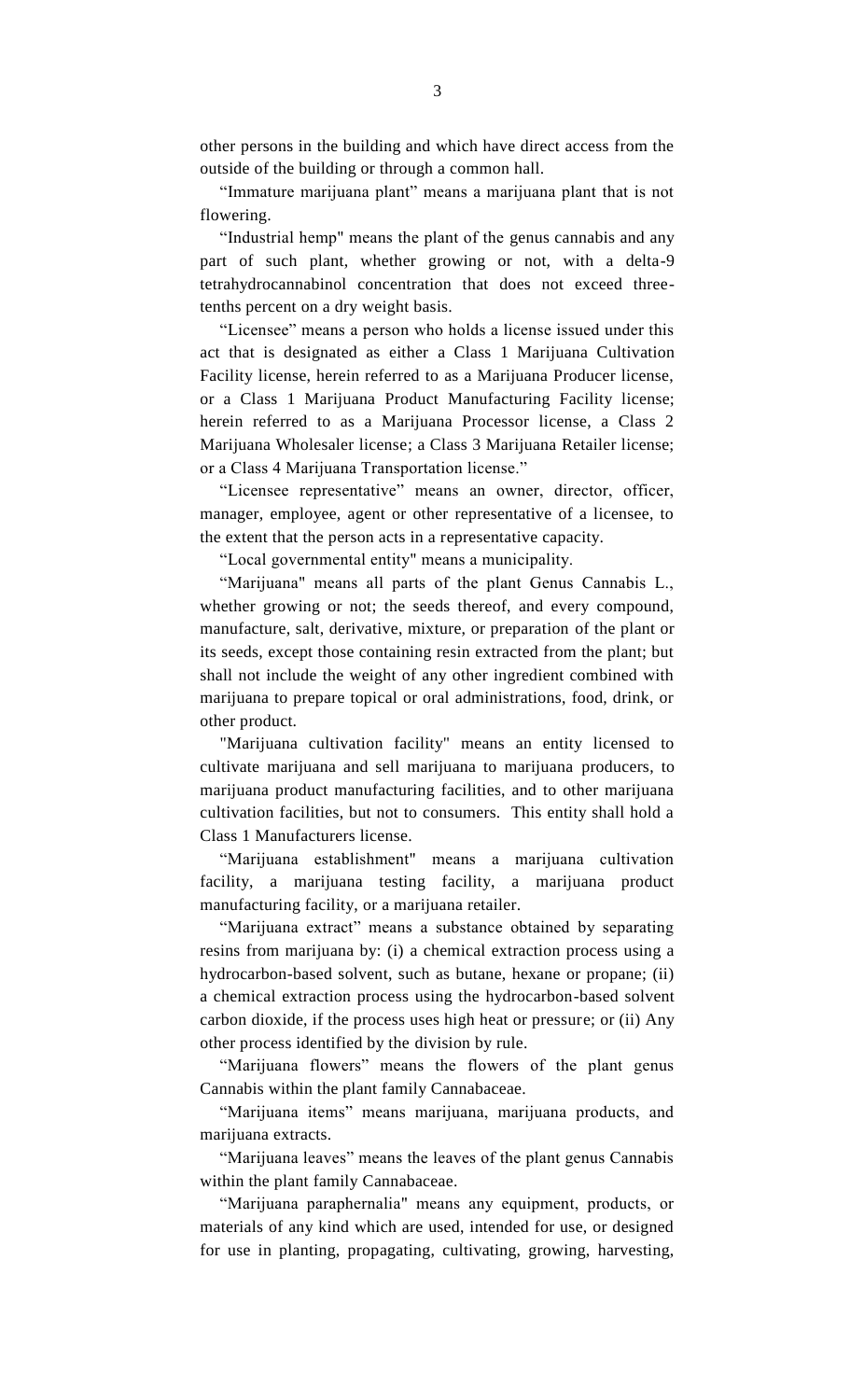composting, manufacturing, compounding, converting, producing, processing, preparing, testing, analyzing, packaging, repackaging, storing, vaporizing, or containing marijuana, or for ingesting, inhaling, or otherwise introducing marijuana into the human body.

"Marijuana processor" means a person who processes marijuana items in this State.

"Marijuana producer" means a person who produces marijuana in this State.

"Marijuana product manufacturing facility" means an entity licensed to purchase marijuana; manufacture, prepare, and package marijuana items; and sell items to other marijuana product manufacturing facilities and to marijuana retailers, but not to consumers. This entity shall hold a Class 1 Manufacturers product manufacturing license.

"Marijuana products" means a product containing marijuana or marijuana extracts and other ingredients intended for human consumption or use, including a product intended to be applied to the skin or hair, edible products, ointments, and tinctures. Marijuana products do not include: (i) marijuana by itself; or (ii) marijuana extract by itself.

"Marijuana retailer" means an entity licensed to purchase marijuana from marijuana cultivation facilities and marijuana items from marijuana product manufacturing facilities or marijuana wholesalers and to sell marijuana and marijuana products to consumers. This entity shall hold a Class 3 Retailers license.

"Marijuana testing facility" means an independent, third-party entity meeting accreditation requirements established by the Division that is licensed to analyze and certify the safety and potency of marijuana items.

Marijuana transporter" means an entity licensed to transport marijuana through and within the State of New Jersey and to maintain a warehouse. This entity shall hold a Class 4 Transportation license.

"Marijuana wholesaler" means any licensed person or entity who sells marijuana items or marijuana paraphernalia for the purpose of resale either to a licensed marijuana wholesaler or to a licensed marijuana retailer. This entity shall hold a Class 2 Wholesalers license.

"Mature marijuana plant" means a marijuana plant that is not an immature marijuana plant.

"Medical marijuana center" means an entity permitted by a State agency to sell marijuana and marijuana products pursuant to the "New Jersey Compassionate Use Medical Marijuana Act" P.L.2009, c.307 (C.24:6I-1 et seq.).

"Noncommercial" means not dependent or conditioned upon the provision or receipt of financial consideration.

"Premises" or "licensed premises" includes the following areas of a location licensed under this act: all public and private enclosed areas at the location that are used in the business operated at the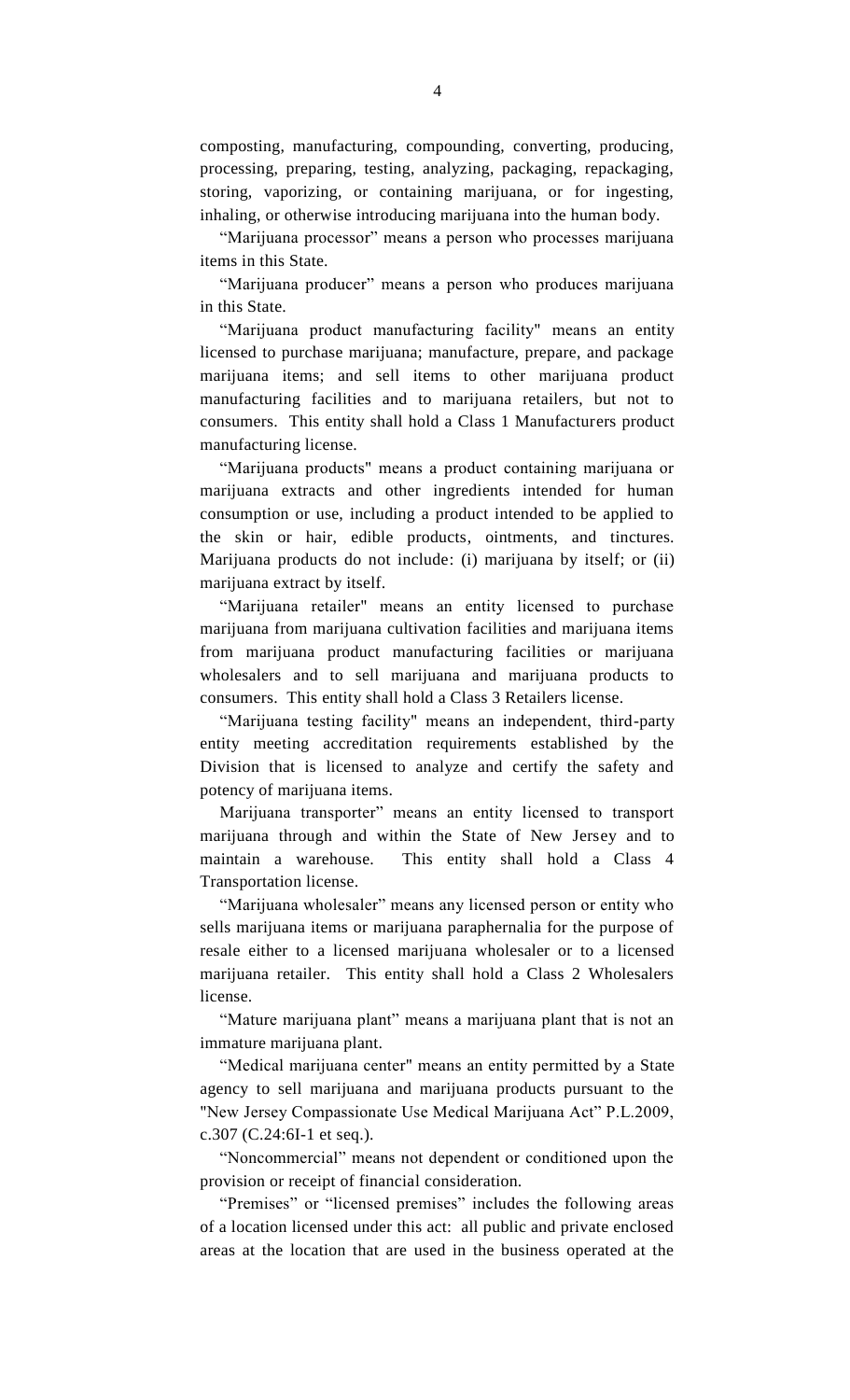location, including offices, kitchens, rest rooms and storerooms; all areas outside a building that the division has specifically licensed for the production, processing, wholesale sale, or retail sale of marijuana items; and, for a location that the division has specifically licensed for the production of marijuana outside a building, the entire lot or parcel that the licensee owns, leases or has a right to occupy.

"Processes" means the processing, compounding, or conversion of marijuana into marijuana products or marijuana extracts; "Processes" does not include packaging or labeling.

"Produces" means the manufacture, planting, cultivation, growing or harvesting of marijuana. "Produces" does not include the drying of marijuana by a marijuana processor, if the marijuana processor is not otherwise producing marijuana; or the cultivation and growing of an immature marijuana plant by a marijuana processor, marijuana wholesaler or marijuana retailer if the marijuana processor, marijuana wholesaler, or marijuana retailer purchased or otherwise received the plant from a licensed marijuana producer.

"Public place" means any place to which the public has access that is not privately owned; or any place to which the public has access where alcohol consumption is not allowed, including but not limited to a public street, road, thoroughfare, sidewalk, bridge, alley, plaza, park, playground, swimming pool, or shopping area, public transportation facility, vehicle used for public transportation, parking lot, public library, or any other public building, structure, or area.

"Radio" means a system for transmitting sound without visual images, and includes broadcast, cable, on-demand, satellite, or internet programming. Radio includes any audio programming downloaded or streamed via the internet.

"Television" means a system for transmitting visual images and sound that are reproduced on screens, and includes broadcast, cable, on-demand, satellite, or internet programming. Television includes any video programming downloaded or streamed via the internet.

"THC" means Delta-9-tetrahydrocannabinol, the main psychoactive chemical contained in the cannabis plant.

"Unreasonably impracticable" means that the measures necessary to comply with the regulations require such a high investment of risk, money, time, or any other resource or asset that the operation of a marijuana establishment is not worthy of being carried out in practice by a reasonably prudent businessperson.

3. (New section) Personal use of marijuana.

Notwithstanding any other provision of law, the following acts are not unlawful and shall not be a criminal offense or a basis for seizure or forfeiture of assets under N.J.S.2C:64-1 et seq. or other applicable law for persons 21 years of age or older: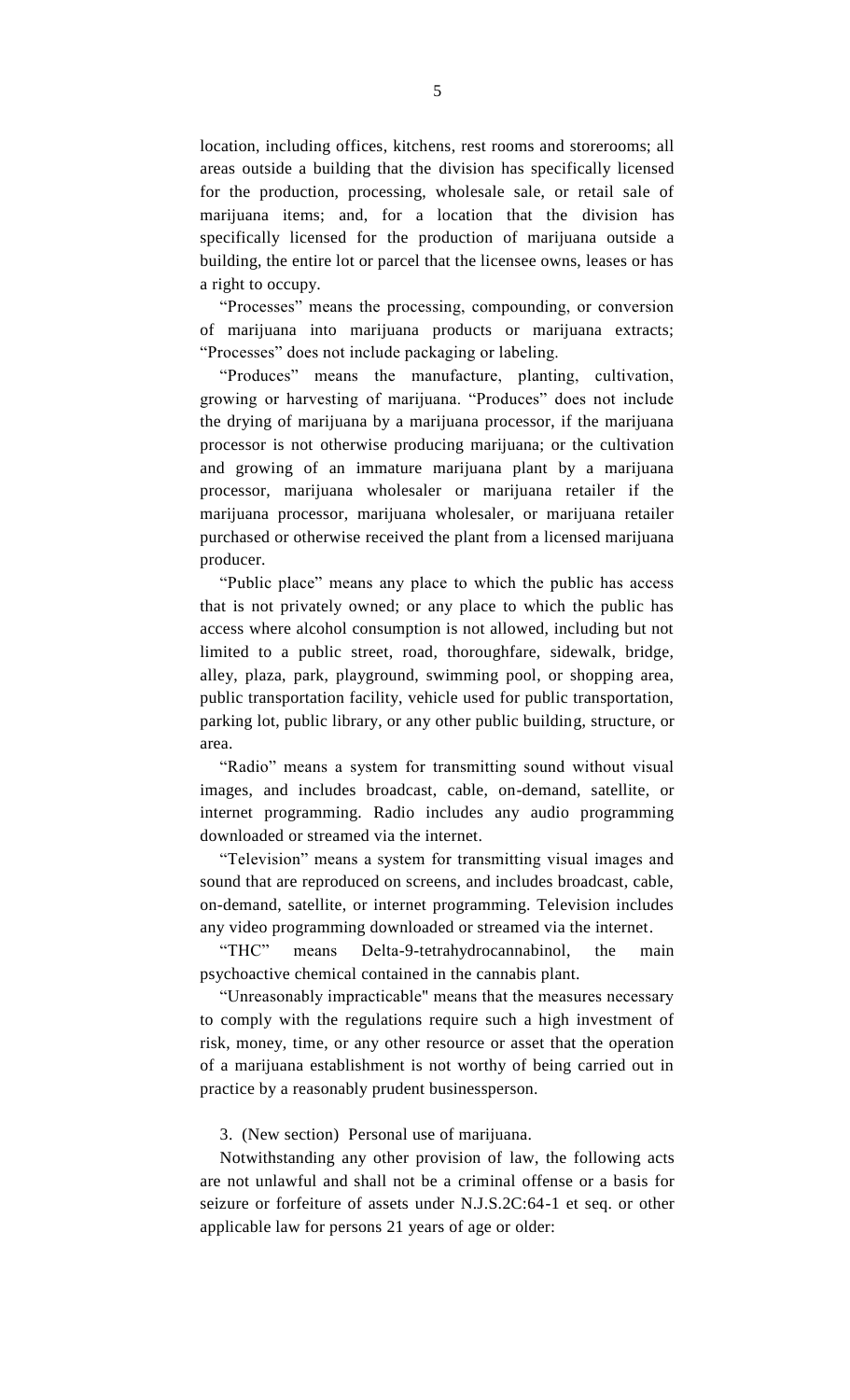a. Possessing, using, purchasing, or transporting: marijuana paraphernalia; one ounce or less of marijuana; 16 ounces or less of marijuana infused product in solid form; 72 ounces or less in liquid form; 7 grams or less of marijuana concentrate; and up to 6 immature marijuana plants subject to the provisions of subsection b. of this this section.

b. Transfer of one ounce or less of marijuana; 16 ounces or less of marijuana infused product in solid form; 72 ounces or less in liquid form; 7 grams or less of marijuana concentrate; and up to 6 immature plants, without marijuana cultivation facility to a person who is of or over the legal age for purchasing marijuana items, provided that such transfer is for non-promotional, non-business purposes.

c. Consumption of marijuana items, provided that nothing in this section shall permit a person to smoke or otherwise consume marijuana items openly in a public place.

d. Assisting another person who is of or over the legal age for purchasing marijuana items in any of the acts described in subsections a. through c. of this section.

4. (New section) Lawful operation of marijuana establishments.

Notwithstanding any other provision of law, the following acts are not unlawful and shall not be a criminal offense or a basis for seizure or forfeiture of assets under N.J.S.2C:64-1 et seq. or other applicable law for persons 21 years of age or older:

a. manufacture, possession, or purchase of marijuana paraphernalia or the sale of marijuana paraphernalia to a person who is 21 years of age or older.

b. possessing, displaying, or transporting marijuana items; purchase of marijuana from a marijuana cultivation facility; purchase of marijuana items from a marijuana product manufacturing facility; or sale of marijuana items to consumers, if the person conducting the activities described in this subsection has obtained a current, valid license to operate as a marijuana retailer or is acting in his capacity as an owner, employee, or agent of a licensed marijuana retailer.

c. cultivating, harvesting, processing, packaging, transporting, displaying, or possessing marijuana; delivery or transfer of marijuana to a marijuana testing facility; selling marijuana to a marijuana cultivation facility, a marijuana product manufacturing facility, or a marijuana retailer; or the purchase of marijuana from a marijuana cultivation facility, if the person conducting the activities described in this subsection has obtained a current, valid license to operate a marijuana cultivation facility or is acting in his capacity as an owner, employee, or agent of a licensed marijuana cultivation facility.

d. packaging, processing, transporting, manufacturing, displaying, or possessing marijuana items; delivery or transfer of marijuana items to a marijuana testing facility; selling marijuana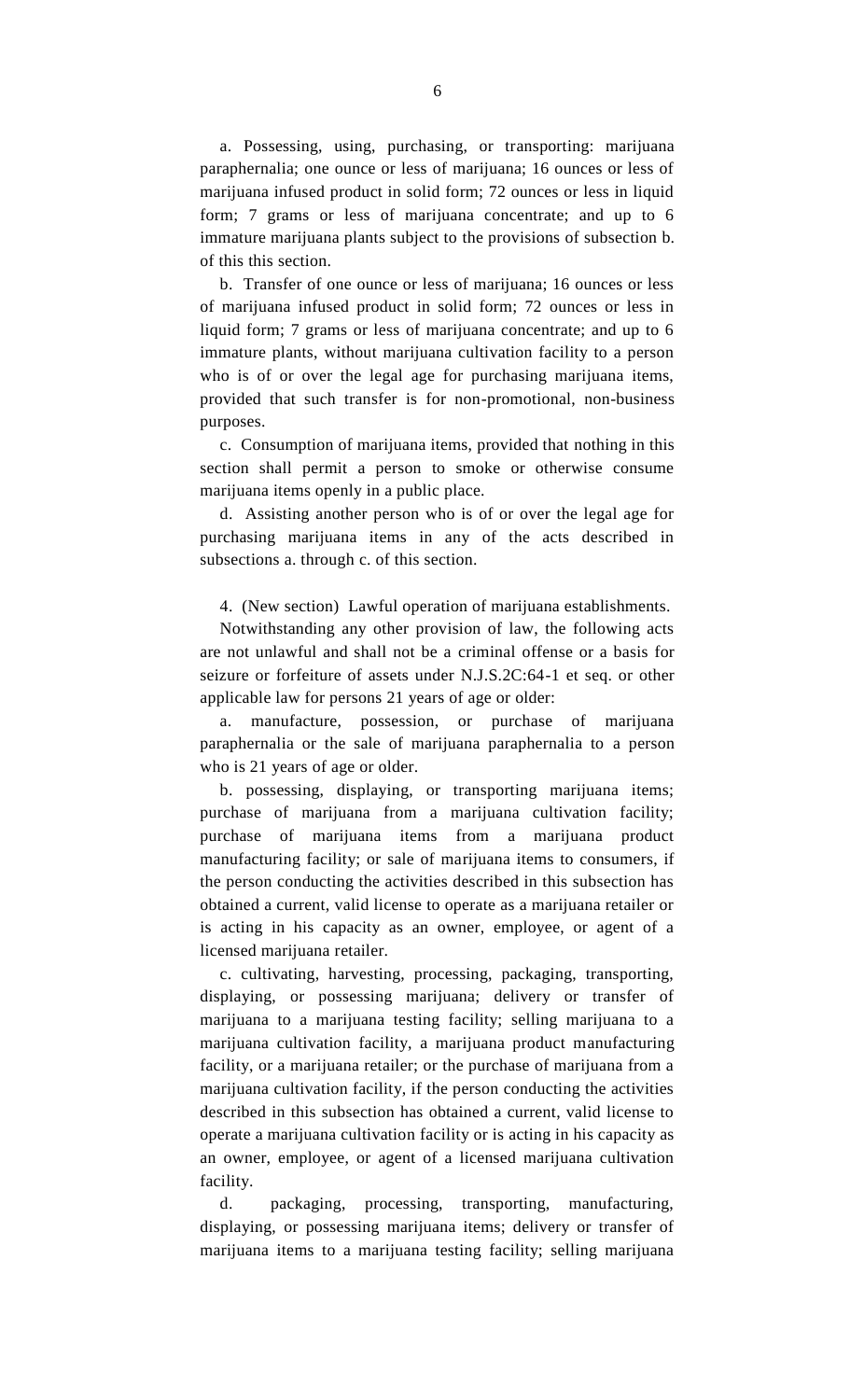items to a marijuana retailer or a marijuana product manufacturing facility; the purchase of marijuana from a marijuana cultivation facility; or the purchase of marijuana items from a marijuana product manufacturing facility, if the person conducting the activities described in this subsection has obtained a current, valid license to operate a marijuana product manufacturing facility or is acting in his capacity as an owner, employee, or agent of a licensed marijuana product manufacturing facility.

e. possessing, cultivating, processing, repackaging, storing, transporting, displaying, transferring, or delivering marijuana items if the person has obtained a current, valid license to operate a marijuana testing facility or is acting in his capacity as an owner, employee, or agent of a licensed marijuana testing facility.

f. leasing or otherwise allowing the use of property owned, occupied, or controlled by any person, corporation or other entity for any of the activities conducted lawfully in accordance with subsections a. through e. of this section.

5. (New section) Prohibition of Persons Under the Legal Age Purchasing Marijuana.

a. No person, either directly or indirectly by an agent or employee, shall sell, offer for sale, distribute for commercial purpose at no cost or minimal cost, give, or furnish, to a person under 21 years of age, any marijuana items.

b. Any licensee or employee or agent of a licensee who allows a person under the age of 21 to procure marijuana items is guilty of a disorderly persons offense and subject to a civil penalty of not less than \$250 for the first violation; \$500 for the second violation; and \$1,000 for the third and each subsequent violation; in addition, subject to a hearing, a licensee's license may be revoked;

c. The establishment of all of the following facts by a licensee, employee, or agent, allowing any such person under the age of 21 to procure marijuana items shall constitute a defense to any prosecution pursuant to the provisions of subsections a. and b. of this section:

(1) That the purchaser of the marijuana or marijuana product falsely represented, by producing either a United States passport; driver's license or non-driver identification card issued by the New Jersey Motor Vehicle Commission; a similar card issued pursuant to the laws of another state; United States military identification card; or a photographic identification card issued by a county clerk, that he was of legal age to make the purchase;

(2) That the appearance of the purchaser was such that an ordinary prudent person would believe him to be 21 years of age or older, of legal age to make the purchase; and

(3) That the sale or distribution was made in good faith, relying upon the production of the identification in paragraph (1) of this subsection, the minor's appearance, and in the reasonable belief that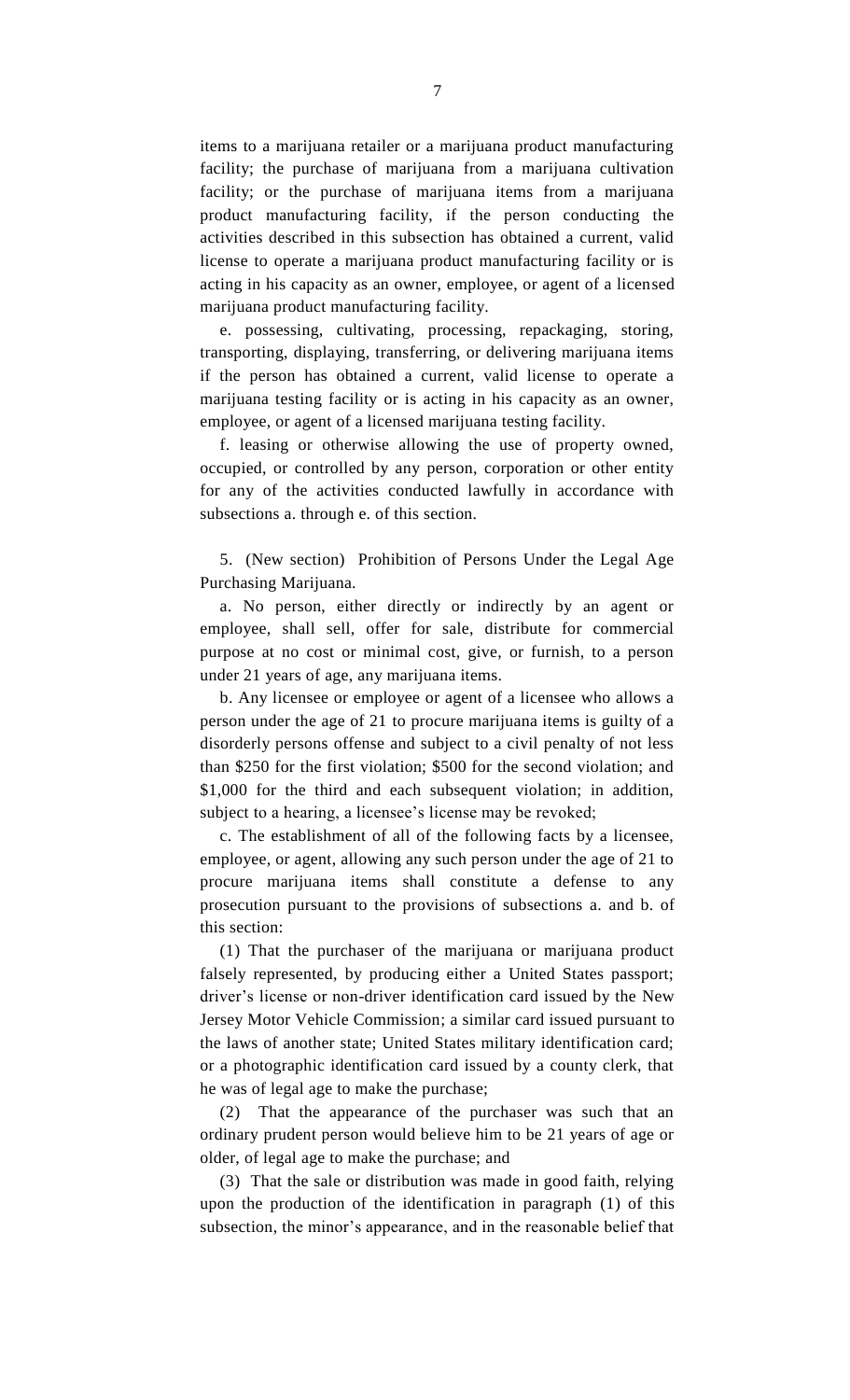the purchaser or recipient was actually of legal age to make the purchase.

d. It shall be unlawful for a person under the age of 21 to attempt to purchase, or acquire a marijuana item, even if such marijuana items may be legally purchased by persons at or above the legal age for purchasing marijuana items.

For purposes of this subsection, purchasing a marijuana item includes accepting a marijuana item, and acquiring a marijuana item incudes consuming a marijuana item.

e. It shall be unlawful for a person under the age of 21 to present or offer to a marijuana establishment or the marijuana establishment's agent or employee any written or oral evidence of age that is false, fraudulent, or not actually the person's own, for the purpose of:

(1) Purchasing, attempting to purchase, or otherwise procuring or attempting to procure marijuana or marijuana products; or

(2) Gaining access to a marijuana establishment.

f. Except as permitted by the division by rule or regulation, or as necessary on an emergency basis, a person under legal age for purchasing marijuana items may not enter or attempt to enter any portion of a licensed premises that is posted or otherwise identified as being prohibited to the use of persons under legal age for purchasing marijuana items, unless accompanied by and supervised by a parent or legal guardian.

g. Any person who shall violate any of the provisions of subsections d., e., or f. of this section shall be deemed and adjudged to be a disorderly person, and upon conviction thereof, shall be punished by a fine of not less than \$500.

h. The prohibitions of this section do not apply to a person under the legal age for purchasing marijuana items who is acting under the direction of the division or under the direction of State or local law enforcement agencies for the purpose of investigating possible violations of the laws prohibiting sale of marijuana items to persons who are under the legal age for purchasing marijuana items.

i. The prohibitions of this section do not apply to a person under the legal age for purchasing marijuana items who is acting under the direction of a licensee for the purpose of investigating possible violations by employees of the licensee of laws prohibiting sales of marijuana items to persons who are under the legal age for purchasing marijuana items.

j. A person under the legal age for purchasing marijuana items is not in violation of this section, and is immune from prosecution under this section if:

(1) The person contacted emergency medical services or a law enforcement agency in order to obtain medical assistance for another person who was in need of medical assistance because that person consumed a marijuana item and the evidence of the violation of this section was obtained as a result of the person's having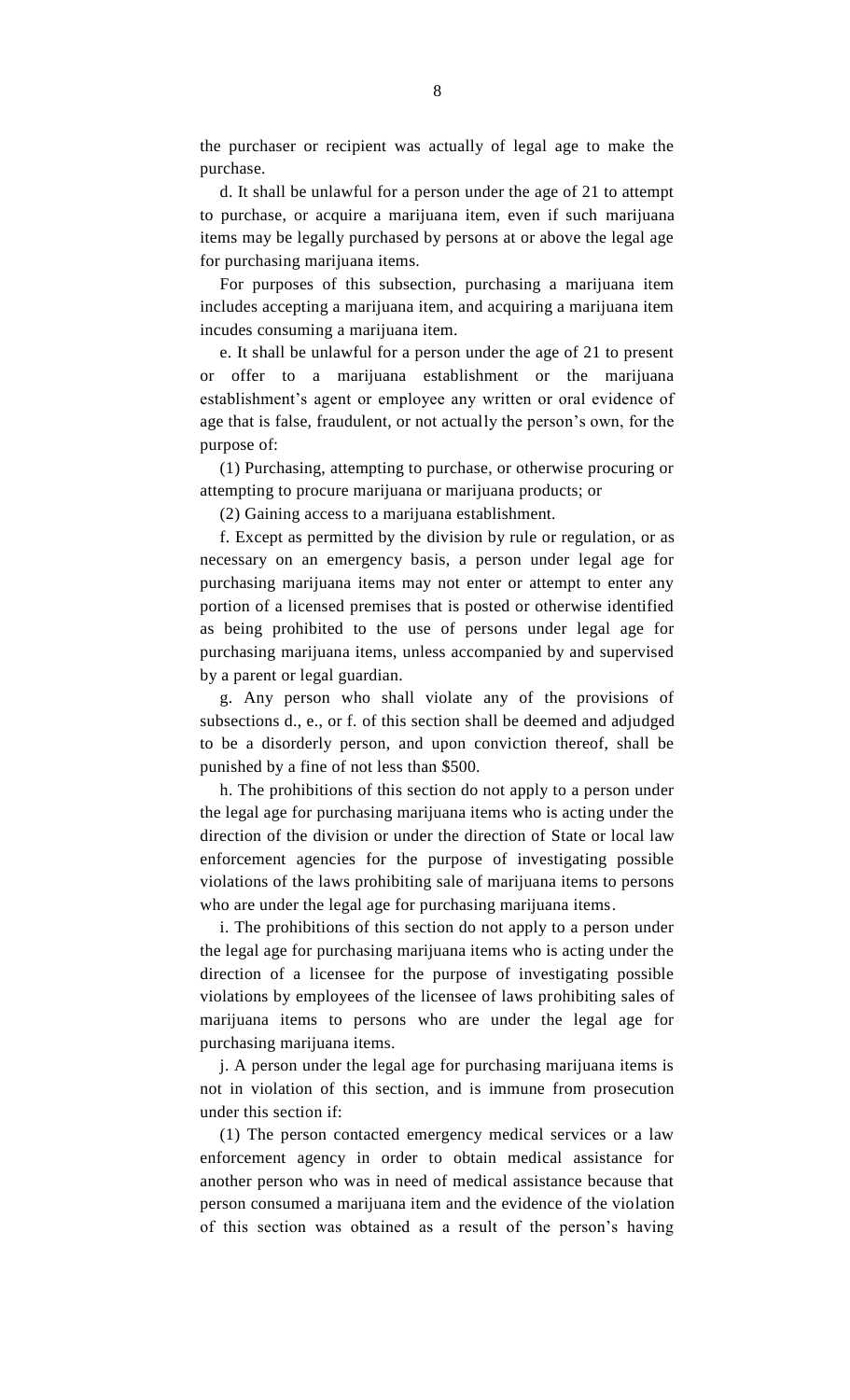contacted emergency medical services or a law enforcement agency; or

(2) The person was in need of medical assistance because the person consumed a marijuana item and the evidence of the violation of this section was obtained as a result of the person's having sought or obtained the medical assistance.

(3) Paragraph (1) of this subsection does not exclude the use of evidence obtained as a result of a person's having sought medical assistance in proceedings for crimes or offenses other than a violation of this section.

6. Section 3 of P.L.1948, c.439 (C.52:17B-3) is amended to read as follows:

There is hereby established in the Department of Law and Public Safety a Division of Law, a Division of State Police, a Division of Alcoholic Beverage Control, **[**a Division of Motor Vehicles,**]** a Division of Weights and Measures, a Division of Marijuana Enforcement and a Division of Professional Boards.

The Attorney General shall have the authority to organize and maintain in his offices an Administrative Division and to assign to employment therein such secretarial, clerical and other assistants in the department as his office and the internal operations of the department shall require.

(cf: P.L.1948, c.439, s.3)

7. (New section) Powers and duties of the division.

a. The Division of Marijuana Enforcement shall have all powers necessary or proper to enable it to carry out the division's duties, functions, and powers under this act. The jurisdiction, supervision, duties, functions, and powers of the division extend to any person who buys, sells, produces, processes, transports, or delivers any marijuana items within this State. The division may sue and be sued.

b. The duties, functions and powers of the division include the following:

(1) To regulate the purchase, sale, production, processing, transportation and delivery of marijuana items in accordance with the provisions of this act.

(2) To grant, refuse, suspend or cancel licenses for the sale, processing, or production of marijuana items, or other licenses in regard to marijuana items, and to permit, in the division's discretion, the transfer of a license between persons.

(3) To investigate and aid in the prosecution of every violation of the statutory laws of this State relating to marijuana items and to cooperate in the prosecution of offenders before any State court of competent jurisdiction.

(4) To adopt, amend, or repeal regulations as necessary to carry out the intent and provisions of this act.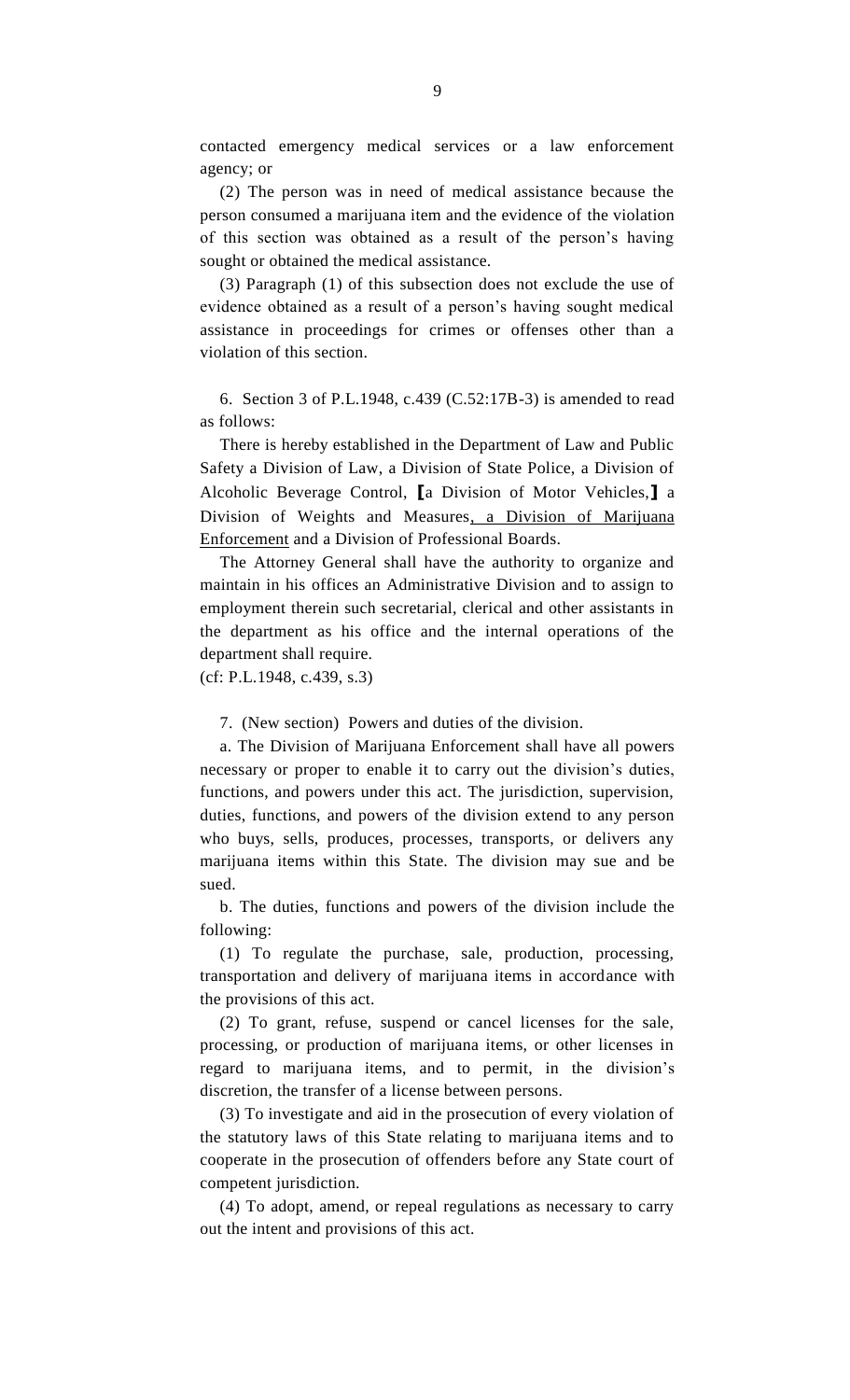(5) To exercise all powers incidental, convenient, or necessary to enable the division to administer or carry out the provisions of this act, or any other law of this State that charges the division with a duty, function, or power related to marijuana. Powers described in this paragraph include, but are not limited to:

(a) Issuing subpoenas;

(b) Compelling attendance of witnesses;

(c) Administering oaths;

(d) Certifying official acts;

(e) Taking depositions as provided by law;

(f) Compelling the production of books, payrolls, accounts, papers, records, documents and testimony; and

(g) Establishing fees in addition to the application, licensing, and renewal fees, provided that any fee established by the division is reasonably calculated not to exceed the cost of the activity for which the fee is charged.

(6) To adopt rules regulating and prohibiting marijuana producers, marijuana processors, marijuana wholesalers, and marijuana retailers from advertising marijuana items in a manner that is appealing to minors; that promotes excessive use; that promotes illegal activity; or that otherwise presents a significant risk to public health and safety.

(7) To regulate the use of marijuana items for scientific, pharmaceutical, manufacturing, mechanical, industrial, and other purposes.

c. The powers of the division further include the power to purchase, seize, possess, and dispose of marijuana items.

(1) The division may purchase, possess, seize, or dispose of marijuana items as is necessary to ensure compliance with and enforcement of the provisions of this act, and any rule adopted pursuant thereto.

(2) Any State officer, board, commission, corporation, institution, department, or other State body, and any local officer, board, commission, institution, department, or other local government body, that is permitted by the statutory laws of this State to perform a duty, function, or power with respect to a marijuana item, may purchase, possess, seize, or dispose of the marijuana item as the State officer, board, commission, corporation, institution, department or other State body, or the local officer, board, commission, institution, department or other local government body, considers necessary to ensure compliance with and enforce the applicable statutory law or any rule adopted under the applicable statutory law.

d. The division shall be under the immediate supervision of a director. The director of the division shall be appointed by the Governor, with the advice and consent of the Senate, and shall serve during the term of office of the Governor appointing him and until the director's successor is appointed and has qualified.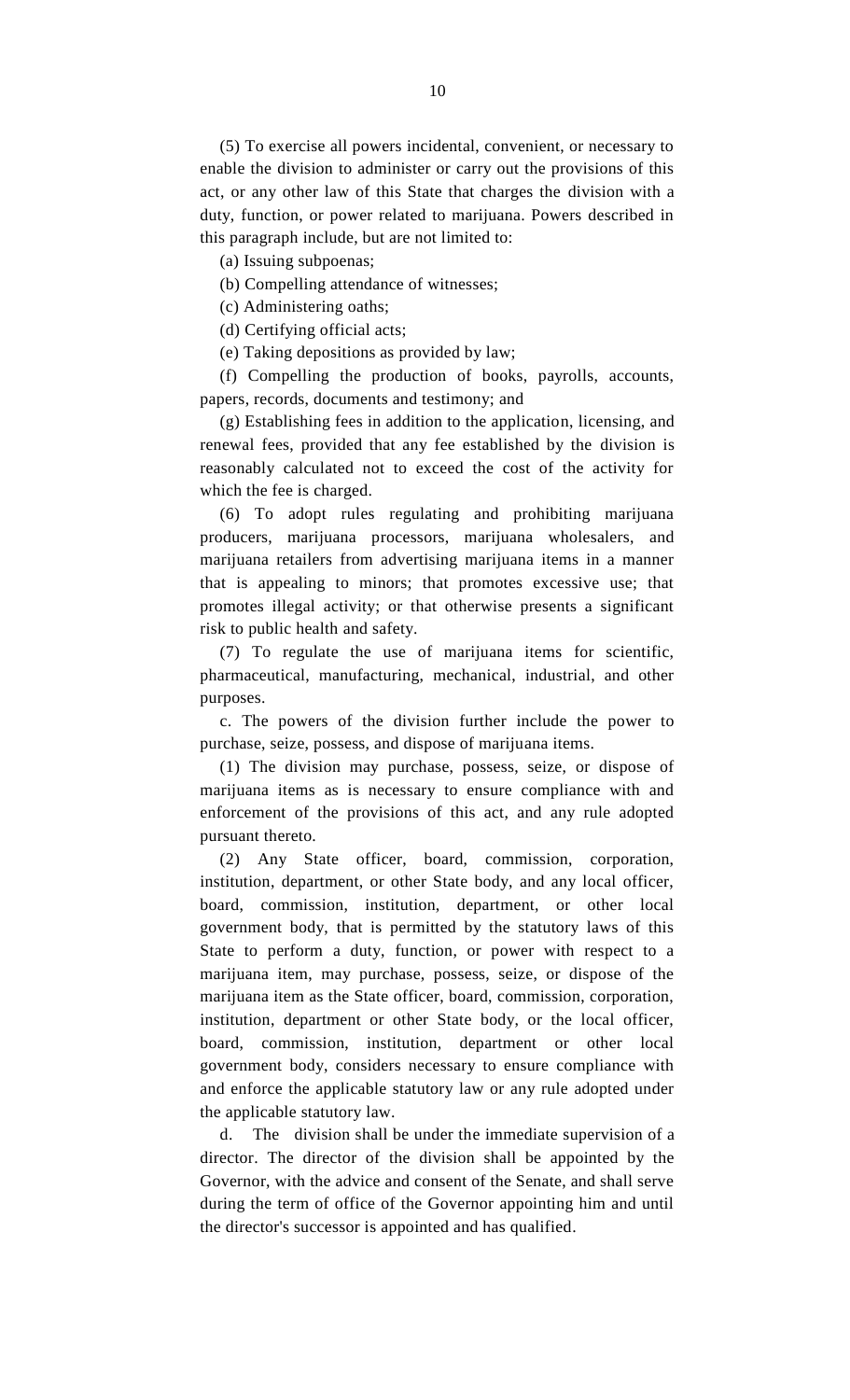8. (New section) Regulation of marijuana.

a. Not later than one year following the effective date of P.L. c. (C. ) (pending before the Legislature as this bill), the division shall adopt, pursuant to the "Administrative Procedure Act," P.L.1968, c.410 (C.52:14B-1 et seq.), rules and regulations necessary for implementation of P.L. c. (C. ) (pending before the Legislature as this bill), which shall be consistent with the intent of this act. Such regulations shall not prohibit the operation of marijuana establishments, either expressly or through regulations that make their operation unreasonably impracticable. The division may create an expert task force to make recommendations to the Division about the content of such regulations. Such regulations shall include:

(1) Procedures for the application, issuance, denial, renewal, suspension, and revocation of a license to operate a marijuana establishment. Such procedures shall include a period of no longer than 90 days by which the division must provide the applicant with notice of the division's approval or denial of any fully completed application for licensure or renewal and a period not to exceed 30 days in which a license shall be issued following approval of an application.

(2) License application and renewal fees shall be established by the division.

(3) Qualifications for licensure that are directly and demonstrably related to the operation of a marijuana establishment, provided that the division shall make licenses available to as diverse a group as possible, including, but not limited to, requirements that no license of any kind shall be issued to:

(a) A person under the legal age to purchase marijuana items;

(b) A person doing business as a sole proprietor who has not lawfully resided in the State for at least two years prior to applying to receive a license. The division shall establish licensing goals for New Jersey residents; the division shall establish licensing goals for New Jersey residents. The division shall make good faith efforts to meet these goals;

(c) A partnership, employee cooperative, association, nonprofit corporation, or corporation unless formed under the laws of this State, and unless all of the members thereof are qualified to obtain a license;

(d) A person whose place of business is conducted by a manager or agent, unless the manager or agent possesses the same qualifications required of the licensee;

(e) Should the division choose to establish criteria for licensure related to an applicant's criminal history, it shall not consider convictions under paragraphs (3) and (4) of subsection a. of N.J.S. 2C:35-10, paragraphs (11) and (12) of subsection b. of N.J.S. 2C:35-5, subparagraph (b) of paragraph (10) of subsection b. of N.J.S.2C:35-5, or similar offenses.

(4) The division shall establish licensing goals for minority owned and female owned business as these terms are defined in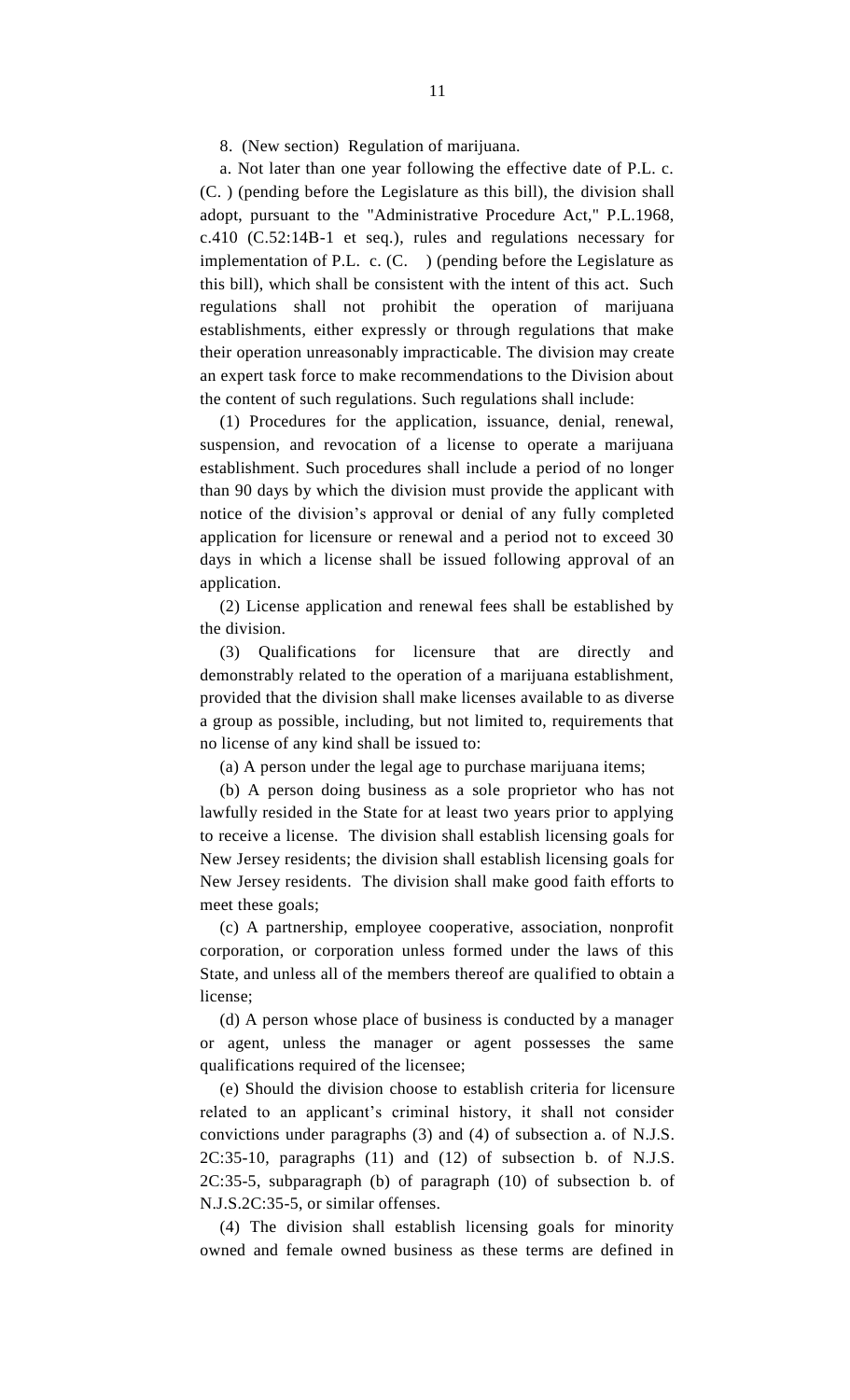section 3 of P.L. 1983, c.482 (C. 52:32-19). The Division shall analyze the number of licenses issued in each county and compare that analysis to the number of qualified minority owned and female owned businesses that applied in each county. The Division shall make good faith efforts to meet the goals it establishes for the licensure of minority owned and female owned businesses;

(5) Security requirements for marijuana establishments;

(6) Requirements to prevent the sale or diversion of marijuana and marijuana products to persons under the legal age to purchase marijuana items, including, but not limited to, requirements that:

(a) All licensees and licensee representatives, before selling or serving marijuana or marijuana products to any person about whom there is any reasonable doubt of the person's having reached the legal age to purchase marijuana items, shall require such person to produce one of the following pieces of identification:

(i) The person's passport.

(ii) The person's motor vehicle driver's license, whether issued by New Jersey or by any other state, provided the license displays a picture of the person.

(iii) A New Jersey identification card issued by the New Jersey Motor Vehicle Commission.

(iv) A United States military identification card.

(v) Any other identification card issued by a state that bears a picture of the person, the name of the person, the person's date of birth and a physical description of the person.

(b) No marijuana establishment shall employ persons under the legal age to purchase marijuana items nor shall any marijuana retailer allow persons under the legal age to purchase marijuana items from entering or remaining on the premises of a marijuana retailer unless accompanied by a parent or legal guardian;

(c) Packaging and branding regulations to prevent marketing of marijuana items and marijuana paraphernalia to people under the legal age to purchase marijuana items;

(7) Labeling and packaging requirements for marijuana items sold or distributed by a marijuana establishment, including, but not limited to, requirements that:

(a) Packaging and branding rules which prevent marketing of marijuana items and marijuana paraphernalia to people under the legal age to purchase marijuana items, including, but not limited to, rules that prohibit any statement, illustration, or image that:

(i) Includes false statements;

(ii) Promotes over-consumption;

(iii) Depicts a child or other person under legal age consuming marijuana items; or

(iv) Includes objects, such as toys, characters, or cartoon characters suggesting the presence of a person under the legal age to purchase marijuana items, or any other depiction designed in any manner to be especially appealing to persons under the legal age to purchase marijuana items;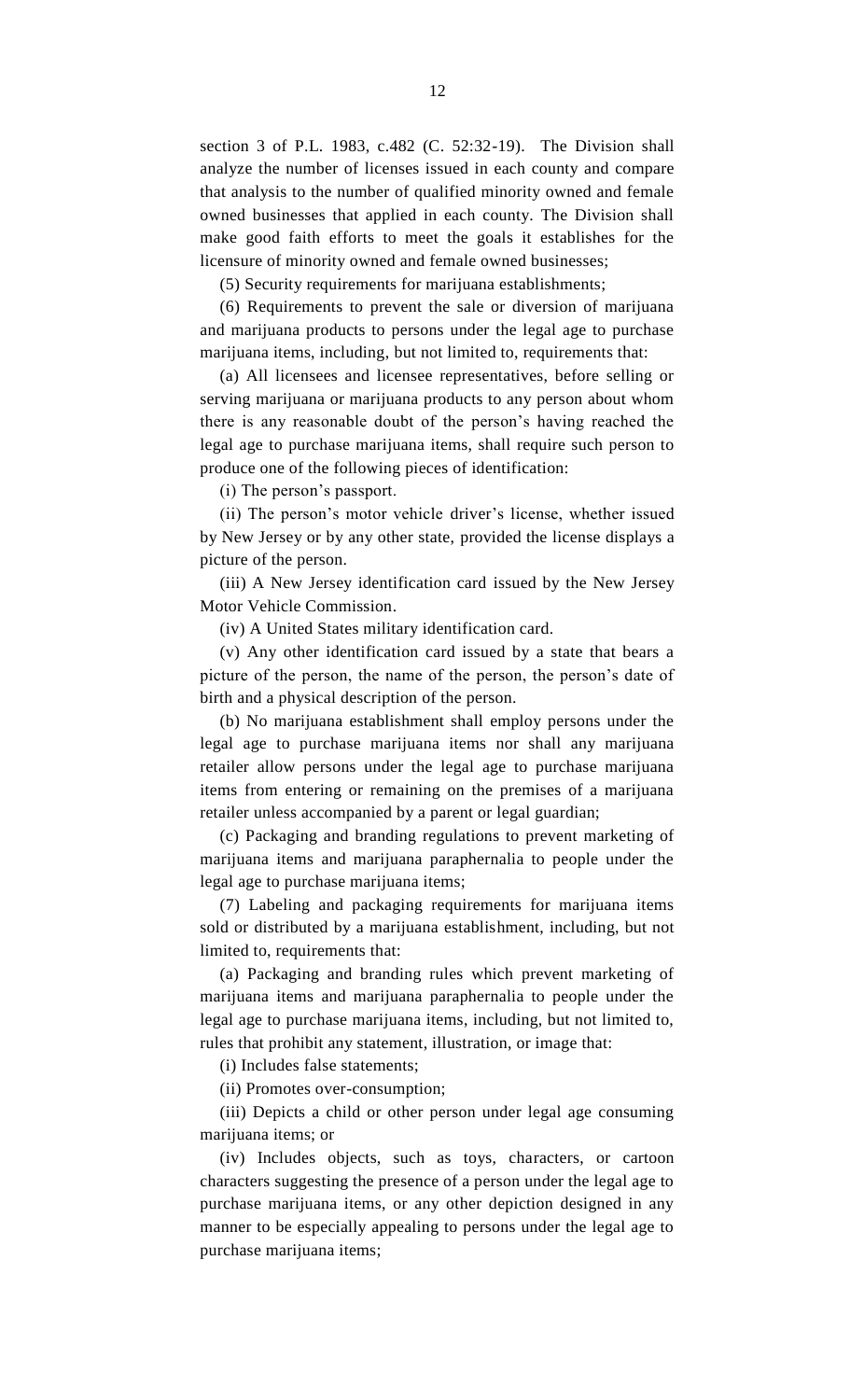(b) Ensure marijuana items are packaged in child-resistant containers;

(c) Marijuana items warning labels adequately inform consumers about safe marijuana use and warn of the consequences of misuse or overuse;

(d) Labeling rules that mandate clear identification of health and safety information, including, but not limited to:

(i) Net weight;

(ii) Production date and expiration date;

(iii) An ingredient list that includes, but is not limited to, all ingredients used to manufacture the marijuana product and a list of all potential allergens contained within the product;

(iv) Strain or type of cannabis, listed by scientific terms, if available, and generic or "slang" names;

(v) Whether the product requires refrigeration;

(vi) Growth method (whether dirt grown, hydroponic, or otherwise) and an indication whether or not the cannabis was grown using all-organic materials and a complete list of all nonorganic pesticides, fungicides and herbicides used during the cultivation of the cannabis;

(vii) Serving size, the total number of servings, and a statement regarding the percentage of THC contained in the marijuana product and in each serving. For example: "The serving size of active THC in this product is X mg. This product contains X servings of marijuana, and the total amount of active THC in this product is X mg." Serving sizes are recommended to be individually wrapped.

(viii) Warning labels that include, but are not limited to, one or more of the following:

-- "This product contains marijuana."

-- "This product is infused with marijuana"

-- "This product is intended for use by adults 21 years and older. Keep out of the reach of children."

-- "The intoxicating effects of this product may be delayed by two or more hours."

-- "There may be health risks associated with the consumption of this product, including for women who are pregnant, breastfeeding, or planning on becoming pregnant."

-- "Do not drive a motor vehicle or operate heavy machinery while using marijuana."

(e) Labeling rules mandate the source of the marijuana items, including, but not limited to, the license number of the marijuana cultivation facility where the marijuana used to produce the marijuana item was grown, the license number of the marijuana product manufacturing facility that produced the marijuana item; and the license number of the marijuana retailer that sold the marijuana item and the production batch and lot numbers of the marijuana items.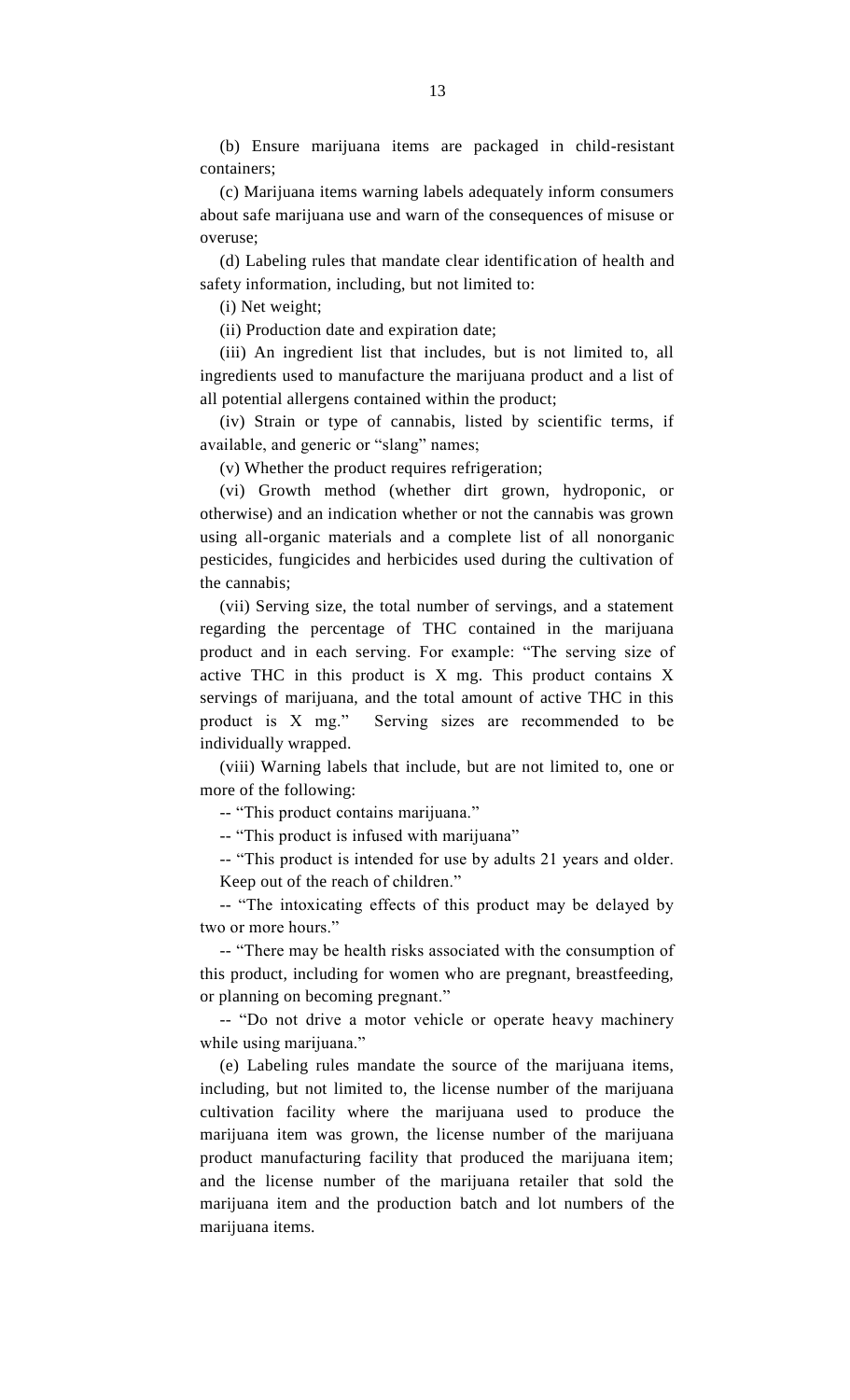(8) Health and safety regulations and standards for the manufacture and sale of marijuana products and the cultivation of marijuana, including, but not limited to, requirements that:

(a) Establish accreditation and licensure criteria for marijuana testing facilities;

(b) The division issues licenses for a sufficient number of marijuana testing facilities, if those facilities meet the requirements for licensure, in order to ensure testing of marijuana items produced and sold in the State;

(c) Every licensed marijuana cultivation facility and marijuana product manufacturing facility must submit representative samples of marijuana and marijuana products to marijuana testing facilities for inspection and testing to certify compliance with health, safety, and potency standards adopted by the division on a schedule set by the division. Any sample remaining after testing shall be destroyed or returned to the licensee;

(d) Prescribe methods of producing, processing, and packaging marijuana items; conditions of sanitation; safe handling requirements; approved pesticides and pesticide testing requirements; and standards of ingredients, quality, and identity of marijuana items produced, processed, packaged, or sold by marijuana establishments;

(e) Establish accreditation and licensing criteria for responsible marijuana server and seller training and certification programs for marijuana retailer employees;

(f) Provide that no licensed marijuana establishment or employee of a marijuana establishment shall consume, or allow to be consumed, any marijuana items on the establishment's premises, except as otherwise permitted by the division;

(g) Set appropriate dosage, potency, and serving size limits for marijuana and other marijuana products, provided that a standardized serving of marijuana shall be no more than 10 milligrams of active THC and no individual edible retail product unit for sale shall contain more than 100 milligrams of active THC, and that marijuana and marijuana product packaging prevent children from access;

(h) Require that each single standardized serving of marijuana in a multiple-serving edible marijuana product is physically demarked in a way that enables a reasonable person to determine how much of the product constitutes a single serving of active THC, and that each standardized serving of marijuana must be easily separable to allow an average person 21 years of age and over to physically separate, with minimal effort, individual servings of the product;

(i) Require that, if it is impracticable to clearly demark every standardized serving of marijuana or to make each standardized serving easily separable in an edible marijuana product, the product must contain no more than 10 milligrams of active THC per unit of sale;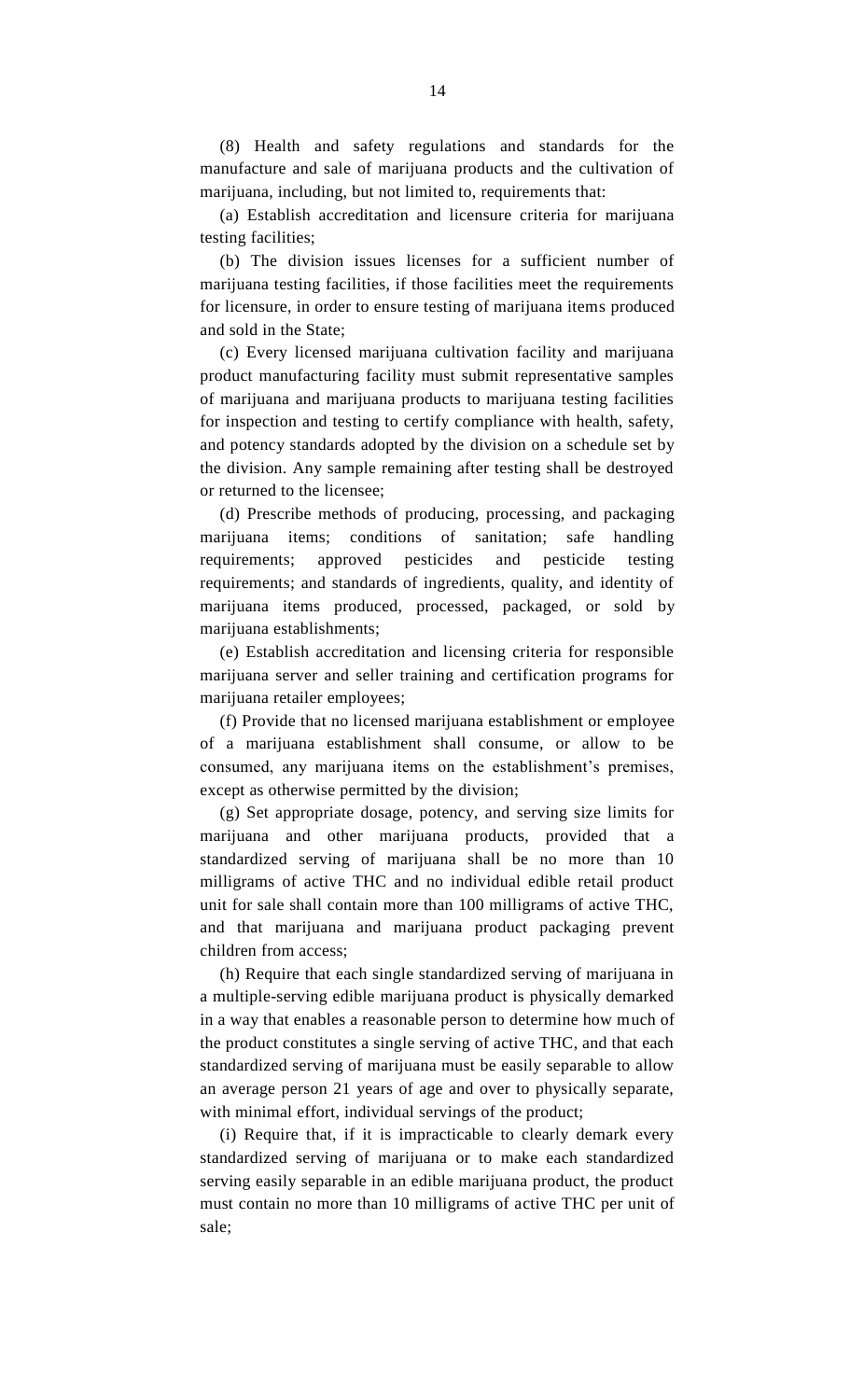(j) Establish screening, hiring, training and supervising requirements for retail store employees and others who manufacture or handle marijuana items;

(k) Promote general sanitary requirements for the handling, storage, and disposal of marijuana items, and the maintenance of marijuana establishments;

(l) Provide for rigorous auditing, inspection, and monitoring of marijuana establishments for compliance with health and safety rules and regulations;

(m) Require the implementation of security requirements for retail outlets and premises where marijuana items are produced or processed, and safety protocols for marijuana establishments and their employees;

(n) Prescribe reasonable restrictions on the manner, methods, and means by which, licensees shall transport marijuana items within the State; and

(o) Establish procedures for identification, seizure, confiscation, destruction, or donation to law enforcement for training purposes of all marijuana or marijuana products produced, processed, sold, or offered for sale within this State which do not conform in all respects to the standards prescribed by this chapter or the rules adopted to implement and enforce these chapters.

(9) Restrictions on the advertising and display of marijuana items and marijuana paraphernalia, including, but not limited to, requirements that:

(a) Restrict advertising of marijuana items and marijuana paraphernalia in ways that target or are designed to appeal to individuals under the legal age to purchase marijuana items, including, but not limited to depictions of a person under 21 years of age consuming marijuana, or, includes objects, such as toys, characters, or cartoon characters suggesting the presence of a person under 21 years of age, or any other depiction designed in any manner to be especially appealing to a person under 21 years of age;

(b) Marijuana retailers shall not display any signage in a window, on a door, or on the outside of the premises of a marijuana retailer that is visible to the general public from a public right-ofway, other than a single sign no larger than one thousand six hundred square inches identifying the retail outlet by the licensee's business trade name;

(c) No licensed marijuana establishment shall advertise any marijuana items or marijuana paraphernalia on television, radio or internet between the hours of 6:00am and 10:00pm.

(d) No licensed marijuana establishment shall engage in advertising unless it has reliable evidence than no more than 20 percent of the audience for the advertisement is reasonably expected to be under the legal age to purchase marijuana items.

(e) No licensed marijuana establishment may engage in advertising or marketing directed towards location-based devices,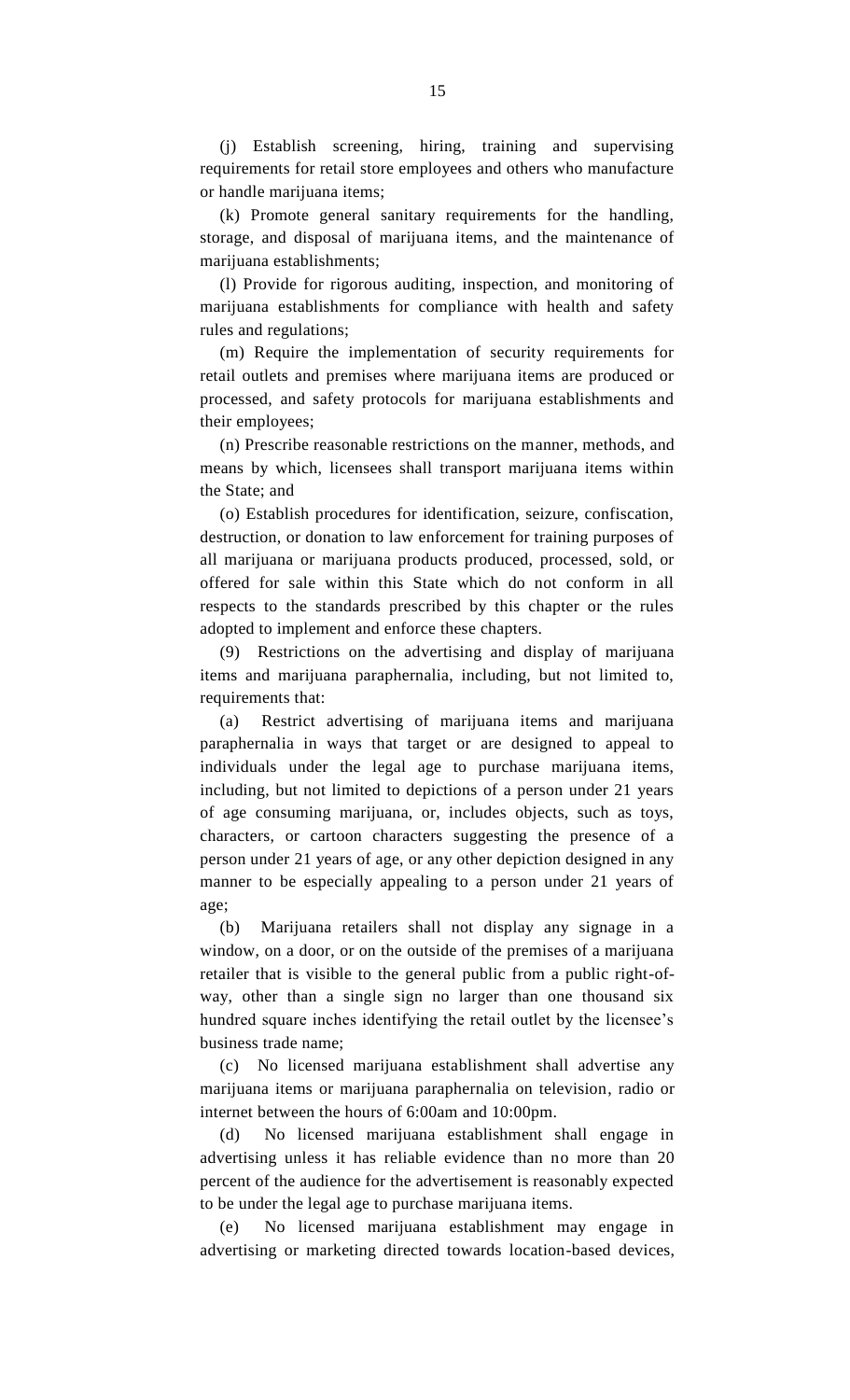including but not limited to cellular phones, unless the marketing is a mobile device application installed on the device by the owner of the device who is 21 years of age or older and includes a permanent and easy opt-out feature;

(f) No licensed marijuana establishment may sponsor a charitable, sports, musical, artistic, cultural, social, or other similar event or engage in advertising at or in connection with such an event unless it has reliable evidence that no more than 20 percent of the audience at the event is reasonably expected to be under the legal age to purchase marijuana items;

(g) All advertisements must contain warnings, including but not limited to one or more of the following:

(i) "This product contains marijuana;"

(ii) "Marijuana can impair concentration, coordination, and judgment. Do not operate a vehicle or machinery under the influence of this drug;"

(iii) "There may be health risks associated with the consumption of this product;"

(iv) "For use only by adults 21 years of age and older. Keep out of the reach of children."

(v) "This product was produced without regulatory oversight for health, safety or efficacy."

(vi) "The intoxicating effects of this product may be delayed by two or more hours."

(vii) "There may be health risks associated with the consumption of this product, including for women who are pregnant, breastfeeding, or planning on becoming pregnant."

(viii) No licensed marijuana establishment shall place or maintain, or cause to be placed or maintained an advertisement of marijuana items or marijuana paraphernalia in any form or through any medium whatsoever within 200 feet of an elementary or secondary school grounds, recreation center or facility, arcade, child care center, public park, playground, public swimming pool or library; on or in a public transit vehicle or public transit shelter; on or in publicly owned or operated property. For the purposes of this section, a noncommercial message shall not be considered an advertisement. This section also shall not apply to advertisements within the premises of a marijuana retailer.

(10) A requirement that only marijuana items and marijuana paraphernalia are available for sale at a marijuana establishment; and

(11) Procedures for the division to conduct announced and unannounced visits to marijuana establishments to make, or cause to be made, such investigations as it shall deem proper in the administration of P.L. ,c. (C. )(pending before the Legislature as this bill) and any and all other laws which may hereafter be enacted concerning marijuana, or the manufacture, distribution or sale thereof, or the collection of taxes thereon, including the inspection and search of premises for which the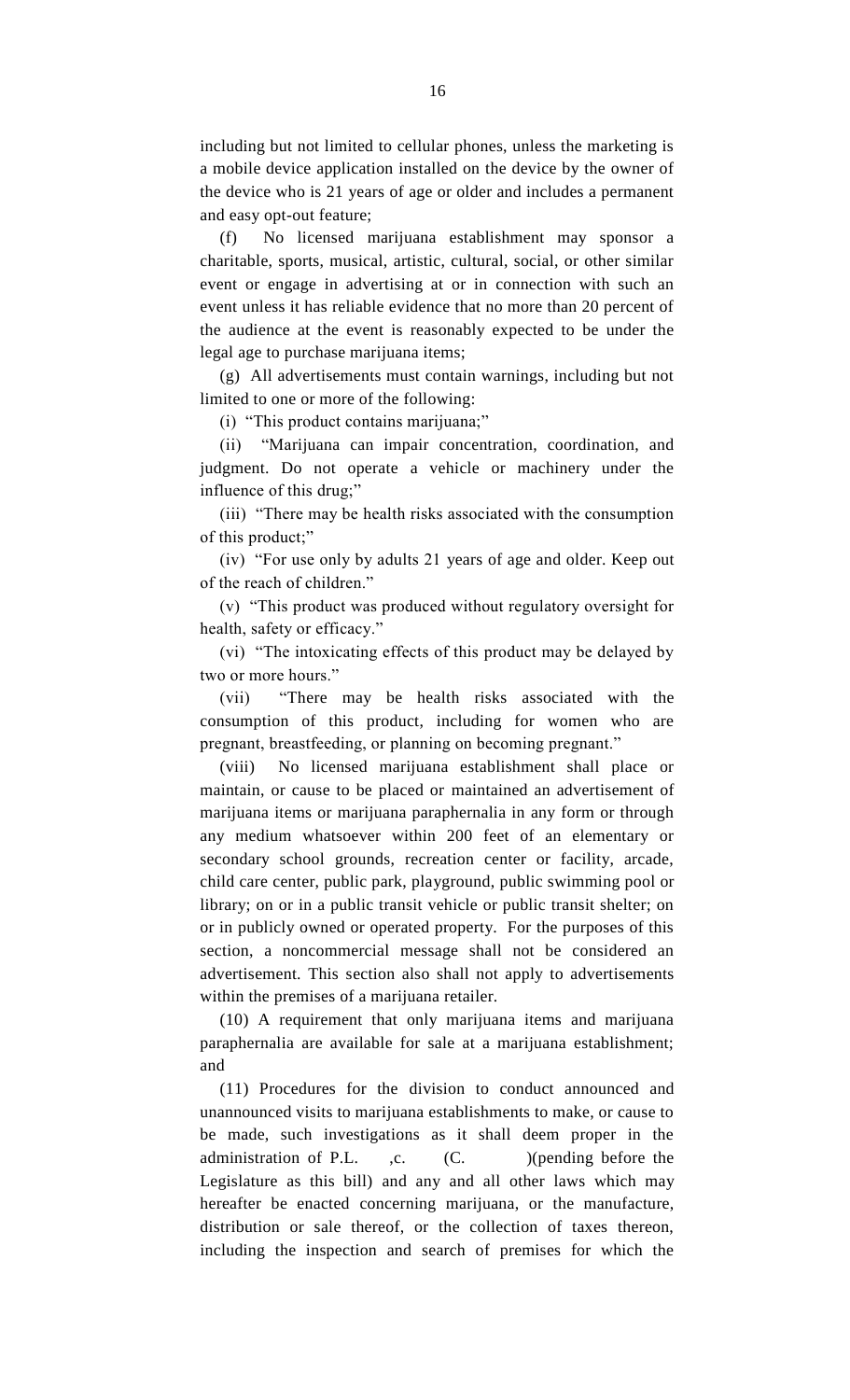license is sought or has been issued, of any building containing the same, of licensed buildings, examination of the books, records, accounts, documents and papers of the licensees or on the licensed premises;

(a) The division shall be authorized, after adequate notice to the owner or the agent of the owner, to make an examination of the books and may at any time make an examination of the premises of any person licensed under P.L. ,c. (C. )(pending before the Legislature as this bill) for the purpose of determining compliance with this act and the rules of the division. The division shall not require the books of any licensee to be maintained on the premises of the licensee.

(b) The division may, at any time, examine the books and records of any marijuana producer, and may appoint auditors, investigators and other employees that the division considers necessary to enforce its powers and perform its duties.

(c) During any inspection of a licensed premises, the division may require proof that a person performing work at the premises is 21 years of age or older. If the person does not provide the division with acceptable proof of age upon request, the division may require the person to immediately cease any activity and leave the premises until the division receives acceptable proof of age.

(d) The division shall not be required to obtain a search warrant to conduct an investigation or search of licensed premises.

(12) Record keeping requirements, including but not limited to the following:

(a) (i) the obligation of every marijuana producer to keep a complete and accurate record of all sales of marijuana flowers, marijuana leaves, and immature marijuana plants, and a complete and accurate record of the number of marijuana flowers produced, the number of ounces of marijuana leaves produced, the number of immature marijuana plants produced, and the dates of production; and

(ii) the obligation of every marijuana establishment to keep a complete and accurate record of all sales of marijuana, and a complete and accurate record of the number of ounces of marijuana items sold, provided that marijuana retailers shall not retain personally identifying information about persons 21 years of age who or older who purchase marijuana or marijuana products in marijuana retailers. Such records shall be kept and maintained for two years. The records shall be in such form and contain such other information as the division may require.

(b) The division may, at any time, but with adequate notice, examine the books and records of any marijuana establishment, and may appoint auditors, investigators, and other employees that the division considers necessary to enforce its powers and duties as described in P.L. , c. (C. ) (pending before the Legislature as this bill).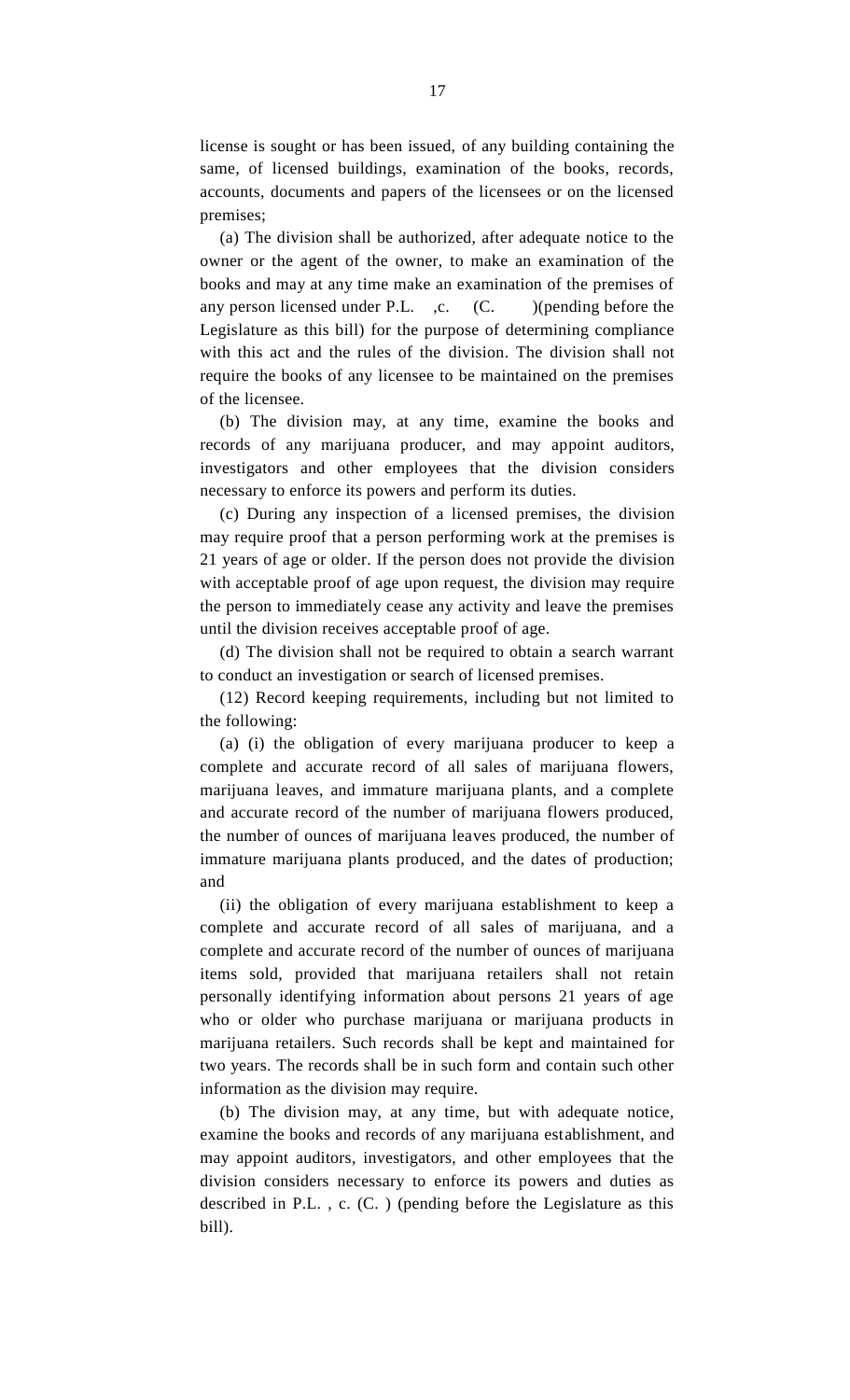(13) Procedures for inspecting samples of marijuana items, including:

(a) On a schedule determined by the division, every licensed marijuana producer and processor must submit representative samples of marijuana, useable marijuana, or marijuana-infused products produced or processed by the licensee to an independent, third-party testing laboratory meeting the accreditation requirements established by the division, for inspection and testing to certify compliance with standards adopted by the division. Any sample remaining after testing shall be destroyed by the laboratory or returned to the licensee.

(b) Licensees must submit the results of this inspection and testing to the division on a form developed by the division.

(c) If a representative sample inspected and tested under this section does not meet the applicable standards adopted by the division, the entire lot from which the sample was taken must be destroyed.

(14) Establishing the number of marijuana retailers:

(a) Assuming there are sufficient qualified applicants for licensure, there shall be at least one marijuana retail store per county.

(b) A determination of the maximum number of marijuana retailers that may be licensed in each local governmental entity, taking into consideration:

(i) population distribution, provided that the division shall consider seasonal fluctuations in the population of the county and shall ensure that there are adequate licensed premises to serve the market demands of the county during the peak seasons;

(ii) the provision of adequate access to licensed sources of useable marijuana and marijuana products to discourage purchases from the illegal market;

(15) Civil penalties for the failure to comply with regulations made pursuant to this section.

b. In order to ensure that individual privacy is protected, the division shall not require a consumer to provide a marijuana retailer with personal information other than government-issued identification to determine the consumer's age, and a marijuana retailer shall not be required to acquire and record personal information about consumers other than information typically acquired in a financial transaction conducted by the holder of a Class C retail license concerning alcoholic beverages as set forth in R.S.33:1-12.

c. Once regulations are adopted pursuant to subsection a. of this section, but prior to the commencement of the application process, the division shall conduct a series of information sessions in every county in New Jersey to educate New Jerseyans about the responsibilities, opportunities, requirements, obligations, and processes for application for a license to operate a marijuana establishment. The division shall conduct an appropriate number of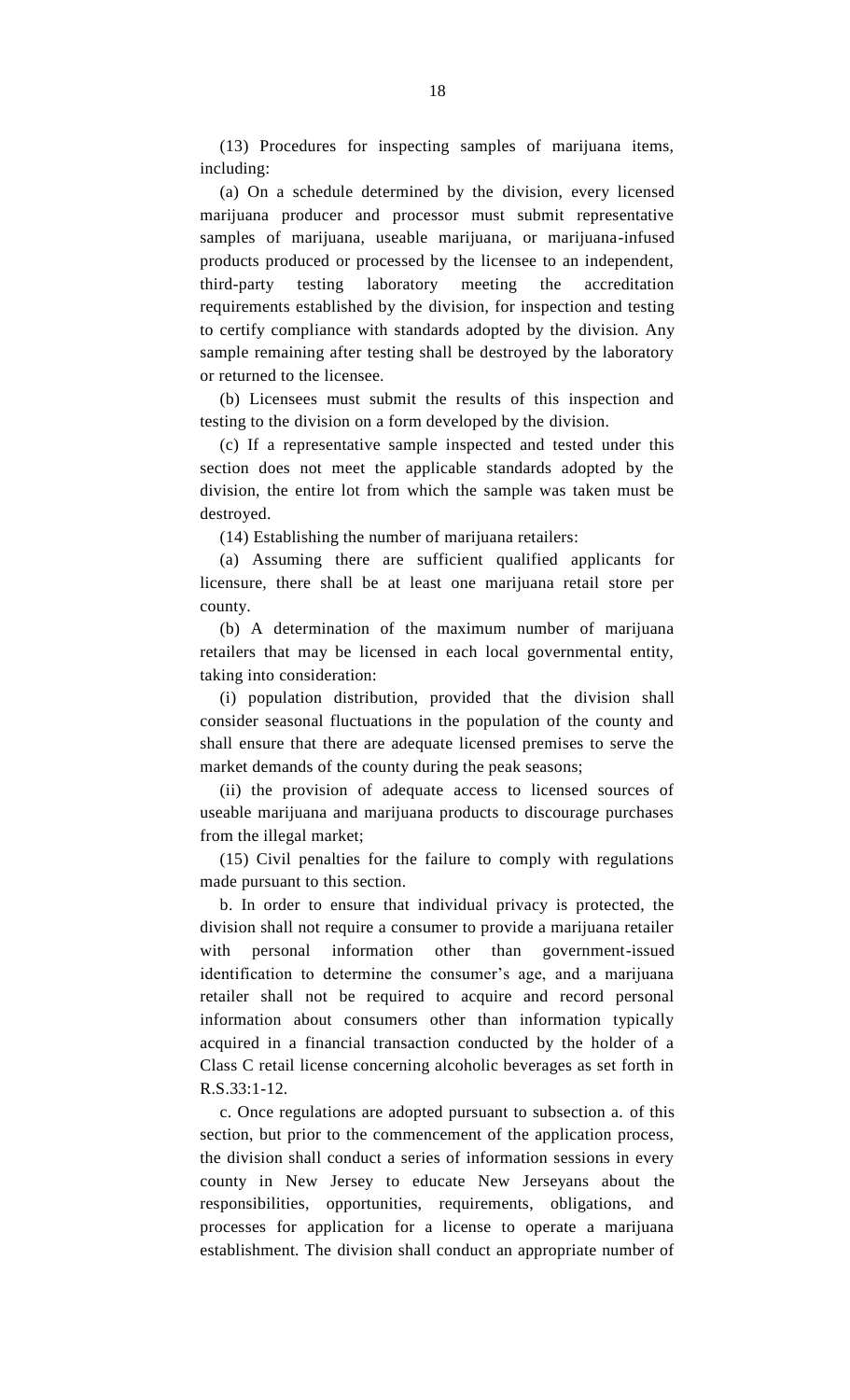information sessions in each county considering the population of each county, but no fewer than two information sessions in each county. The division shall publicize the day, time, location, and agenda of these information sessions broadly through television, radio, internet, print, and through local agencies.

d. The division shall:

(i) Examine available research, and may conduct or commission new research or convene an expert task force, to investigate the influence of marijuana on the ability of a person to drive a vehicle and on the concentration of delta-9 tetrahydrocannabinol in a person's blood, in each case taking into account all relevant factors; and

(ii) Present the results of the research to the Legislature and make recommendations to the Legislature regarding whether any amendments to the rules and regulations adopted by the division are appropriate.

9. (New section) Tracking system. a. The division shall develop and maintain a system for tracking the transfer of marijuana items between licensed premises.

b. The purposes of the system developed and maintained under this section include, but are not limited to:

(1) Preventing the diversion of marijuana items to criminal enterprises, gangs, cartels and other states;

(2) Preventing persons from substituting or tampering with marijuana items;

(3) Ensuring an accurate accounting of the production, processing and sale of marijuana items;

(4) Ensuring that taxes are collected for the purpose of being distributed as described in section 10 of P.L., c. (C. )(pending before the Legislature as this bill);

(5) Ensuring that laboratory testing results are accurately reported; and

(6) Ensuring compliance with the rules and regulations adopted under the provisions of P.L.  $, c.$  (C. ) (pending before the Legislature as this bill), and any other law of this State that charges the division with a duty, function or power related to marijuana.

c. The system developed and maintained under this section must be capable of tracking, at a minimum:

(1) The propagation of immature marijuana plants and the production of marijuana by a marijuana producer;

(2) The processing of marijuana by a marijuana processor;

(3) The receiving, storing and delivering of marijuana items by a marijuana wholesaler;

(4) The sale of marijuana items by a marijuana retailer to a consumer;

(5) The purchase and sale of marijuana items between licensees;

(6) The transfer of marijuana items between licensed premises;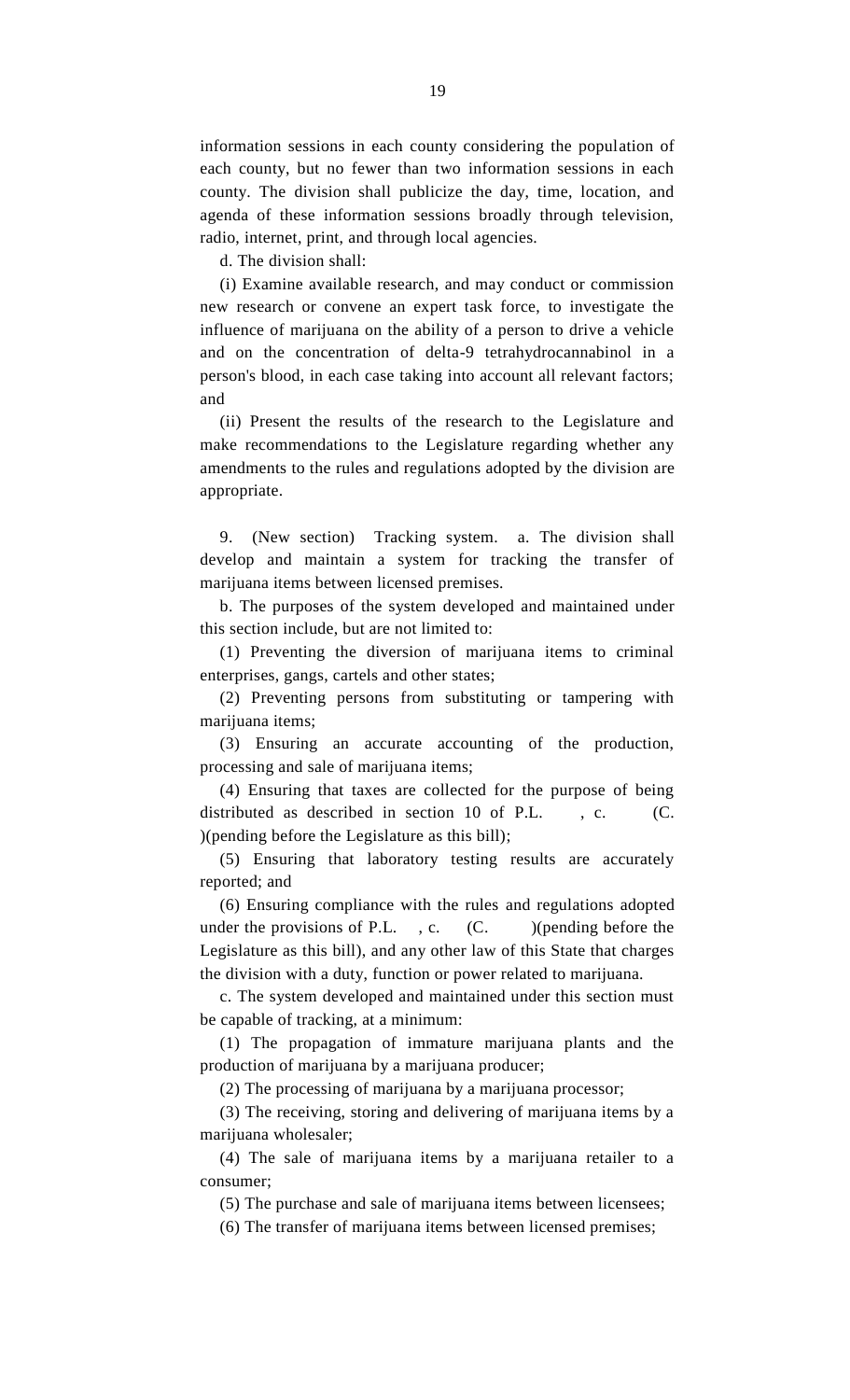(7) The collection of taxes imposed upon the retail sale of marijuana items and

(8) Any other information that the division determines is reasonably necessary to accomplish the duties, functions and powers of the division.

10. (New section) Taxation.

a. There shall be a tax levied upon marijuana or marijuana products sold or otherwise transferred by a marijuana retailer to a person 21 years of age or older at a rate of seven percent. To encourage early participation in and development of marijuana establishments and to undermine the illegal marketplace, the tax shall escalate annually over a three year period: such that in year one following the enactment of P.L.  $, c.$  (C. )(pending before the Legislature as this bill), the excise tax shall be seven percent; and in year two, the tax shall be 10 percent; and in year three, the tax rate shall be 15 percent; and in year four the tax rate shall be 20 percent and in year five and beyond, the tax shall be 25 percent.

b. The division shall regularly review the tax levels established under this section and make recommendations to the Legislature as appropriate regarding adjustments that would further the goals of discouraging use, particularly by those under the age of 21; undercutting illegal market prices; and maximizing taxation revenue.

c. Statements as to quantities sold. At such periods to be established by the Department of the Treasury, but no more than once per calendar month, every marijuana producer shall file with the Division of Taxation in the Department of the Treasury a statement of the quantities of marijuana flowers, marijuana leaves, and immature marijuana plants sold by the marijuana producer during the preceding period.

d. Estimate by Division of Taxation when statement not filed or false statement filed. If any marijuana producer fails, neglects, or refuses to file a statement required by subsection c. of this section or files a false statement, the Department of the Treasury shall estimate the quantities of marijuana flowers, marijuana leaves, and immature marijuana plants sold by the marijuana producer and assess the taxes thereon. The marijuana producer shall be estopped from complaining of the quantities so estimated.

e. Lien created by the tax. The tax required to be paid by this section constitutes a lien upon, and has the effect of an execution duly levied against, any and all property of the marijuana retailer, attaching at the time the marijuana flowers, marijuana leaves, and immature marijuana plants subject to the tax were sold, and remaining until the tax is paid. The lien created by this section is paramount to all private liens or encumbrances.

f. The Department of the Treasury shall establish procedures for the collection of all taxes levied.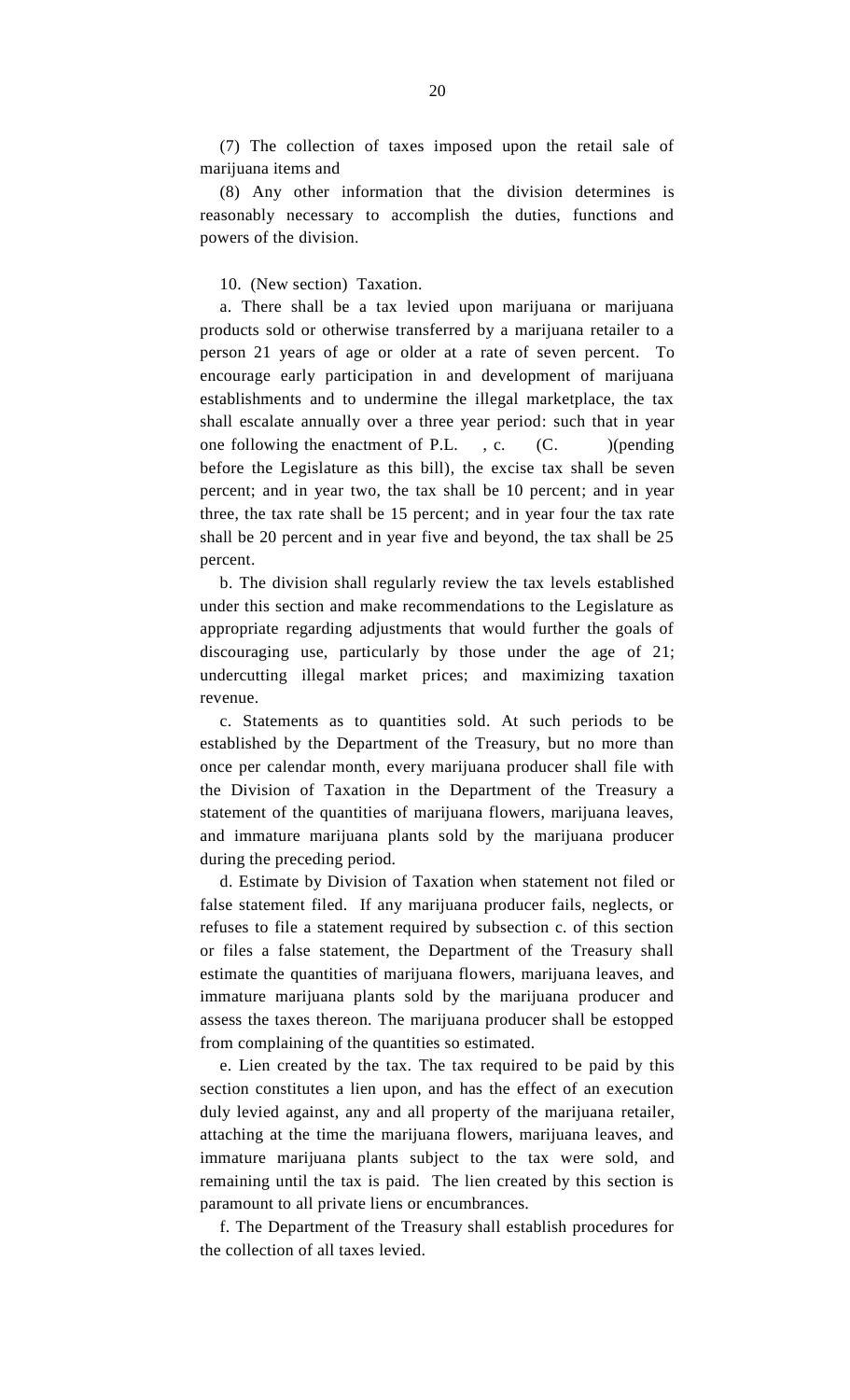No tax established by this section shall be levied upon marijuana intended for sale at medical marijuana centers pursuant to the "New Jersey Compassionate Use Medical Marijuana Act," P.L.2009, c.307 (C.24:6I-1 et seq.).

g. The tax revenue shall be collected by the Director of the Division of Taxation and shall be deposited by the Director of the Division of Taxation into the nonlapsing fund established pursuant to section 38 of P.L., c. (C. ) (pending before the Legislature as this bill), and shall be used to fund the Division of Marijuana Enforcement, except that during the first year the tax is collected one percent shall be allocated to the local governmental entity in which the marijuana establishment is located; during year two, two percent shall be allocated to the local governmental entity in which the marijuana establishment is located; and in year three and each subsequent year thereafter, three percent shall be allocated to the local governmental entity in which the marijuana establishment is located.

11. (New section) Local governmental entity regulation or ordinance.

a. Not later than one year following the effective date of P.L. c. (C. ) (pending before the Legislature as this bill), each local governmental entity shall enact an ordinance or regulation specifying the entity within the local governmental entity that is responsible for processing applications submitted for a license to operate a marijuana establishment within the boundaries of the local governmental entity and for the issuance of such licenses should the issuance by the local governmental entity become necessary because of a failure by the Division to adopt regulations or because of a failure by the Division to process and issue licenses.

b. A local governmental entity may enact ordinances or regulations, not in conflict with the provisions of P.L. , c. (C. ) (pending before the Legislature as this bill):

(1) governing the time, place, manner, and number of marijuana establishment operations;

(2) establishing procedures for the issuance, suspension, and revocation of a license issued by the local governmental entity;

(3) establishing a schedule of annual operating, licensing, and application fees for marijuana establishments, provided, the application fee shall only be due if an application is submitted to a local governmental entity in accordance with the provisions section 12 of P.L. , c. (C. ) (pending before the Legislature as this bill) and a licensing fee shall only be due if a license is issued by a local governmental entity; and

(4) establishing civil penalties for violation of an ordinance or regulation governing the time, place, and manner of a marijuana establishment that may operate in such local governmental entity.

c. A local governmental entity may prohibit the operation of marijuana cultivation facilities, marijuana product manufacturing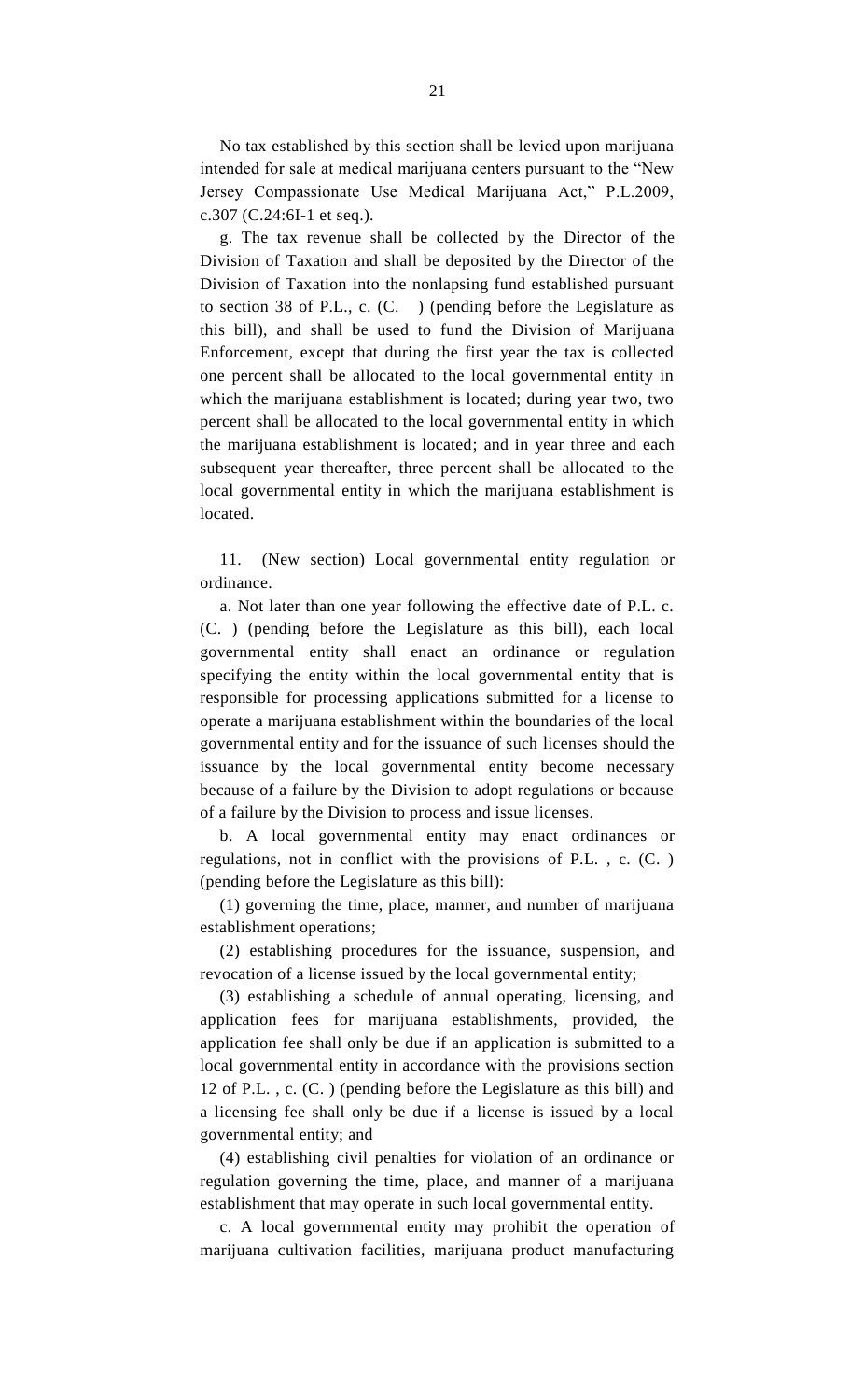facilities, marijuana testing facilities, or marijuana retailers through the enactment of an ordinance. The failure of a local governmental entity to enact an ordinance prohibiting the operation of a marijuana establishment within one year following the effective date of P.L. , c. (C. ) (pending before the Legislature as this bill) shall thereby permit the operation of a marijuana retail establishment within the local governmental entity for a period of five years, at the end of which five year period, and every five year period thereafter, the local governmental entity shall again be permitted to prohibit the operation of a marijuana establishment.

12. (New section) Application. a. Each application for an annual license to operate a marijuana establishment shall be submitted to the division. A separate license shall be required for each location at which a marijuana establishment seeks to operate. Renewal applications may be filed up to 90 days prior to the expiration of the establishment's license. The division shall:

(1) begin accepting and processing applications one year following the effective date of P.L. c. (C. ) (pending before the Legislature as this bill);

(2) immediately forward a copy of each application to the local governmental entity in which the applicant desires to operate the marijuana establishment;

(3) upon the approval of a license application and collection of the annual license fee, issue an annual license to the applicant between 45 and 90 days after receipt of an application unless the division finds the applicant is not in compliance with regulations enacted pursuant to the provisions of section 8 of P.L., c. (C. ) (pending before the Legislature as this bill) or the division is notified by the relevant local governmental entity that the applicant is not in compliance with ordinances and regulations made pursuant to the provisions of section 11 of P.L., c.  $(C.$  ) (pending before the Legislature as this bill) and in effect at the time of application, provided, where a local governmental entity has enacted a numerical limit on the number of marijuana establishments and a greater number of applicants seek licenses, the division shall solicit and consider input from the local governmental entity as to the local governmental entity's preference or preferences for licensure; and

(4) upon denial of an application, notify the applicant in writing of the specific reason for its denial.

b. If the division does not issue a license to an applicant within 90 days of receipt of the completed application filed pursuant to subsection a. of this section, and does not notify the applicant of the specific reason for its denial, in writing and within such time period; or, if the division has adopted regulations pursuant to subsection a. of section 8 of P.L. , c. ,  $(C.$  ) (pending before the Legislature as this bill) and has accepted applications pursuant to subsection a. of this section but has not issued any licenses 90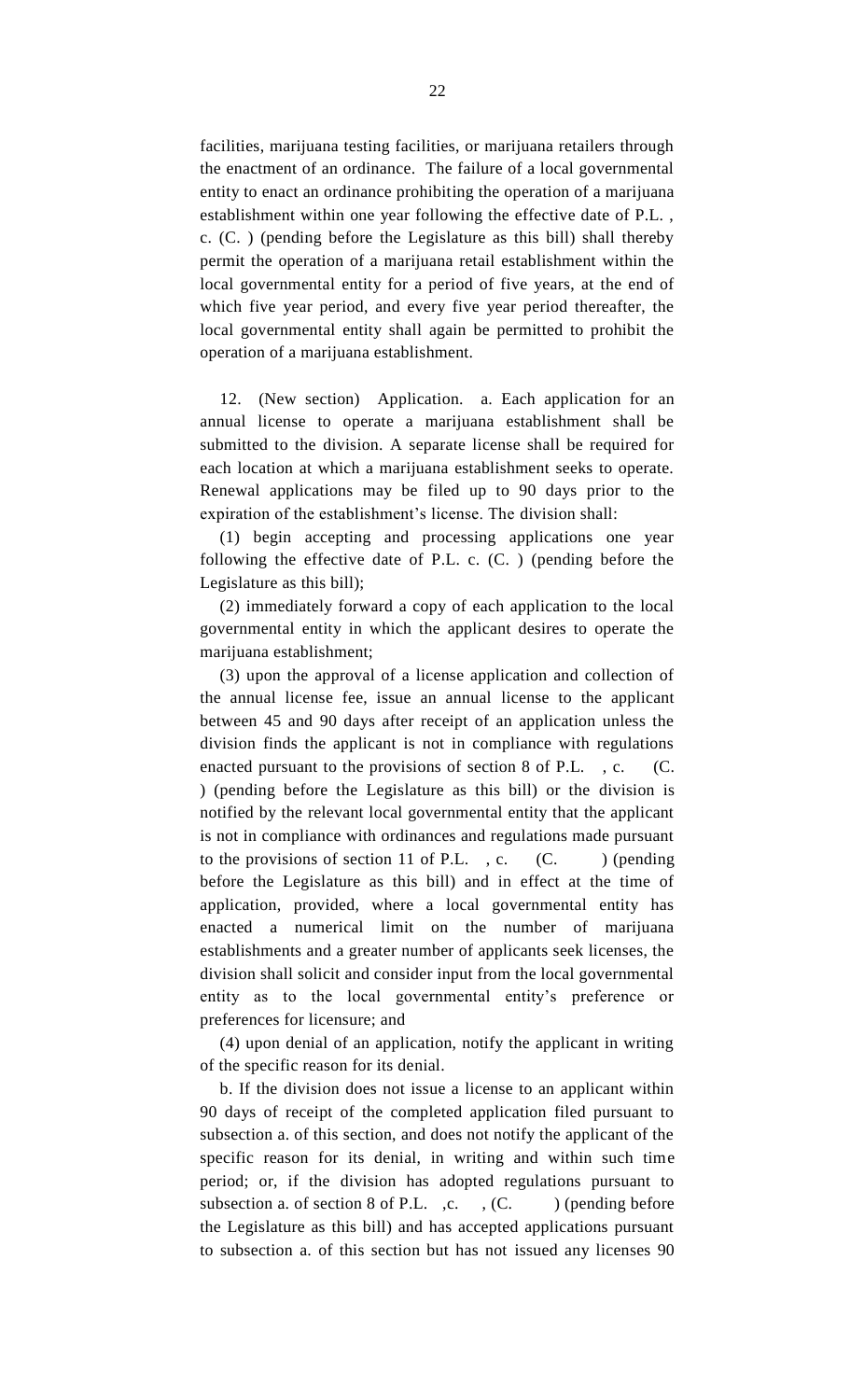days after one year following the effective date of P.L., c. (C. ) (pending before the Legislature as this bill), the applicant may resubmit its application directly to the local governmental entity, and the local governmental entity may issue an annual license to the applicant unless the local governmental entity has enacted an ordinance prohibiting the operation of a marijuana establishment. A local governmental entity issuing a license to an applicant shall do so within 90 days of receipt of the resubmitted application unless the local governmental entity finds and notifies the applicant that the applicant is not in compliance with ordinances and regulations in effect at the time the application is resubmitted. The local governmental entity shall notify the division if an annual license has been issued to the applicant. If an application is submitted to a local governmental entity under this subsection, the division shall forward to the local governmental entity the application fee paid by the applicant to the division upon request by the local governmental entity. A license issued by a local governmental entity in accordance with this subsection shall have the same force and effect as a license issued by the division and the holder of such license shall not be subject to regulation or enforcement by the division during the term of that license. A subsequent or renewed license may be issued under this subsection on an annual basis only upon resubmission to the local governmental entity of a new application submitted to the division.

c. If the division does not adopt regulations required by subsection a. of section 8 of P.L. , c. ,  $(C.$  ) (pending before the Legislature as this bill), an applicant may submit an application directly to a local governmental entity one year following the effective date of P.L.  $, c.$   $, (C.$  ) (pending before the Legislature as this bill), and the local governmental entity may issue an annual license to the applicant. A local governmental entity issuing a license to an applicant shall do so within 90 days of receipt of the application unless it finds and notifies the applicant that the applicant is not in compliance with ordinances and regulations in effect at the time of application and shall notify the division if an annual license has been issued to the applicant. A license issued by a local governmental entity in accordance with this subsection shall have the same force and effect as a license issued by the division and the holder of such license shall not be subject to regulation or enforcement by the division during the term of that license. A subsequent or renewed license may be issued under this subsection on an annual basis if the division has not adopted regulations required by section 8 of P.L., c., C. ) (pending before the Legislature as this bill) at least 90 days prior to the date upon which such subsequent or renewed license would be effective.

d. No employee of the division shall have any interest, directly or indirectly, in the producing, processing, or sale of marijuana, marijuana products, or marijuana paraphernalia, or derive any profit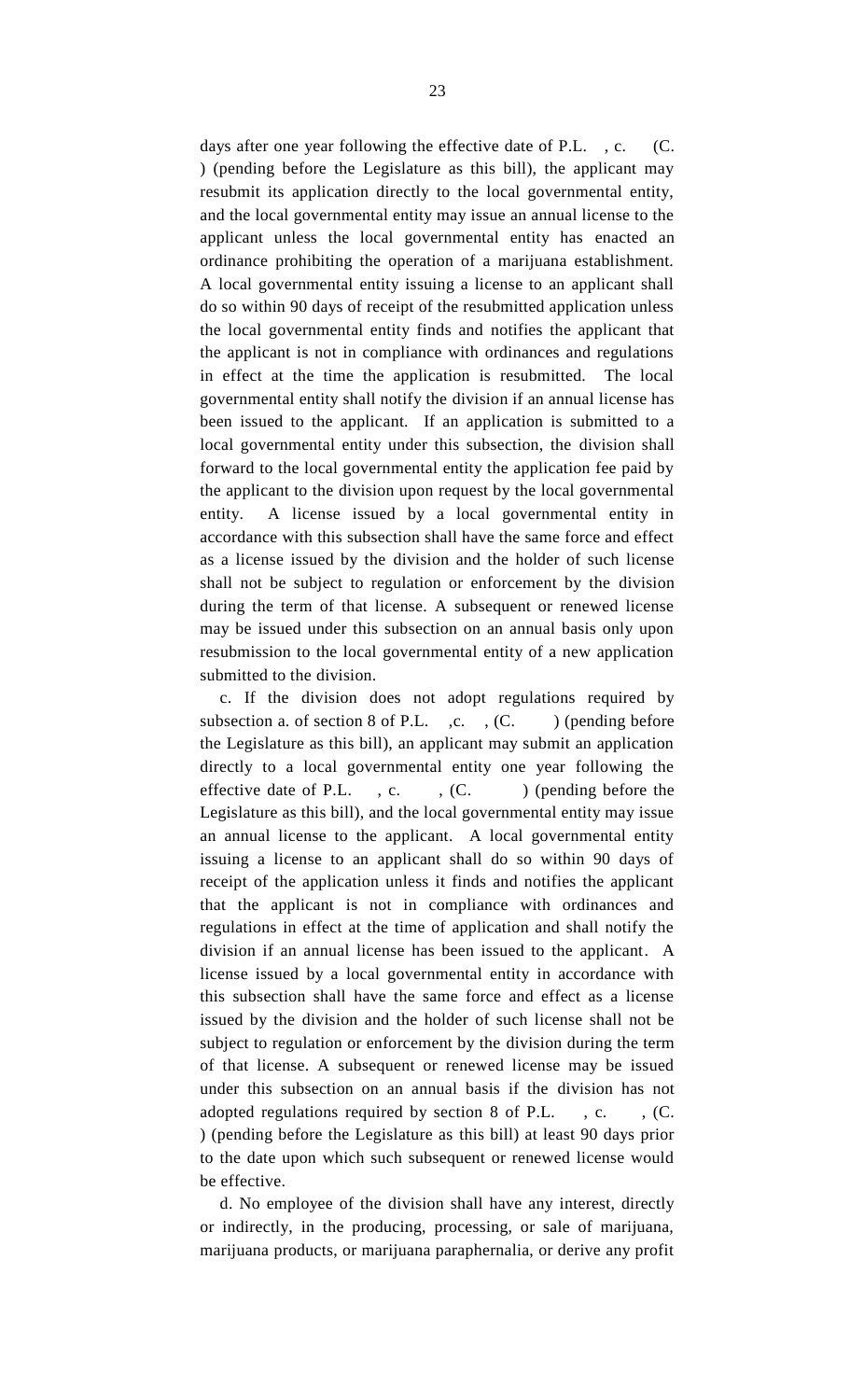or remuneration from the sale of marijuana, marijuana products, or marijuana paraphernalia, other than the salary or wages payable to him or her in respect of his or her position, or receive any gratuity from any person in connection with the application for a license or the sale of marijuana, marijuana products, or marijuana paraphernalia.

13. A marijuana producer must have a Class 1 Marijuana Production Facility license issued by the division for the premises at which the marijuana is produced. The division shall determine the maximum number of licenses but, providing there exist qualified applicants, shall issue a sufficient number of licenses to meet the production demands that implementation of P.L. , c. (C. ) (pending before the Legislature as this bill) requires.

A person who has been convicted of a crime involving any controlled dangerous substance or controlled substance analog as set forth in chapter 35 of Title 2C of the New Jersey Statutes except paragraph (4) of subsection a. of N.J.S.2C:35-10, or any similar law of the United States or any other state shall not be issued a Class 1 Marijuana Production Facility license, unless such conviction occurred after the effective date of P.L.  $\,$ , c.  $\,$  (C.  $\,$  ) (pending before the Legislature as this bill) and was for a violation of federal law relating to possession or sale of marijuana for conduct that is authorized under P.L.  $, c.$  (C. ) (pending before the Legislature as this bill).

a. To hold a production license under this section, a marijuana producer:

(1) Must apply for a license in the manner described in section 12 of P.L. , c. (C. ) (pending before the Legislature as this bill);

(2) Must provide proof that an applicant listed on an application submitted under section 12 of P.L.  $\ldots$ , c.  $(C.$  ) (pending before the Legislature as this bill), has been a resident of this State for two or more years, and must provide proof that the applicant is 21 years of age or older;

(3) Must meet the requirements of any rule or regulation adopted by the Division under subsection b. of this section; and

(4) Must undergo a criminal history record background check.

(a) Pursuant to this provision, the director is authorized to exchange fingerprint data with and receive criminal history record background information from the Division of State Police and the Federal Bureau of Investigation consistent with the provisions of applicable federal and State laws, rules, and regulations. The Division of State Police shall forward criminal history record background information to the director in a timely manner when requested pursuant to the provisions of this section.

(b) An applicant shall submit to being fingerprinted in accordance with applicable State and federal laws, rules, and regulations. No check of criminal history record background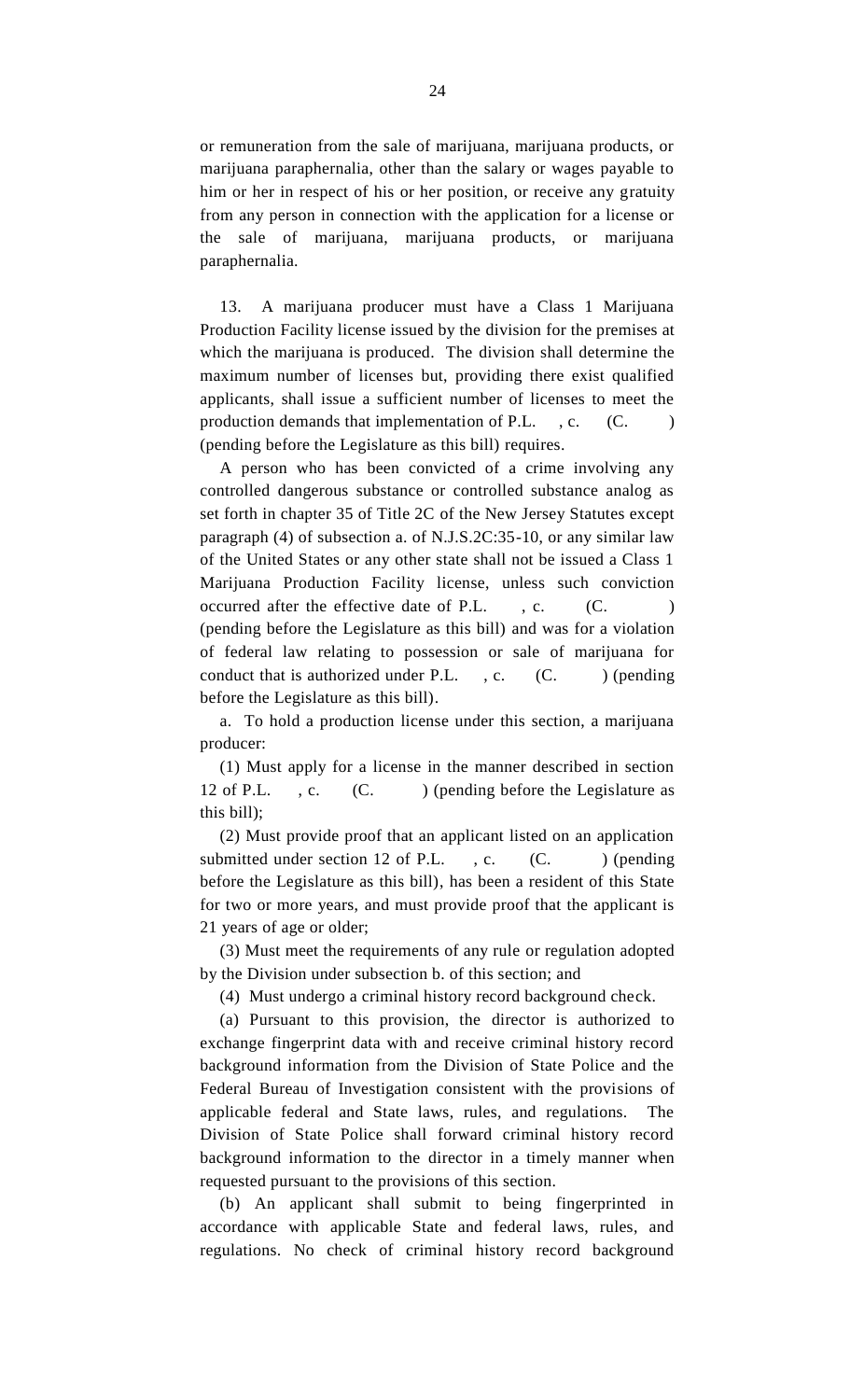information shall be performed pursuant to this section unless the applicant has furnished his written consent to that check. An applicant who refuses to consent to, or cooperate in, the securing of a check of criminal history record background information shall not be considered for a production license. An applicant shall bear the cost for the criminal history record background check, including all costs of administering and processing the check.

(c) The director shall not approve an applicant for a Class 1 Marijuana Production facility production license if the criminal history record background information of the applicant reveals any disqualifying conviction.

(d) Upon receipt of the criminal history record background information from the Division of State Police and the Federal Bureau of Investigation, the director shall provide written notification to the applicant of his qualification for or disqualification for a Class 1 Marijuana Production facility license.

If the applicant is disqualified because of a disqualifying conviction pursuant to the provisions of this section, the conviction that constitutes the basis for the disqualification shall be identified in the written notice.

(e) The Division of State Police shall promptly notify the director in the event that an individual who was the subject of a criminal history record background check conducted pursuant to this section is convicted of a crime or offense in this State after the date the background check was performed. Upon receipt of that notification, the director shall make a determination regarding the continued eligibility to hold a Marijuana Producers license.

b. The division shall adopt rules that:

(1) Require a marijuana producer to annually renew a license issued under this section;

(2) Establish application, licensure, and renewal of licensure fees for marijuana producers;

(3) Require marijuana produced by marijuana producers to be tested in accordance with section  $8$  of P.L. c.  $(C.$   $(C.$ (pending before the Legislature as this bill);

(4) Require marijuana producers to submit, at the time of applying for or renewing a license under section 12 of P.L. , c. (C. ) (pending before the Legislature as this bill), a report describing the applicant's or licensee's electrical and water usage; and

(5) Require a marijuana producer to meet any public health and safety standards, industry best practices, and all applicable regulations established by the division by rule or regulation related to the production of marijuana; or the propagation of immature marijuana plants and the seeds of the plant Cannabis family Cannabaceae. The division may not limit the number of immature marijuana plants that may be possessed by a marijuana producer licensed under this section; the size of the grow canopy a marijuana producer licensed under this section uses to grow immature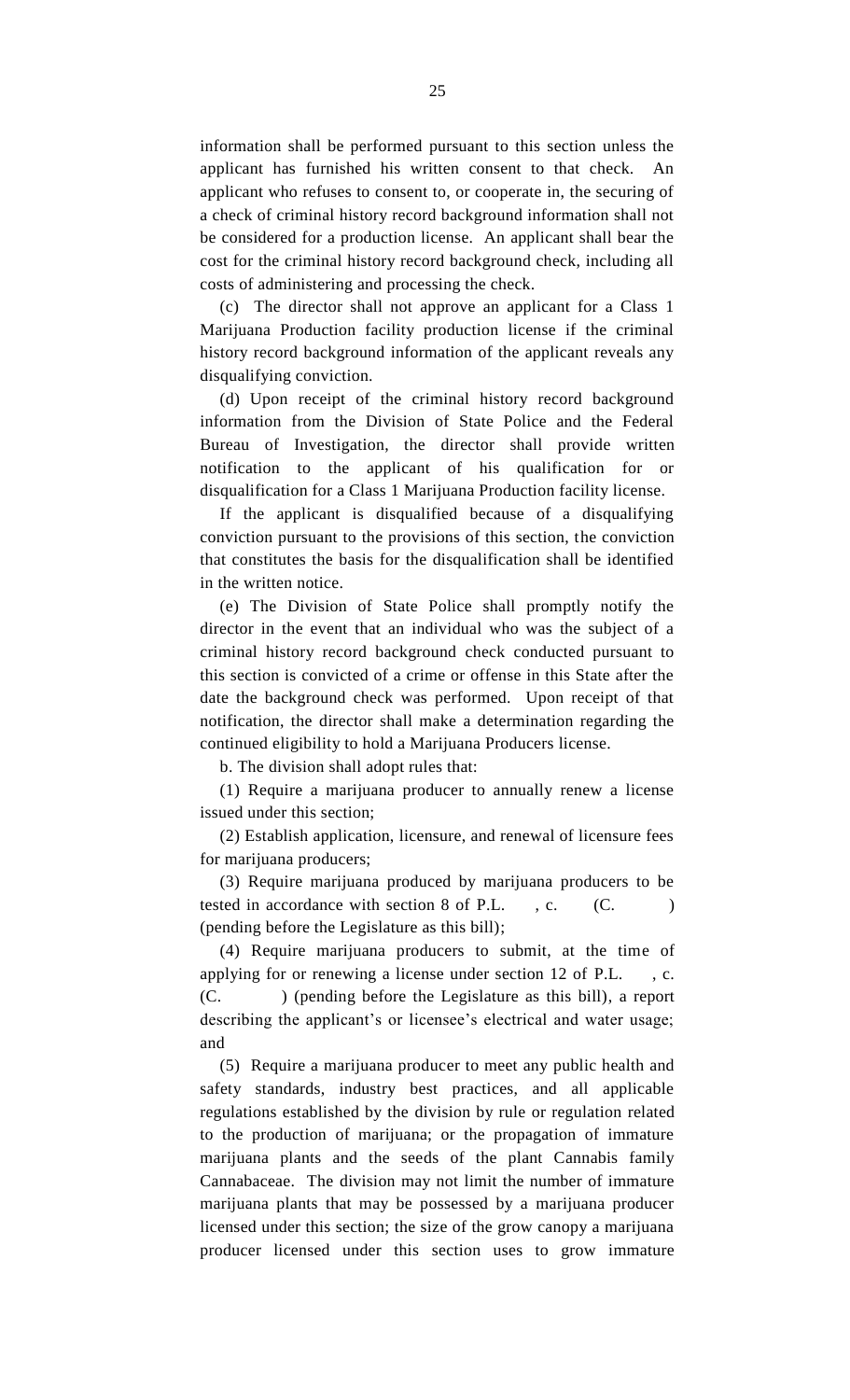marijuana plants; or the weight or size of shipments of immature marijuana plants made by a marijuana producer licensed under this section.

c. Fees adopted under subsection b. of this section:

(1) Shall be in the form of a schedule that imposes a greater fee for premises with more square footage or on which more mature marijuana plants are grown; and

(2) Shall be deposited in the Marijuana Control and Regulation Fund established under section 38 of P.L., c. (C. ) (pending before the Legislature as this bill).

d. The director shall issue a Class 1 Marijuana Production cultivation facility license if it finds that issuing such a permit would be consistent with the purposes of P.L.  $, c.$  (C. ) (pending before the Legislature as this bill) and the requirements of this section are met and the information contained in the application has been verified. The director shall approve or deny an application within 60 days after receipt of a completed application. The denial of an application shall be considered a final agency decision, subject to review by the Appellate Division of the Superior Court. The director may suspend or revoke a permit to operate as an alternative treatment center for cause, which shall be subject to review by the Appellate Division of the Superior Court.

e. A person who has been issued a license pursuant to this section shall display the license at the premises at all times when marijuana is being produced.

f. A licensee shall report any change in information to the Director not later than 10 days after such change, or the license shall be deemed null and void.

14. a. Subject to subsection b. of this section, the division shall adopt rules or regulations restricting the size of mature marijuana plant grow canopies at premises for which a license has been issued under section 13 of P.L.  $\ldots$ , c.  $(C.$  ) (pending before the Legislature as this bill).

b. In adopting rules under this subsection, the division shall:

(1) Limit the size of mature marijuana plant grow canopies for premises where marijuana is grown outdoors and for premises where marijuana is grown indoors in a manner calculated to result in premises that produce the same amount of harvested marijuana leaves and harvested marijuana flowers, regardless of whether the marijuana is grown outdoors or indoors.

(2) Adopt a tiered system under which the permitted size of a marijuana producer's mature marijuana plant grow canopy increases at the time of licensure renewal, except that the permitted size of a marijuana producer's mature marijuana plant grow canopy may not increase following any year during which the division disciplined the marijuana producer for violating a provision of or a rule adopted under a provision of P.L.  $\cdot$ , c.  $\cdot$  (C. ) (pending before the Legislature as this bill).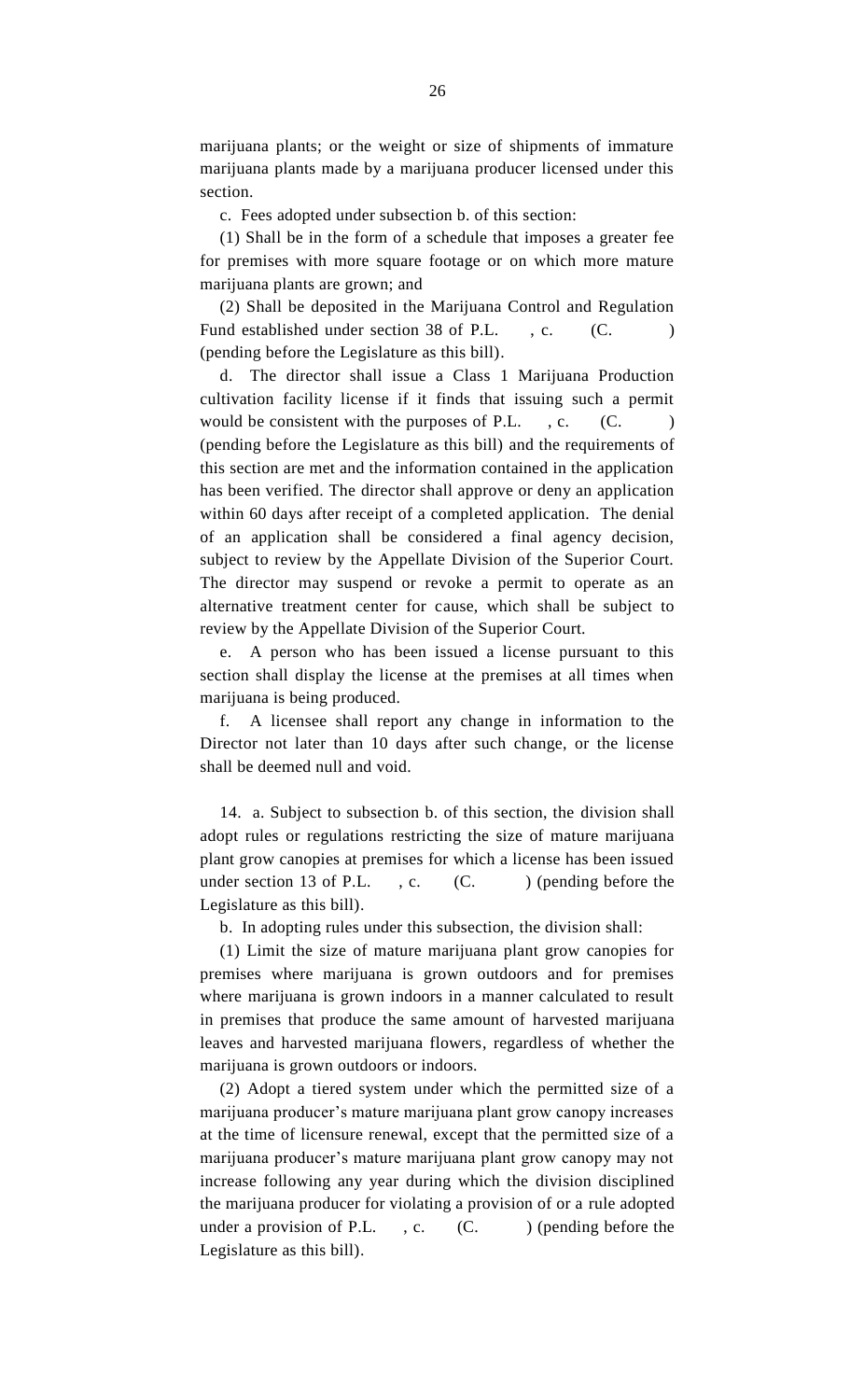(3) Take into consideration the market demand for marijuana items in this state, the number of persons applying for a license under section 12 of P.L.  $\ldots$ , c.  $(C.$  ) (pending before the Legislature as this bill), and to whom a license has been issued under section 13 of P.L.  $\cdot$ , c.  $(C.$  ) (pending before the Legislature as this bill), and whether the availability of marijuana items in this State is commensurate with the market demand.

c. This section shall not apply to a premises for which a license has been issued under section 13 of P.L., c. (C. ) (pending before the Legislature as this bill), if the premises is used only to propagate immature marijuana plants.

15. A marijuana processer must have a Class 1 Marijuana Cultivation Facility license issued by the division for the premises at which the marijuana is produced. The division shall determine the maximum number of licenses but, providing there exist qualified applicants, shall issue a sufficient number of licenses to meet the production demands that implementation of P.L., c. (C. ) (pending before the Legislature as this bill) requires.

A person who has been convicted of a crime involving any controlled dangerous substance or controlled substance analog as set forth in chapter 35 of Title 2C of the New Jersey Statutes except paragraph (4) of subsection a. of N.J.S.2C:35-10, or any similar law of the United States or any other state shall not be issued a Class 1 Marijuana Cultivation Facility license, unless such conviction occurred after the effective date of P.L.  $, c.$  (C. ) (pending before the Legislature as this bill) and was for a violation of federal law relating to possession or sale of marijuana for conduct that is authorized under P.L.  $, c.$  (C. ) (pending before the Legislature as this bill).

a. To hold a processing license under this section, a marijuana processer:

(1) Must apply for a license in the manner described in section 12 of P.L.  $\cdot$ , c.  $\cdot$  (C. ) (pending before the Legislature as this bill);

(2) Must provide proof that an applicant listed on an application submitted under section 12 of P.L.  $\ldots$  (C. ) (pending before the Legislature as this bill), has been a resident of this State for two or more years, and must provide proof that the applicant is 21 years of age or older;

(3) Must meet the requirements of any rule or regulation adopted by the division under subsection b. of this section; and

(4) Must undergo a criminal history record background check.

(a) Pursuant to this provision, the Director is authorized to exchange fingerprint data with and receive criminal history record background information from the Division of State Police and the Federal Bureau of Investigation consistent with the provisions of applicable federal and State laws, rules, and regulations. The Division of State Police shall forward criminal history record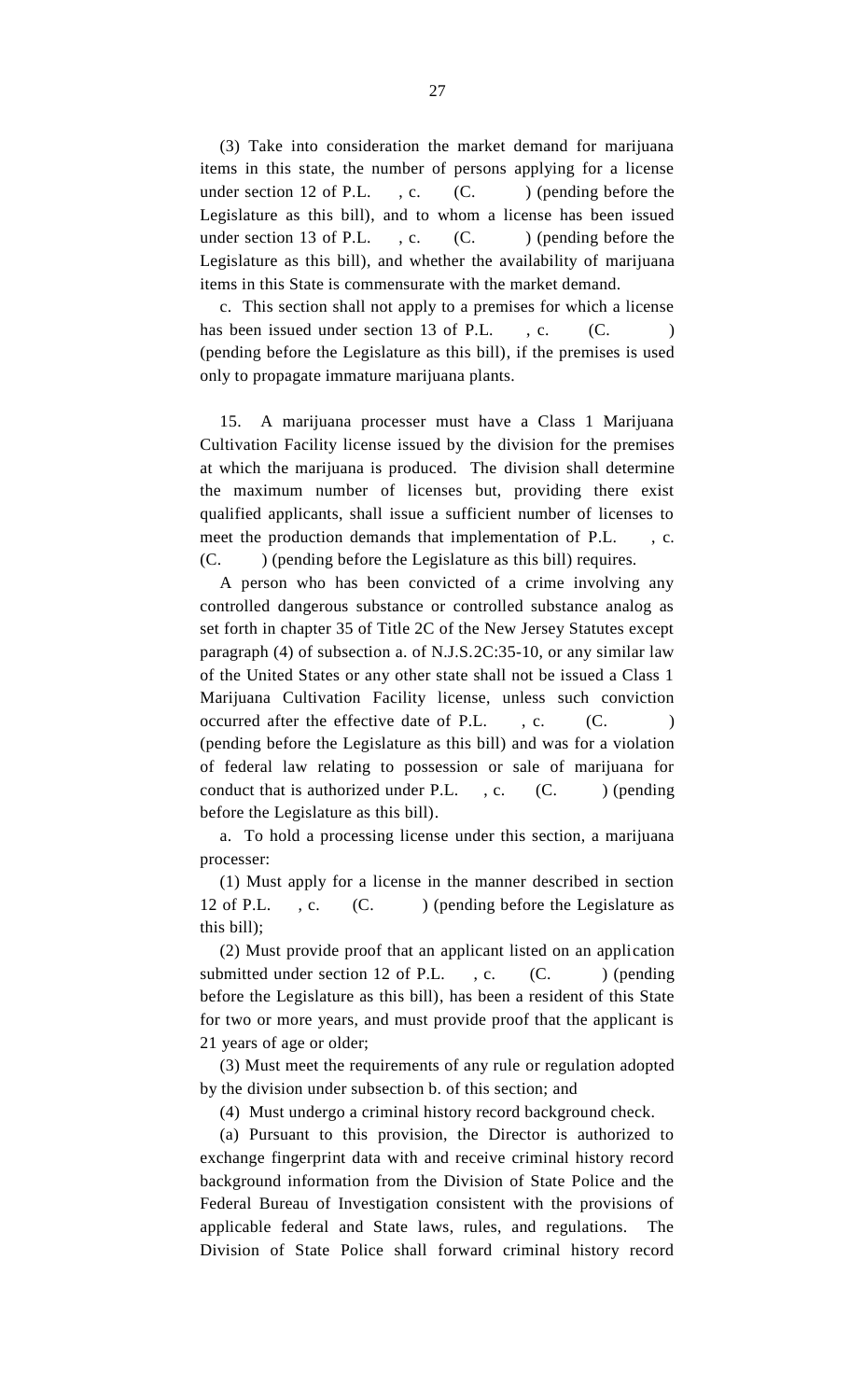background information to the commissioner in a timely manner when requested pursuant to the provisions of this section.

(b) An applicant shall submit to being fingerprinted in accordance with applicable State and federal laws, rules, and regulations. No check of criminal history record background information shall be performed pursuant to this section unless the applicant has furnished his written consent to that check. applicant who refuses to consent to, or cooperate in, the securing of a check of criminal history record background information shall not be considered for a processing license. An applicant shall bear the cost for the criminal history record background check, including all costs of administering and processing the check.

(c) The director shall not approve an applicant for a Class 1 Marijuana Cultivation Facility license if the criminal history record background information of the applicant reveals any disqualifying conviction.

(d) Upon receipt of the criminal history record background information from the Division of State Police and the Federal Bureau of Investigation, the director shall provide written notification to the applicant of his qualification for or disqualification for a Class 1 Marijuana Cultivation facility processing license.

If the applicant is disqualified because of a disqualifying conviction pursuant to the provisions of this section, the conviction that constitutes the basis for the disqualification shall be identified in the written notice.

(e) The Division of State Police shall promptly notify the director in the event that an individual who was the subject of a criminal history record background check conducted pursuant to this section is convicted of a crime or offense in this State after the date the background check was performed. Upon receipt of that notification, the director shall make a determination regarding the continued eligibility to hold a Marijuana Processers license.

b. The division shall adopt rules that:

(1) Require a marijuana processer to annually renew a license issued under this section;

(2) Establish application, licensure, and renewal of licensure fees for marijuana processers;

(3) Require marijuana produced by marijuana processers to be tested in accordance with section 8 of P.L. , c. (C. ) (pending before the Legislature as this bill);

(4) Require marijuana processers to submit, at the time of applying for or renewing a license under section 12 of P.L. , c. (C. ) (pending before the Legislature as this bill) a report describing the applicant's or licensee's electrical and water usage; and

(5) Require a marijuana processer to meet any public health and safety standards, industry best practices, and all applicable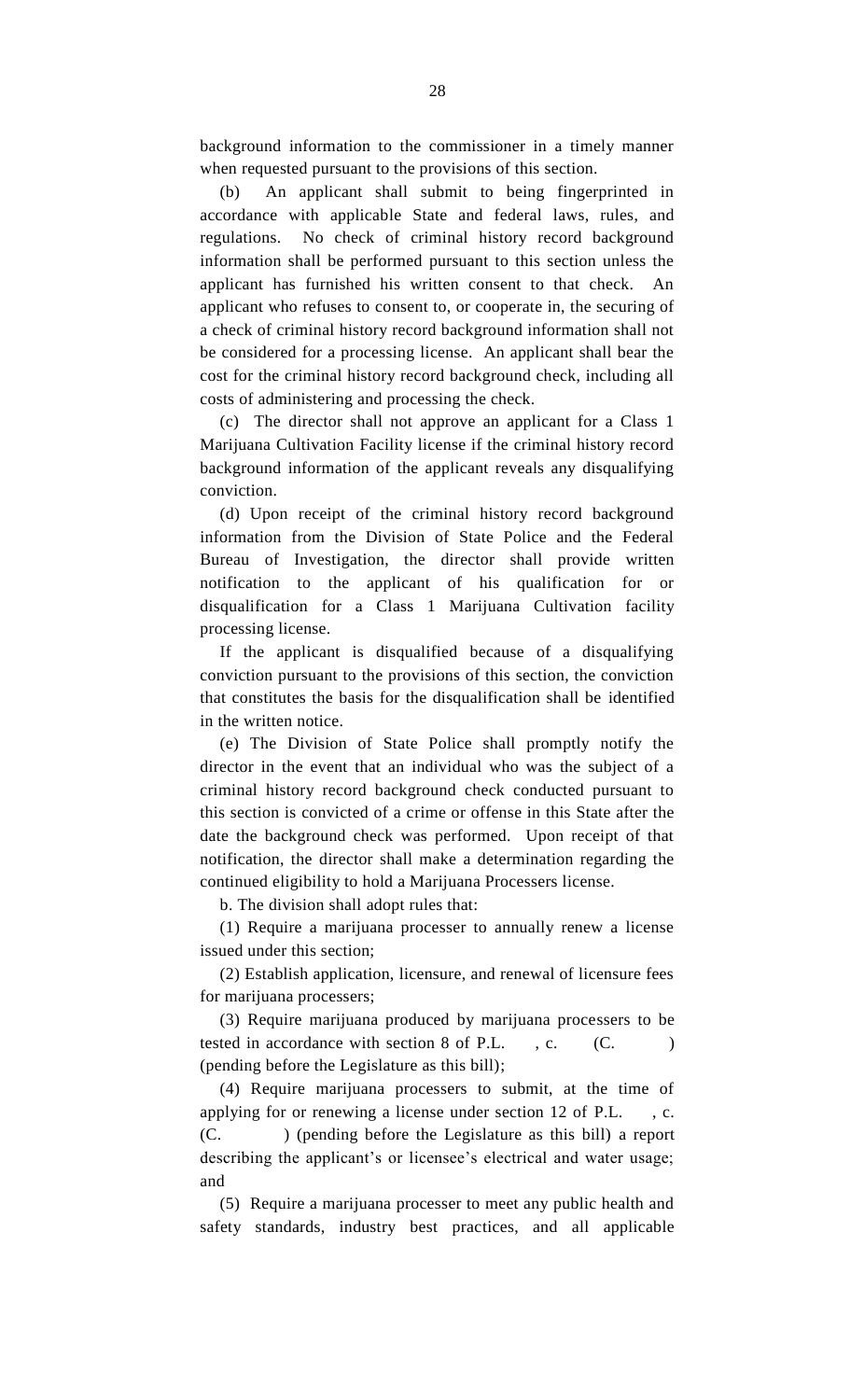regulations established by the division by rule or regulation related to the processing of marijuana.

c. Fees adopted under subsection b. of this section:

(1) Shall be in the form of a schedule that imposes a greater fee for premises with more square footage; and

(2) Shall be deposited in the Marijuana Control and Regulation Fund established under section 38 of P.L., c. (C. ) (pending before the Legislature as this bill).

d. The Director shall issue a Class 1 Marijuana Product Manufacturing Facility processing license if it finds that issuing such a permit would be consistent with the purposes of P.L., c. (C. ) (pending before the Legislature as this bill) and the requirements of this section are met and the information contained in the application has been verified. The director shall approve or deny an application within 60 days after receipt of a completed application. The denial of an application shall be considered a final agency decision, subject to review by the Appellate Division of the Superior Court. The director may suspend or revoke a permit to operate as marijuana cultivation facility for cause, which shall be subject to review by the Appellate Division of the Superior Court.

e. A person who has been issued a license pursuant to this section shall display the license at the premises at all times when marijuana is being produced.

f. A licensee shall report any change in information to the director not later than 10 days after such change, or the license shall be deemed null and void.

16. A marijuana wholesaler must have a Class 2 Marijuana Wholesalers license issued by the division for the premises at which the marijuana is warehoused. The division shall determine the maximum number of licenses but, providing there exist qualified applicants, shall issue a sufficient number of licenses to meet the wholesaler demands that implementation of this act requires.

A person who has been convicted of a crime involving any controlled dangerous substance or controlled substance analog as set forth in chapter 35 of Title 2C of the New Jersey Statutes except paragraph (4) of subsection a. of N.J.S.2C:35-10, or any similar law of the United States or any other state shall not be issued a Class 2 Marijuana Wholesalers license, unless such conviction occurred after the effective date of P.L.  $\cdot$ , c.  $\cdot$  (C. ) (pending before the Legislature as this bill) and was for a violation of federal law relating to possession or sale of marijuana for conduct that is authorized under P.L., c. (C.) (pending before the Legislature as this bill).

a. To hold a Marijuana Wholesalers license under this section, a marijuana wholesaler:

(1) Must apply for a license in the manner described in section 12 of P.L.  $\cdot$ , c.  $(C.$  ) (pending before the Legislature as this bill);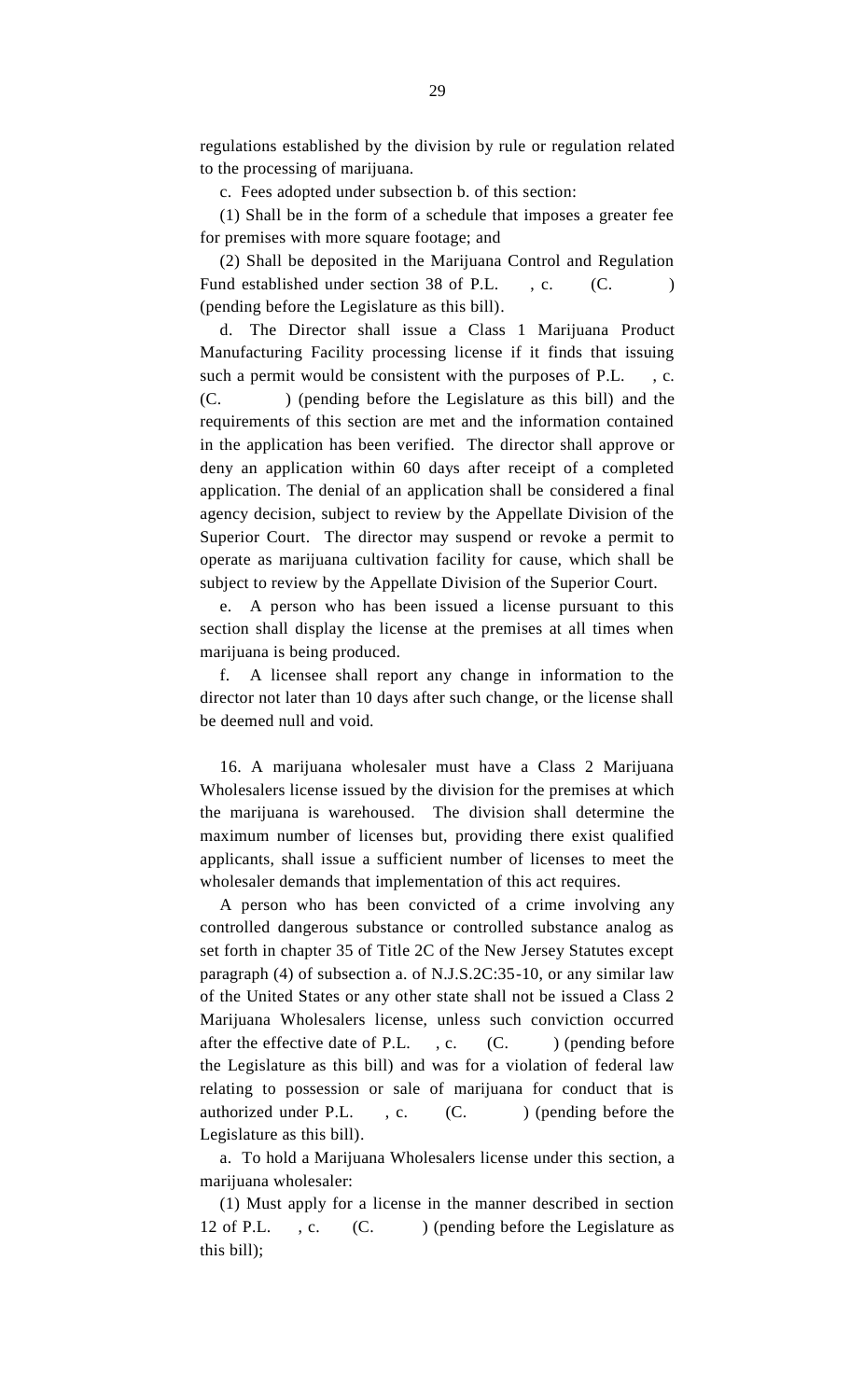(2) Must provide proof that an applicant listed on an application submitted under section 12 of P.L.  $\ldots$ , c.  $(C.$  ) (pending before the Legislature as this bill), has been a resident of this State for two or more years, and must provide proof that the applicant is 21 years of age or older;

(3) Must meet the requirements of any rule or regulation adopted by the Division under subsection b. of this section; and

(4) Must undergo a criminal history record background check.

(a) Pursuant to this provision, the director is authorized to exchange fingerprint data with and receive criminal history record background information from the Division of State Police and the Federal Bureau of Investigation consistent with the provisions of applicable federal and State laws, rules, and regulations. The Division of State Police shall forward criminal history record background information to the director in a timely manner when requested pursuant to the provisions of this section.

(b) An applicant shall submit to being fingerprinted in accordance with applicable State and federal laws, rules, and regulations. No check of criminal history record background information shall be performed pursuant to this section unless the applicant has furnished his written consent to that check. An applicant who refuses to consent to, or cooperate in, the securing of a check of criminal history record background information shall not be considered for a wholesalers license. An applicant shall bear the cost for the criminal history record background check, including all costs of administering and processing the check.

(c) The director shall not approve an applicant for a Class 2 Marijuana Wholesalers license if the criminal history record background information of the applicant reveals any disqualifying conviction.

(d) Upon receipt of the criminal history record background information from the Division of State Police and the Federal Bureau of Investigation, the director shall provide written notification to the applicant of his qualification for or disqualification for a Class 2 Marijuana Wholesalers license.

If the applicant is disqualified because of a disqualifying conviction pursuant to the provisions of this section, the conviction that constitutes the basis for the disqualification shall be identified in the written notice.

(e) The Division of State Police shall promptly notify the director in the event that an individual who was the subject of a criminal history record background check conducted pursuant to this section is convicted of a crime or offense in this State after the date the background check was performed. Upon receipt of that notification, the Director shall make a determination regarding the continued eligibility to hold a Marijuana Wholesalers license.

b. The division shall adopt rules that:

(1) Require a marijuana wholesaler to annually renew a license issued under this section;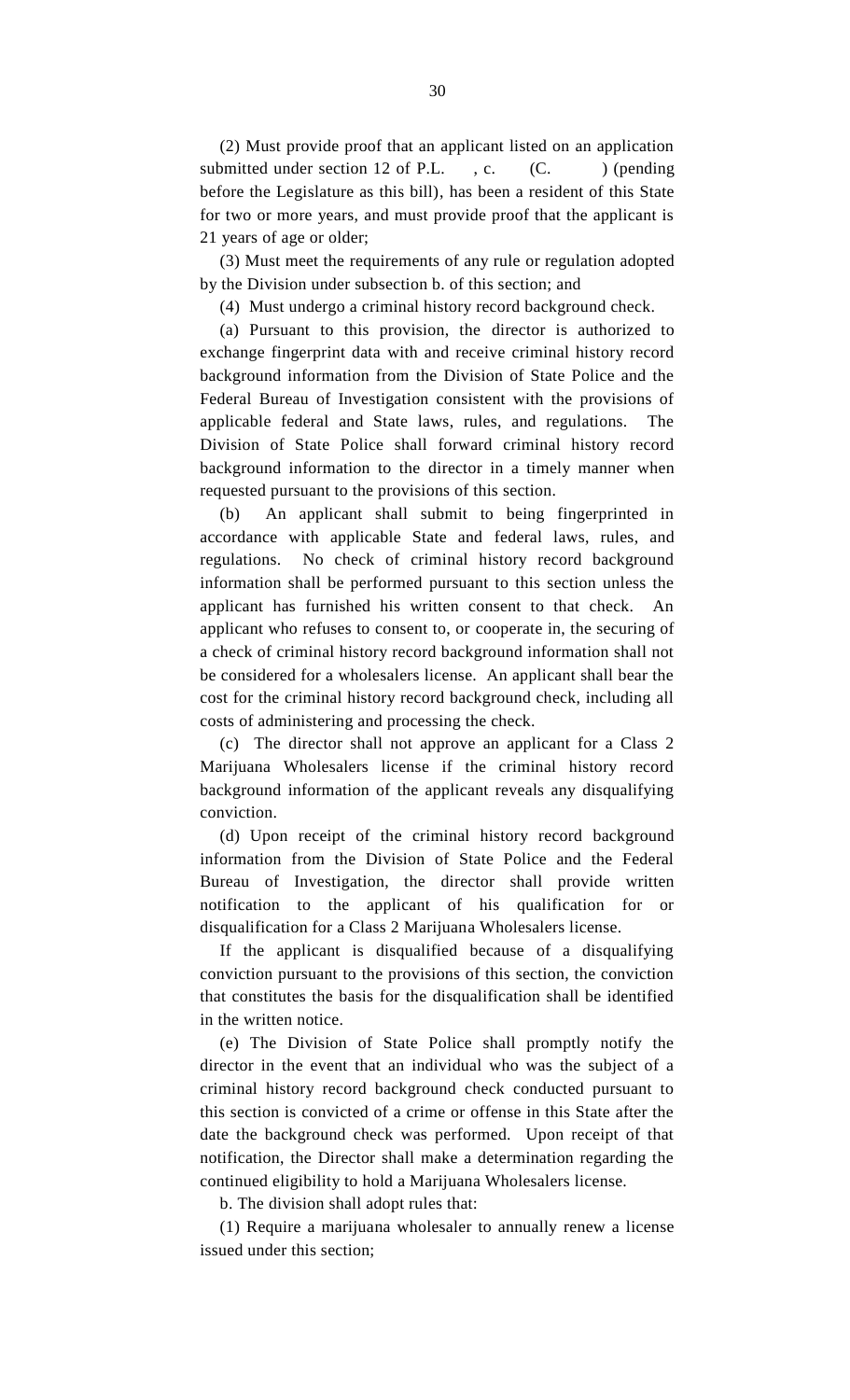(2) Establish application, licensure, and renewal of licensure fees for marijuana wholesalers;

(3) Require marijuana warehoused by marijuana wholesalers to be tested in accordance with section 8 of P.L. , c. (C. ) (pending before the Legislature as this bill);

(4) Require marijuana wholesalers to submit, at the time of applying for or renewing a license under section 12 of P.L. , c. (C. ) (pending before the Legislature as this bill), a report describing the applicant's or licensee's electrical and water usage; and

(5) Require a marijuana wholesaler to meet any public health and safety standards, industry best practices, and all applicable regulations established by the division by rule or regulation related to the warehousing of marijuana.

c. Fees adopted under subsection b. of this section:

(1) Shall be in the form of a schedule that imposes a greater fee for premises with more square footage; and

(2) Shall be deposited in the Marijuana Control and Regulation Fund established under section 38 of P.L., c. (C. ) (pending before the Legislature as this bill).

d. The director shall issue a Class 2 Marijuana Wholesalers license if it finds that issuing such a permit would be consistent with the purposes of this act and the requirements of this section are met and the information contained in the application has been verified. The director shall approve or deny an application within 60 days after receipt of a completed application. The denial of an application shall be considered a final agency decision, subject to review by the Appellate Division of the Superior Court. The Director may suspend or revoke a Wholesalers license for cause, which shall be subject to review by the Appellate Division of the Superior Court.

e. A person who has been issued a license pursuant to this section shall display the license at the premises at all times when marijuana is being warehoused.

f. A licensee shall report any change in information to the director not later than 10 days after such change, or the license shall be deemed null and void.

17. A marijuana retailer must have a Class 3 Marijuana Retailers license issued by the division for the premises at which the marijuana is retailed. The division shall determine the maximum number of licenses but, providing there exist qualified applicants, shall issue a sufficient number of licenses to meet the wholesaler demands that implementation of P.L.  $, c.$  (C. ) (pending before the Legislature as this bill) requires.

A person who has been convicted of a crime involving any controlled dangerous substance or controlled substance analog as set forth in chapter 35 of Title 2C of the New Jersey Statutes except paragraph (4) of subsection a. of N.J.S.2C:35-10, or any similar law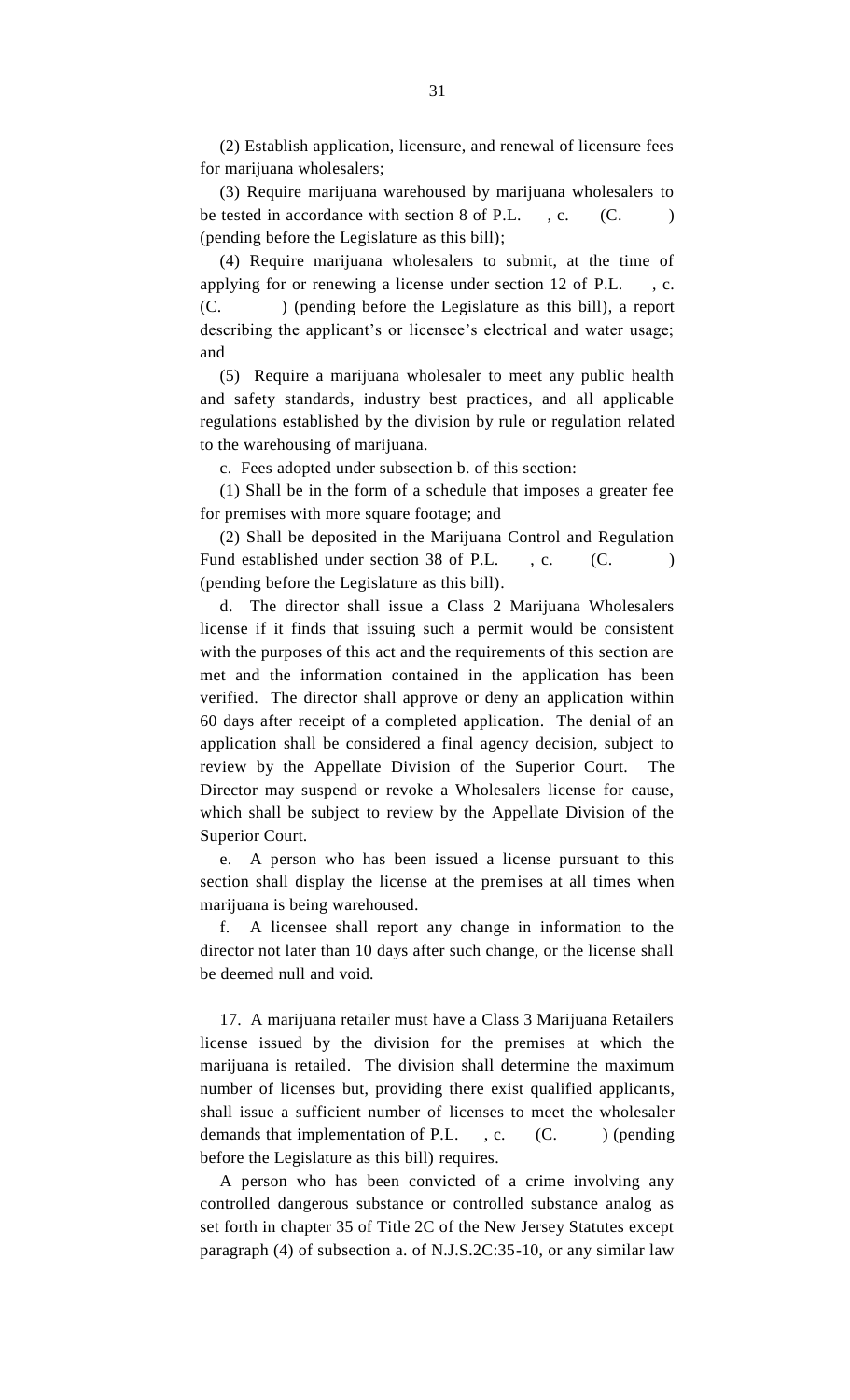of the United States or any other state shall not be issued a Class 3 Marijuana Retailers license, unless such conviction occurred after the effective date of this act and was for a violation of federal law relating to possession or sale of marijuana for conduct that is authorized under P.L., c. (C.) (pending before the Legislature as this bill).

a. To hold a retailers license under this section, a marijuana retailer:

(1) Must apply for a license in the manner described in section 12 of P.L. , c. (C. ) (pending before the Legislature as this bill);

(2) Must provide proof that an applicant listed on an application submitted under section 12 of P.L.  $\ldots$ , c.  $(C.$  ) (pending before the Legislature as this bill), has been a resident of this State for two or more years, and must provide proof that the applicant is 21 years of age or older;

(3) Must meet the requirements of any rule adopted by the Division under subsection b. of this section; and

(4) Must undergo a criminal history record background check.

(a) Pursuant to this provision, the director is authorized to exchange fingerprint data with and receive criminal history record background information from the Division of State Police and the Federal Bureau of Investigation consistent with the provisions of applicable federal and State laws, rules, and regulations. The Division of State Police shall forward criminal history record background information to the director in a timely manner when requested pursuant to the provisions of this section.

(b) An applicant shall submit to being fingerprinted in accordance with applicable State and federal laws, rules, and regulations. No check of criminal history record background information shall be performed pursuant to this section unless the applicant has furnished his written consent to that check. An applicant who refuses to consent to, or cooperate in, the securing of a check of criminal history record background information shall not be considered for a retailers license. An applicant shall bear the cost for the criminal history record background check, including all costs of administering and processing the check.

(c) The director shall not approve an applicant for a Class 3 Marijuana Retailers license if the criminal history record background information of the applicant reveals any disqualifying conviction.

(d) Upon receipt of the criminal history record background information from the Division of State Police and the Federal Bureau of Investigation, the director shall provide written notification to the applicant of his qualification for or disqualification for a Class 3 Marijuana Retailers license.

If the applicant is disqualified because of a disqualifying conviction pursuant to the provisions of this section, the conviction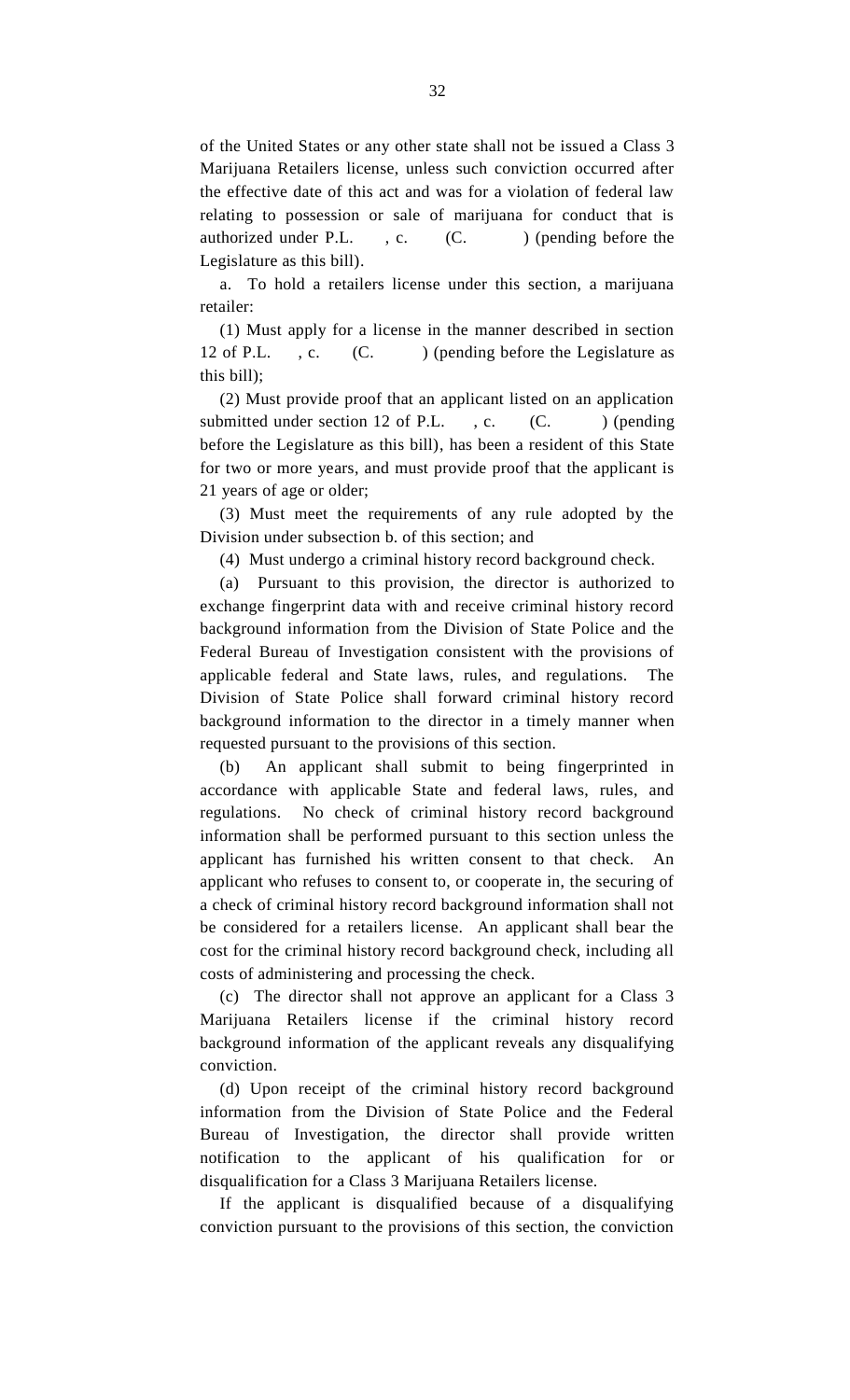that constitutes the basis for the disqualification shall be identified in the written notice.

(e) The Division of State Police shall promptly notify the director in the event that an individual who was the subject of a criminal history record background check conducted pursuant to this section is convicted of a crime or offense in this State after the date the background check was performed. Upon receipt of that notification, the director shall make a determination regarding the continued eligibility to hold a Marijuana Retailers license.

b. The division shall adopt rules that:

(1) Require a marijuana retailers to annually renew a license issued under this section;

(2) Establish application, licensure, and renewal of licensure fees for marijuana retailers;

(3) Require marijuana sold by marijuana retailer to be tested in accordance with section  $8$  of P.L., c.  $(C.$  ) (pending before the Legislature as this bill);

(4) Require marijuana retailers to submit, at the time of applying for or renewing a license under section 12 of P.L., c. (C. ) (pending before the Legislature as this bill), a report describing the applicant's or licensee's electrical and water usage; and

(5) Require a marijuana retailer to meet any public health and safety standards, industry best practices, and all applicable regulations established by the division by rule related to the sale of marijuana.

c. Fees adopted under subsection b. of this section:

(1) Shall be in the form of a schedule that imposes a greater fee for premises with more square footage; and

(2) Shall be deposited in the Marijuana Control and Regulation Fund established under section 38 of P.L., c. (C. ) (pending before the Legislature as this bill).

d. The director shall issue a Class 3 Marijuana Retailers license if it finds that issuing such a permit would be consistent with the purposes of this act and the requirements of this section are met and the information contained in the application has been verified. The director shall approve or deny an application within 60 days after receipt of a completed application. The denial of an application shall be considered a final agency decision, subject to review by the Appellate Division of the Superior Court. The director may suspend or revoke a Marijuana Wholesalers license for cause, which shall be subject to review by the Appellate Division of the Superior Court.

e. A person who has been issued a license pursuant to this section shall display the license at the premises at all times when marijuana is being warehoused.

f. A licensee shall report any change in information to the director not later than 10 days after such change, or the license shall be deemed null and void.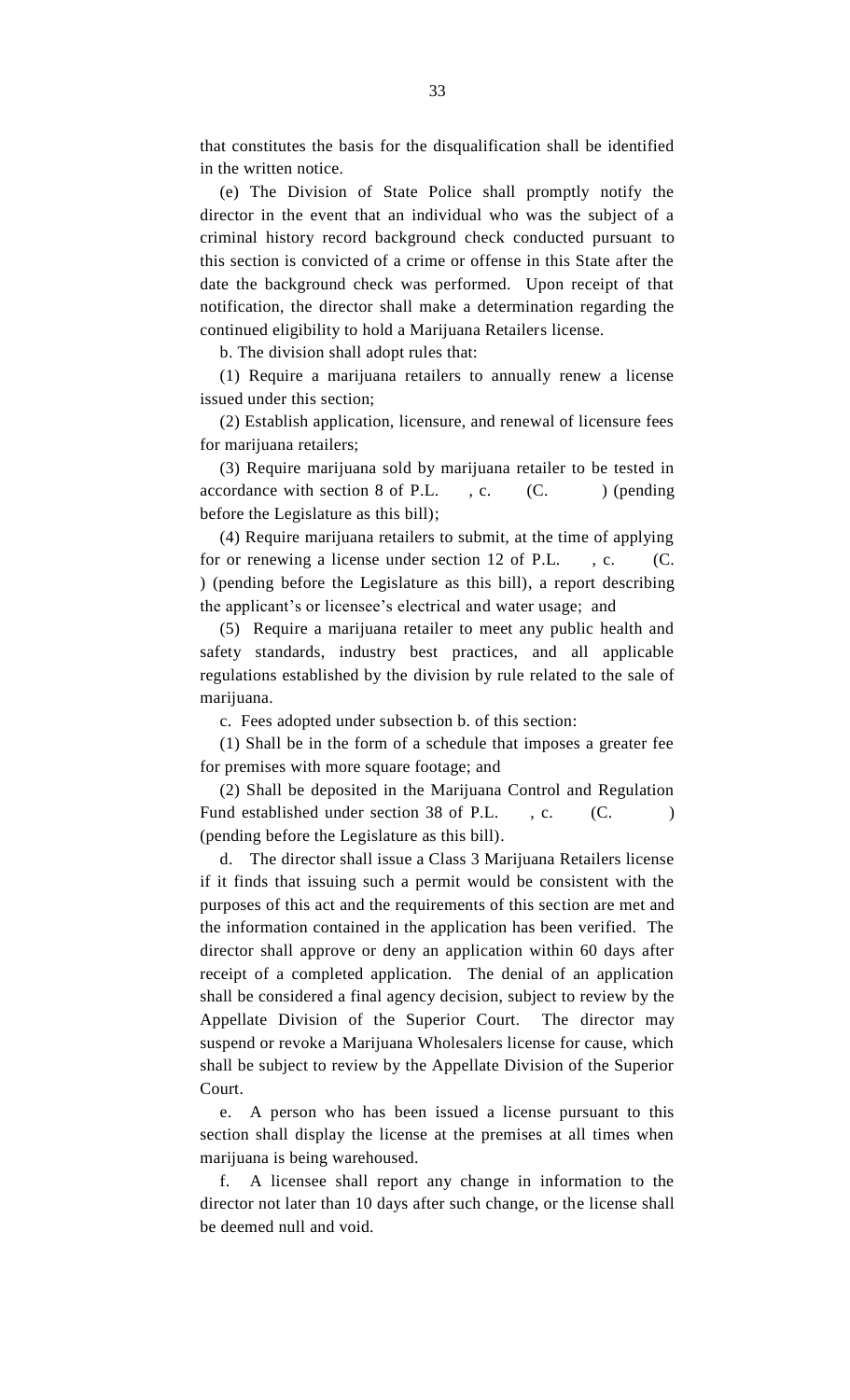18. A marijuana transporter must have a Class 4 Marijuana Transportation license issued by the division. The division shall determine the maximum number of licenses but, providing there exist qualified applicants, shall issue a sufficient number of licenses to meet the transportation demands that implementation of P.L. ,

c. (C. ) (pending before the Legislature as this bill) requires.

A person who has been convicted of a crime involving any controlled dangerous substance or controlled substance analog as set forth in chapter 35 of Title 2C of the New Jersey Statutes except paragraph (4) of subsection a. of N.J.S.2C:35-10, or any similar law of the United States or any other state shall not be issued a Class 4 Transportation license, unless such conviction occurred after the effective date of this act and was for a violation of federal law relating to possession or sale of marijuana for conduct that is authorized under P.L. c. , (C. ) (pending before the Legislature as this bill).

a. To hold a transportation license under this section, a marijuana transporter:

(1) Must apply for a license in the manner described in section 12 of P.L.  $\cdot$ , c.  $(C.$  ) (pending before the Legislature as this bill);

(2) Must provide proof that an applicant listed on an application submitted under section 12 of P.L.  $\ldots$ , c.  $(C.$  ) (pending before the Legislature as this bill), has been a resident of this State for two or more years, and must provide proof that the applicant is 21 years of age or older;

(3) Must meet the requirements of any rule adopted by the division under subsection b. of this section; and

(4) Must undergo a criminal history record background check.

(a) Pursuant to this provision, the director is authorized to exchange fingerprint data with and receive criminal history record background information from the Division of State Police and the Federal Bureau of Investigation consistent with the provisions of applicable federal and State laws, rules, and regulations. The Division of State Police shall forward criminal history record background information to the director in a timely manner when requested pursuant to the provisions of this section.

(b) An applicant shall submit to being fingerprinted in accordance with applicable State and federal laws, rules, and regulations. No check of criminal history record background information shall be performed pursuant to this section unless the applicant has furnished his written consent to that check. An applicant who refuses to consent to, or cooperate in, the securing of a check of criminal history record background information shall not be considered for a transportation license. An applicant shall bear the cost for the criminal history record background check, including all costs of administering and processing the check.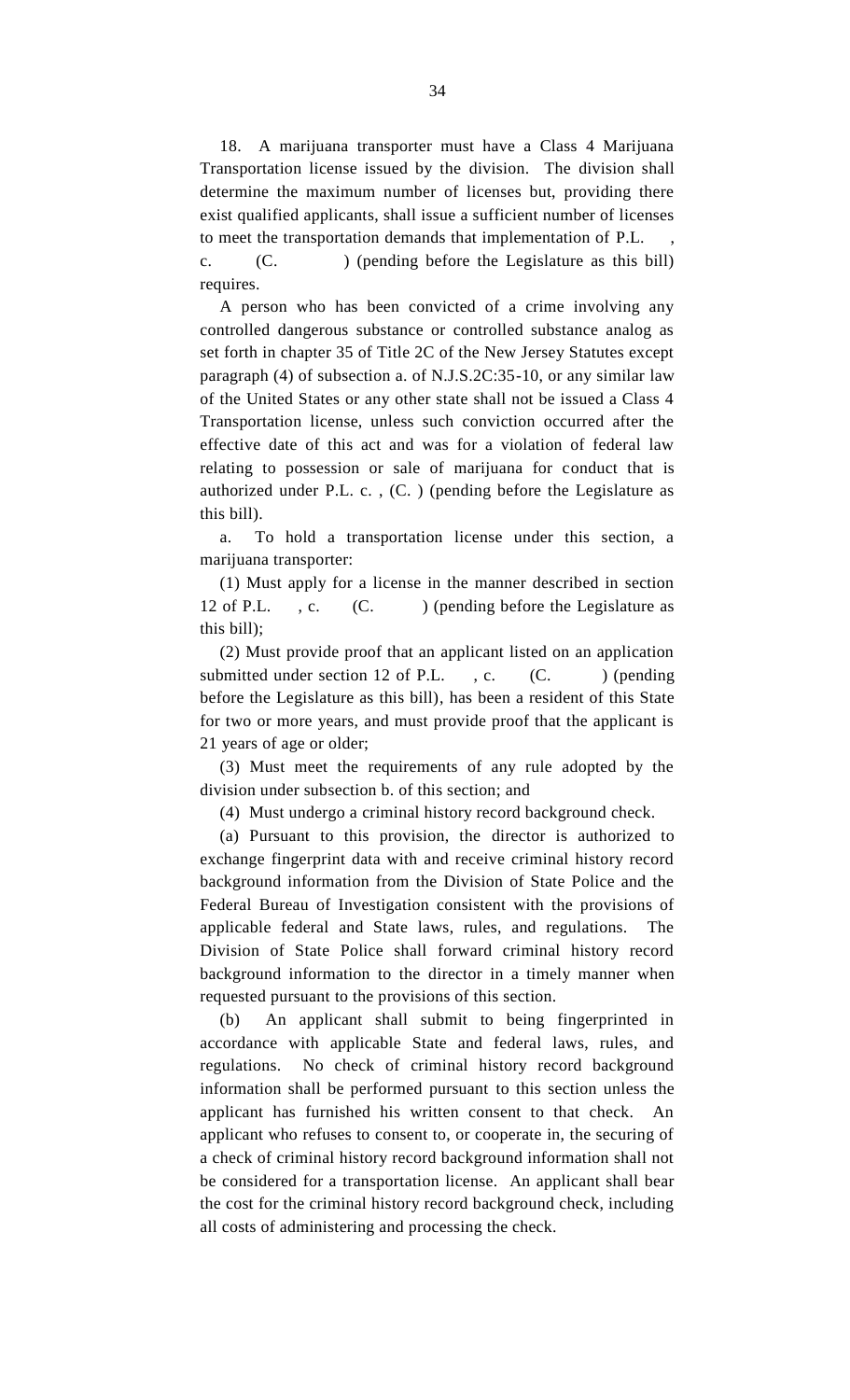(c) The director shall not approve an applicant for a Class 4 Marijuana Transportation license if the criminal history record background information of the applicant reveals any disqualifying conviction.

(d) Upon receipt of the criminal history record background information from the Division of State Police and the Federal Bureau of Investigation, the director shall provide written notification to the applicant of his qualification for or disqualification for a Class 4 Marijuana Transportation license.

If the applicant is disqualified because of a disqualifying conviction pursuant to the provisions of this section, the conviction that constitutes the basis for the disqualification shall be identified in the written notice.

(e) The Division of State Police shall promptly notify the director in the event that an individual who was the subject of a criminal history record background check conducted pursuant to this section is convicted of a crime or offense in this State after the date the background check was performed. Upon receipt of that notification, the director shall make a determination regarding the continued eligibility to hold a Marijuana Transportation license.

b. The division shall adopt rules that:

(1) Require a marijuana transporter to annually renew a license issued under this section;

(2) Establish application, licensure, and renewal of licensure fees for marijuana transporters;

(3) Require marijuana that is transported by a Marijuana Transportation licensee to be tested in accordance with section 8 of P.L. , c. (C. ) (pending before the Legislature as this bill);

(4) Require marijuana transporter to submit, at the time of applying for or renewing a license under section 12 of P.L. , c. (C. ) (pending before the Legislature as this bill), a report describing the applicant's or licensee's electrical and water usage; and

(5) Require a marijuana transporter to meet any public health and safety standards, industry best practices, and all applicable regulations established by the division by rule related to the transporting of marijuana.

c. Fees adopted under subsection b. of this section:

(1) Shall be in the form of a schedule that imposes a greater fee for premises with more square footage; and

(2) Shall be deposited in the Marijuana Control and Regulation Fund established under section 38 of P.L., c. (C. ) (pending before the Legislature as this bill).

d. The director shall issue a Class 4 Marijuana Transportation license if it finds that issuing such a permit would be consistent with the purposes of this act and the requirements of this section are met and the information contained in the application has been verified. The director shall approve or deny an application within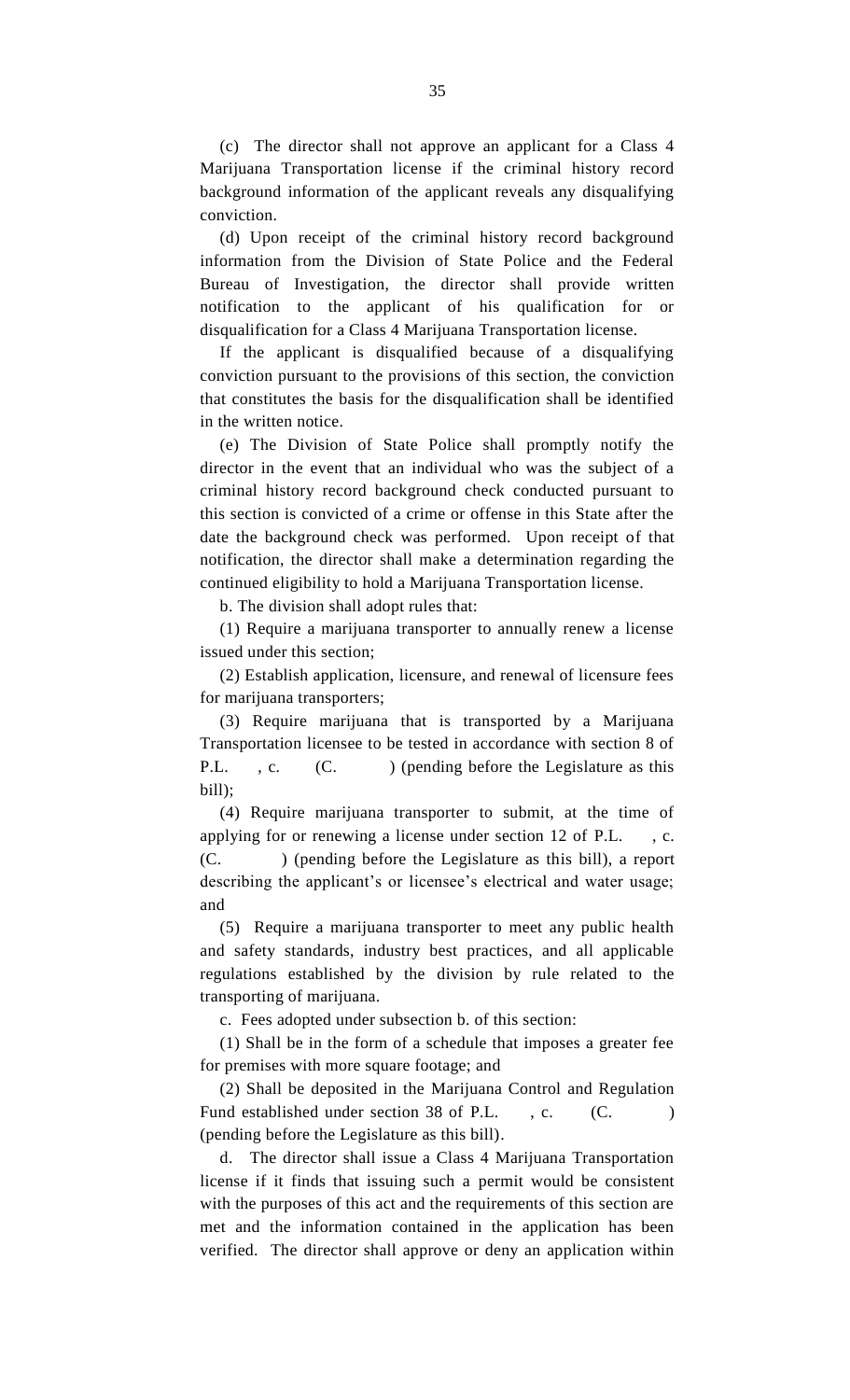60 days after receipt of a completed application. The denial of an application shall be considered a final agency decision, subject to review by the Appellate Division of the Superior Court. The director may suspend or revoke a Marijuana Wholesalers license for cause, which shall be subject to review by the Appellate Division of the Superior Court.

e. A person who has been issued a license pursuant to this section shall display the license at the premises at all times when marijuana is being warehoused.

f. A licensee shall report any change in information to the director not later than 10 days after such change, or the license shall be deemed null and void.

19. (New section) Marijuana handlers. a. An individual who performs work for or on behalf of a person who holds a license under P.L.  $\cdot$ , c.  $\cdot$  (C. ) (pending before the Legislature as this bill) shall have a valid permit issued by the division under this section if the individual participates in:

(1) the possession, securing, or selling of marijuana items at the premises for which the license has been issued; or

(2) the recording of the possession, securing, or selling of marijuana items at the premises for which the license has been issued.

b. A person who holds a license under P.L.  $, c.$  (C. ) (pending before the Legislature as this bill) shall verify that an individual has a valid permit issued under this section before allowing the individual to perform any work described in subsection a. of this section at the premises for which the license has been issued.

c. The division shall issue permits to qualified applicants to perform work described in this section. The division shall adopt rules and regulations establishing the qualifications for performing work described in this section, the terms of a permit issued under this section; procedures for applying for and renewing a permit issued under this section; and reasonable application, issuance and renewal fees for a permit issued under this section.

d. The division may require an individual applying for a permit under this section to successfully complete a course, made available by or through the division, in which the individual receives training on checking identification; detecting intoxication; handling marijuana items; statutory and regulatory provisions relating to marijuana; and any matter deemed necessary by the division to protect the public health and safety. The division or other provider may charge a reasonable fee for the course.

The division may not require an individual to successfully complete the course more than once, except that the division may adopt regulations directing continuing education training on a prescribed schedule.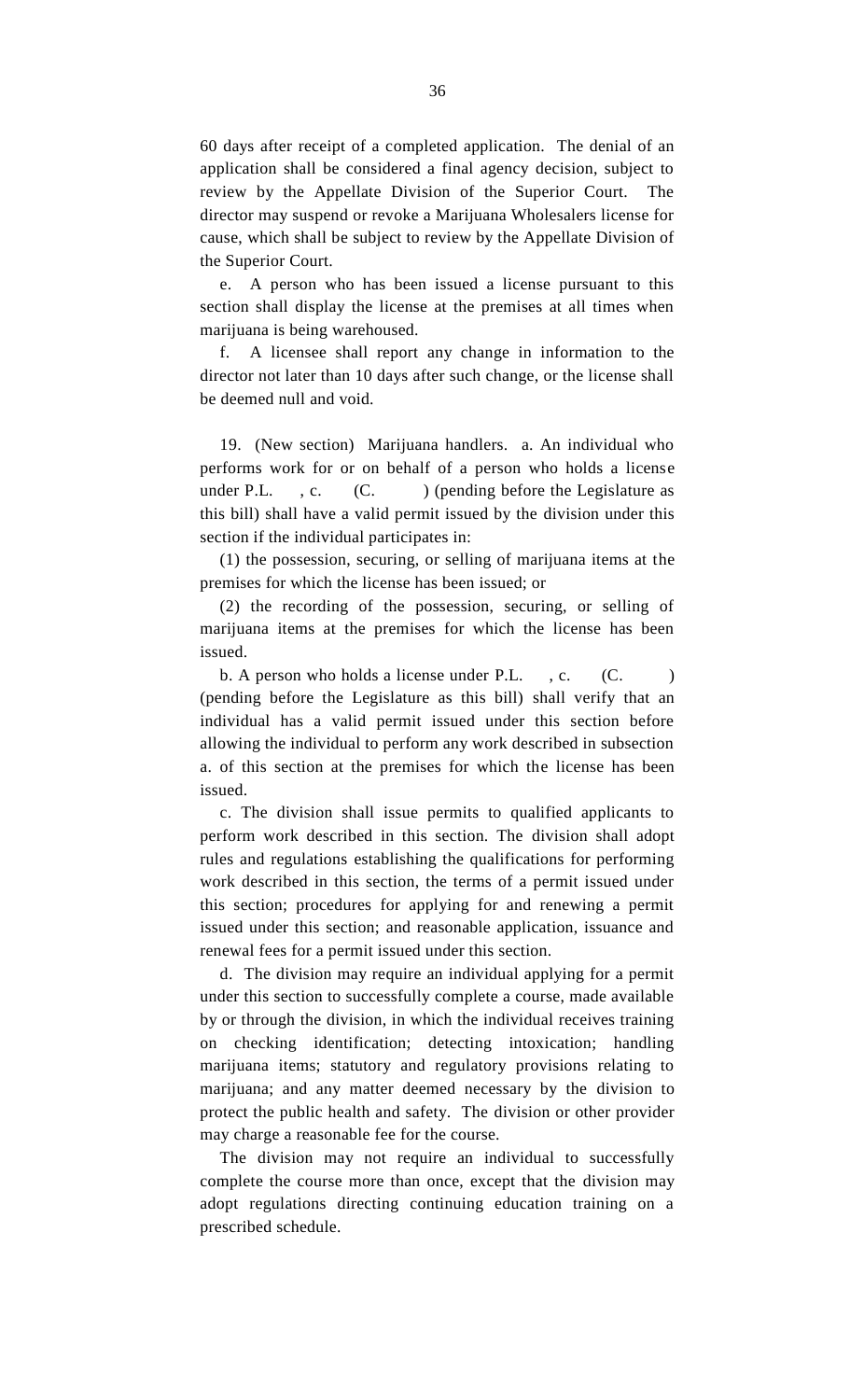As part of a final order suspending a permit issued under this section, the division may require a permit holder to successfully complete the course as a condition of lifting the suspension and as part of a final order revoking a permit issued under this section, the division shall require an individual to successfully complete the course prior to applying for a new permit.

e. The division shall conduct a criminal history record background check on an individual applying for a permit under this section.

f. The division may suspend, revoke or refuse to issue or renew a permit if the individual who is applying for or who holds the permit violates any provision of P.L., c. (C. ) (pending before the Legislature as this bill), or any rule or regulation adopted under P.L.  $\ldots$ , c.  $(C.$  ) (pending before the Legislature as this bill); or makes a false statement to the division; or refuses to cooperate in any investigation by the division, or, if the individual is convicted of a crime, except that the division may not consider a conviction for the manufacture or delivery of marijuana if the date of the conviction is two or more years before the date of the application or renewal; or if the date of the last criminal conviction is more than ten years before the date of the application or renewal.

g. A permit issued under this section is a personal privilege and permits work described under this section only for the individual who holds the permit.

20. (New section) Marketplace Regulation.

a. It shall be unlawful for any owner, part owner, stockholder, officer, or director of any corporation, or any other person interested in any marijuana cultivation facility, marijuana testing facility, or marijuana product manufacturing facility, or any wholesaler of marijuana, to conduct, own either in whole or in part, or be directly or indirectly interested in the retailing of any marijuana in New Jersey, and such interest shall include any payments or delivery of money or property by way of loan or otherwise accompanied by an agreement to sell the product of said marijuana cultivation facility, marijuana testing facility, or marijuana product manufacturing facility, or any wholesaler of marijuana.

b. It shall be unlawful for any owner, part owner, stockholder, officer, or director of any corporation, or any other person interested in any retailing of marijuana to conduct, own either whole or in part, or to be a shareholder, officer or director of a corporation or association, directly or indirectly, interested in any marijuana cultivation facility, marijuana testing facility, or marijuana product manufacturing facility, or any wholesaler of marijuana.

c. No person, partnership, employee cooperative, association, nonprofit corporation, corporation, or the agents thereof, shall hold more than three marijuana establishment licenses at any time.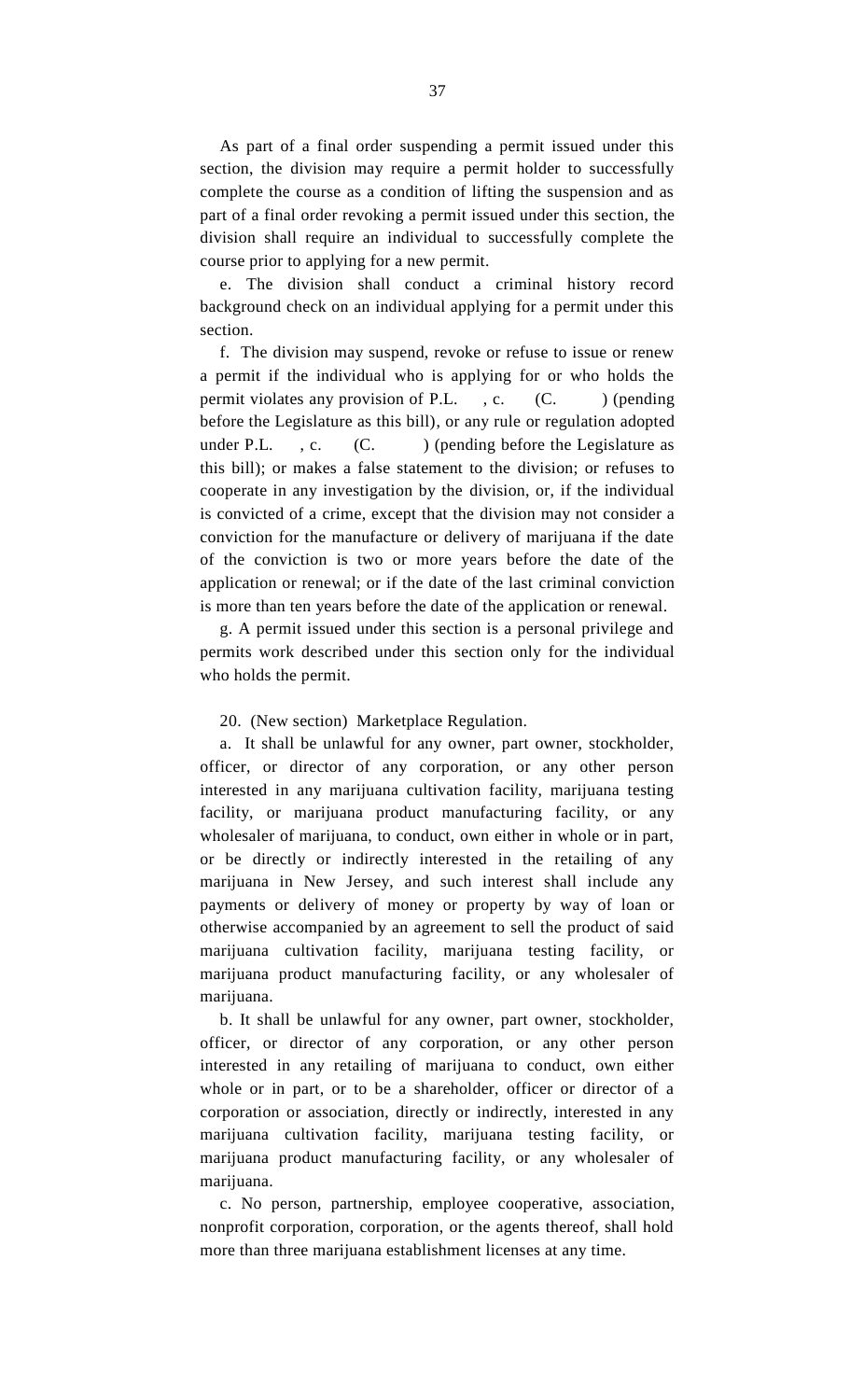21. (New section) Employers, driving, minors and control of property.

a. Nothing in P.L. , c. (C. ) (pending before the Legislature as this bill) is intended to require an employer to permit or accommodate the use, consumption, possession, transfer, display, transportation, sale, or growing of marijuana items in the workplace or to affect the ability of employers to have policies prohibiting marijuana use or intoxication by employees during work hours. No employer shall refuse to hire or employ any person or shall discharge from employment or take any adverse action against any employee with respect to compensation, terms, conditions or other privileges of employment because that person does or does not smoke or use marijuana items, unless the employer has a rational basis for doing so which is reasonably related to the employment, including the responsibilities of the employee or prospective employee.

b. Nothing in P.L. , c. (C. ) (pending before the Legislature as this bill) is intended to allow driving under the influence of marijuana items or driving while impaired by marijuana items or to supersede laws related to driving under the influence of marijuana items or driving while impaired by marijuana items.

c. Nothing in P.L.  $\ldots$ , c.  $(C.$   $)$  (pending before the Legislature as this bill) is intended to permit the transfer of marijuana items, with or without remuneration, to a person under the age of 21 or to allow a person under the age of 21 to purchase, possess, use, transport, grow, or consume marijuana items.

d. Nothing in P.L. , c. (C. ) (pending before the Legislature as this bill) shall prohibit a person, or any other entity that occupies, owns, or controls a property from prohibiting or otherwise regulating the consumption, use, display, transfer, distribution, sale, transportation or growing of marijuana items on or in that property, provided that local government units may not prohibit possession permitted by Section 3 of P.L. , c. (C. ) (pending before the Legislature as this bill) on or within a public place.

e. Nothing in P.L.  $\ldots$ , c.  $(C.$   $)$  (pending before the Legislature as this bill) is intended to permit any person to possess, consume, use, display, transfer, distribute, sell, transport or grow marijuana items in a school, hospital, detention facility, adult correctional facility, and youth correction facility.

f. Nothing in P.L. , c. (C. ) (pending before the Legislature as this bill) is intended to permit the smoking of marijuana in any place that any other law prohibits the smoking of tobacco. Any fines that may be assessed for the smoking of tobacco in designated places shall be applicable to the smoking of marijuana.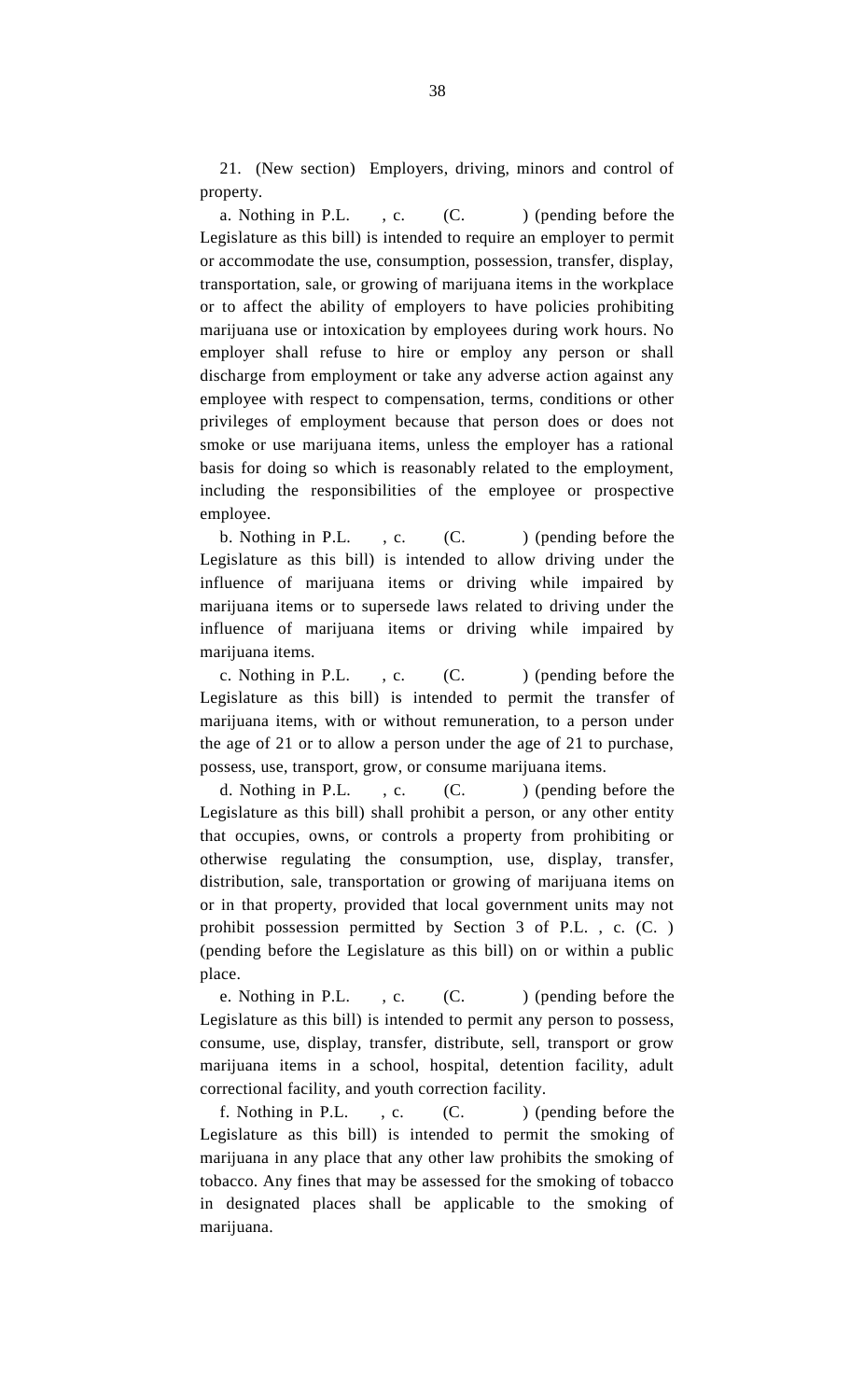22. (New section) Medical marijuana provisions.

Nothing in P.L. , c. (C. ) (pending before the Legislature as this bill) shall be construed:

a. to limit any privileges or rights of a medical marijuana patient, primary caregiver, or licensed entity as provided in the "New Jersey Compassionate Use Medical Marijuana Act," P.L.2009, c.307 (C.24:6I-1 et seq.);

b. to permit a medical marijuana center to distribute marijuana to a person who is not a medical marijuana patient except that a medical marijuana center operating in good standing as of the effective date of P.L.  $\phantom{a}$ , c.  $\phantom{a}$  (C. ) (pending before the Legislature as this bill) may apply for a retail license to operate immediately. A license issued pursuant to this subsection may be subject to annual renewal until regulations are adopted pursuant to section 8 of P.L.  $, c.$  (C. ) (pending before the Legislature as this bill);

c. to permit a medical marijuana center to purchase marijuana or marijuana products in a manner or from a source not permitted under P.L.2009, c.307 (C.24:6I-1 et seq.);

d. to permit any medical marijuana center licensed pursuant to P.L.2009, c.307 (C.24:6I-1 et seq.) to operate on the same premises as a marijuana retailer; or

e. to discharge the Department of Health from its duties to regulate medical marijuana pursuant to P.L.2009, c.307 (C.24:6I-1 et seq.

23. (New section) Expungement. Any person convicted of marijuana possession as defined in paragraph (4) of subsection a. of N.J.S.2C:35-10 prior to the effective date of P.L., c. (C. ) (pending before the Legislature as this bill) shall, following the enactment of P.L. , c. (C. ) (pending before the Legislature as this bill), be eligible to present an application for expungement to the Superior Court pursuant to the provisions of chapter 52 of Title 2C of the New Jersey Statutes.

24. (New section) Limitations.

The provisions of P.L.  $\cdot$ , c.  $\cdot$  (C. ) (pending before the Legislature as this bill) shall not be construed:

a. To amend or affect in any way any state or federal law pertaining to employment matters;

b. To amend or affect in any way any state or federal law pertaining to landlord-tenant matters;

c. To prohibit a recipient of a federal grant or an applicant for a federal grant from prohibiting the manufacture, delivery, possession, or use of marijuana to the extent necessary to satisfy federal requirements for the grant;

d. To prohibit a party to a federal contract or a person applying to be a party to a federal contract from prohibiting the manufacture, delivery, possession, or use of marijuana to the extent necessary to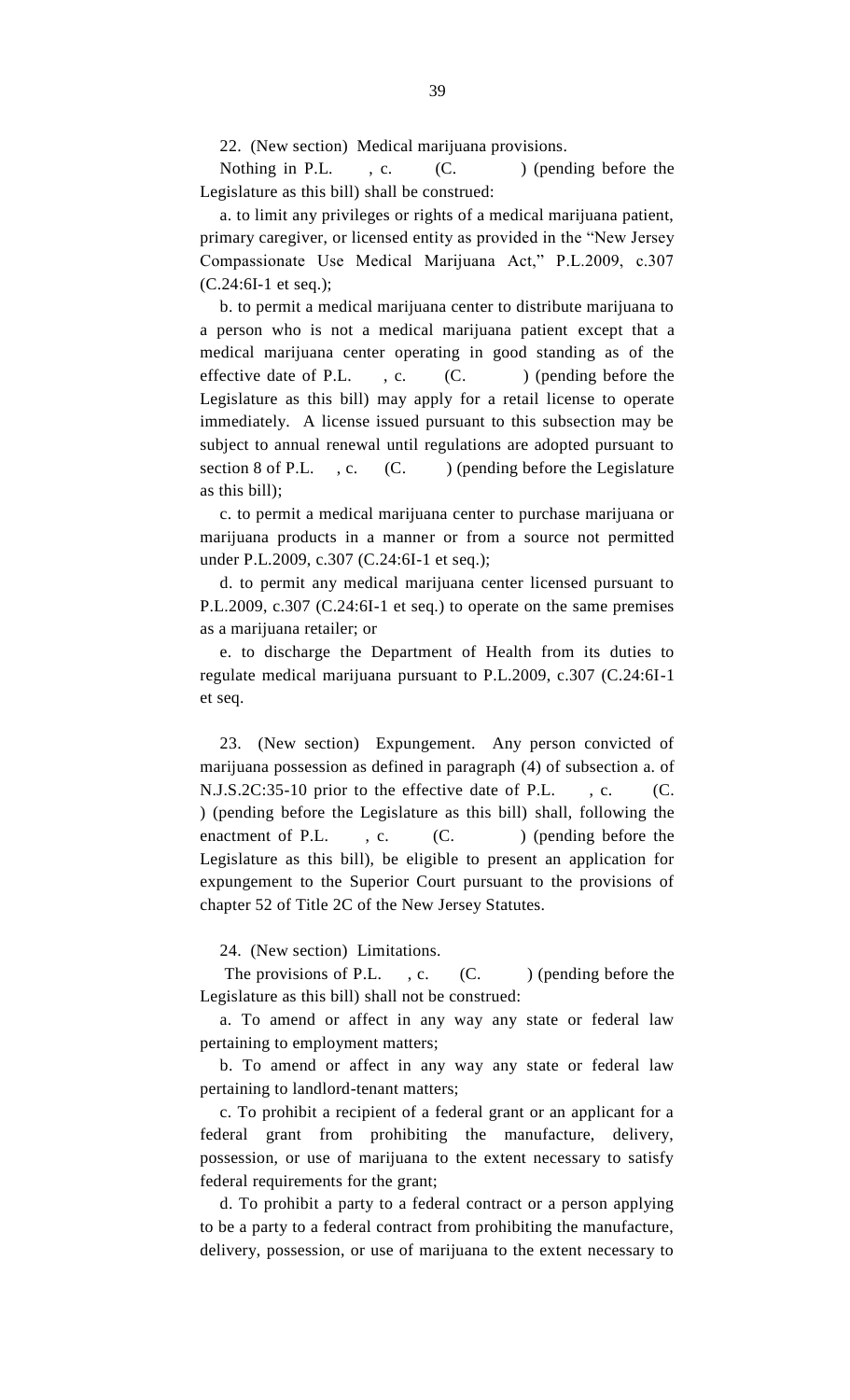comply with the terms and conditions of the contract or to satisfy federal requirements for the contract;

e. To require a person to violate a federal law;

f. To exempt a person from a federal law or obstruct the enforcement of a federal law.

25. N.J.S.2C:35-4 is amended to read as follows:

2C:35-4. Except as authorized by P.L.1970, c.226 (C.24:21-1 et seq.), or by P.L. , c. (C. ) (pending before the Legislature as this bill), any person who knowingly maintains or operates any premises, place or facility used for the manufacture of methamphetamine, lysergic acid diethylamide, phencyclidine, gamma hydroxybutyrate, flunitrazepam, marijuana in an amount greater than five pounds or ten plants or any substance listed in Schedule I or II, or the analog of any such substance, or any person who knowingly aids, promotes, finances or otherwise participates in the maintenance or operations of such premises, place or facility, is guilty of a crime of the first degree and shall, except as provided in N.J.S.2C:35-12, be sentenced to a term of imprisonment which shall include the imposition of a minimum term which shall be fixed at, or between, one-third and one-half of the sentence imposed, during which the defendant shall be ineligible for parole. Notwithstanding the provisions of subsection a. of N.J.S.2C:43-3, the court may also impose a fine not to exceed \$750,000.00 or five times the street value of all controlled dangerous substances, controlled substance analogs, gamma hydroxybutyrate or flunitrazepam at any time manufactured or stored at such premises, place or facility, whichever is greater.

(cf: P.L.1999, c.133, s.2)

26. (New section) Personal Use of Cannabis Resin.

a. Notwithstanding any other provision of law, the following acts are not unlawful and shall not be an offense or a basis for seizure or forfeiture of assets under N.J.S.2C:64-1 et seq. or other applicable law for persons 21 years of age or older:

(1) Possessing, using, displaying, purchasing, or transporting five grams or less of resin extracted from any part of the plant Genus Cannabis L. and any compound, manufacture, salt, derivative, mixture, or preparation of such resin, or "Hashish."

(2) Transfer of five grams or less of resin extracted from any part of the Genus Cannabis L. and any compound, manufacture, salt, derivative, mixture, or preparation of such resin without remuneration to a person who is 21 years of age or older, provided that such transfer is for non-promotional, non-business purposes;

(3) Consumption of the resin extracted from any part of the plant Genus Cannabis L. and any compound, manufacture, salt, derivative, mixture, or preparation of such resin, provided that nothing in this section shall permit a person to smoke or otherwise consume such resin or its derivatives openly in a public place;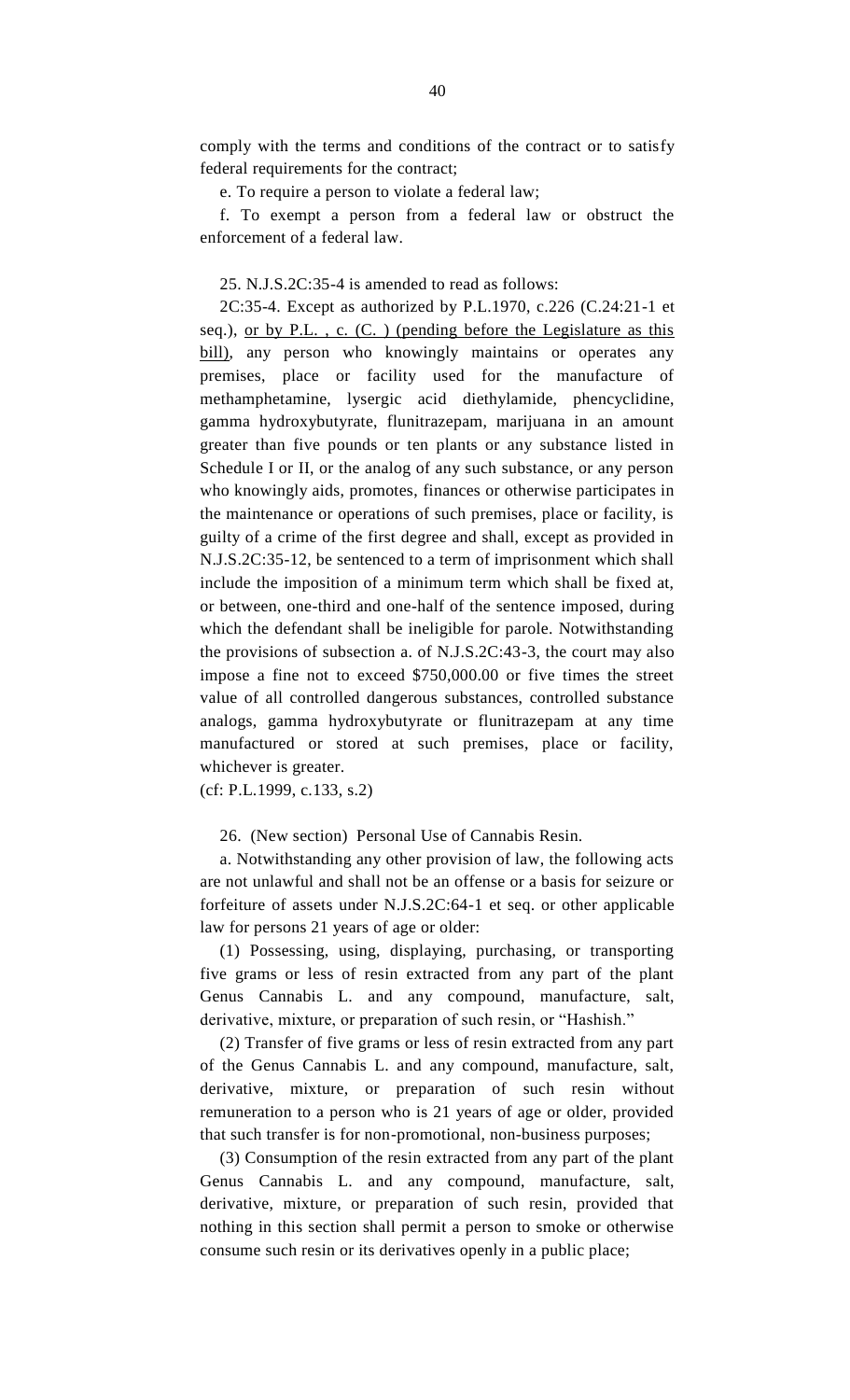(4) Assisting another person who is 21 years of age or older in any of the acts described in subparagraphs (1) through (3) of this subsection.

b. It shall be unlawful for a person or persons to manufacture or process resin extracted from any part of the plant Genus Cannabis L. and any compound, manufacture, salt, derivative, mixture, or preparation of such resin, unless licensed to do so under the provisions of P.L.  $\ldots$ , c.  $(C.$   $)$  (pending before the Legislature as this bill).

27. N.J.S.2C:35-2 is amended to read as follows:

2C:35-2. As used in this chapter:

"Administer" means the direct application of a controlled dangerous substance or controlled substance analog, whether by injection, inhalation, ingestion, or any other means, to the body of a patient or research subject by: (1) a practitioner (or, in his presence, by his lawfully authorized agent), or (2) the patient or research subject at the lawful direction and in the presence of the practitioner.

"Agent" means an authorized person who acts on behalf of or at the direction of a manufacturer, distributor, or dispenser but does not include a common or contract carrier, public warehouseman, or employee thereof.

"Controlled dangerous substance" means a drug, substance, or immediate precursor in Schedules I through V, any substance the distribution of which is specifically prohibited in N.J.S.2C:35-3, in section 3 of P.L.1997, c.194 (C.2C:35-5.2), in section 5 of P.L.1997, c.194 (C.2C:35-5.3), in section 2 of P.L.2011, c.120 (C.2C:35-5.3a), or in section 2 of P.L.2013, c.35 (C.2C:35-5.3b), and any drug or substance which, when ingested, is metabolized or otherwise becomes a controlled dangerous substance in the human body. When any statute refers to controlled dangerous substances, or to a specific controlled dangerous substance, it shall also be deemed to refer to any drug or substance which, when ingested, is metabolized or otherwise becomes a controlled dangerous substance or the specific controlled dangerous substance, and to any substance that is an immediate precursor of a controlled dangerous substance or the specific controlled dangerous substance. The term shall not include distilled spirits, wine, malt beverages, as those terms are defined or used in R.S.33:1-1 et seq., or tobacco and tobacco products. The term, wherever it appears in any law or administrative regulation of this State, shall include controlled substance analogs.

"Controlled substance analog" means a substance that has a chemical structure substantially similar to that of a controlled dangerous substance and that was specifically designed to produce an effect substantially similar to that of a controlled dangerous substance. The term shall not include a substance manufactured or distributed in conformance with the provisions of an approved new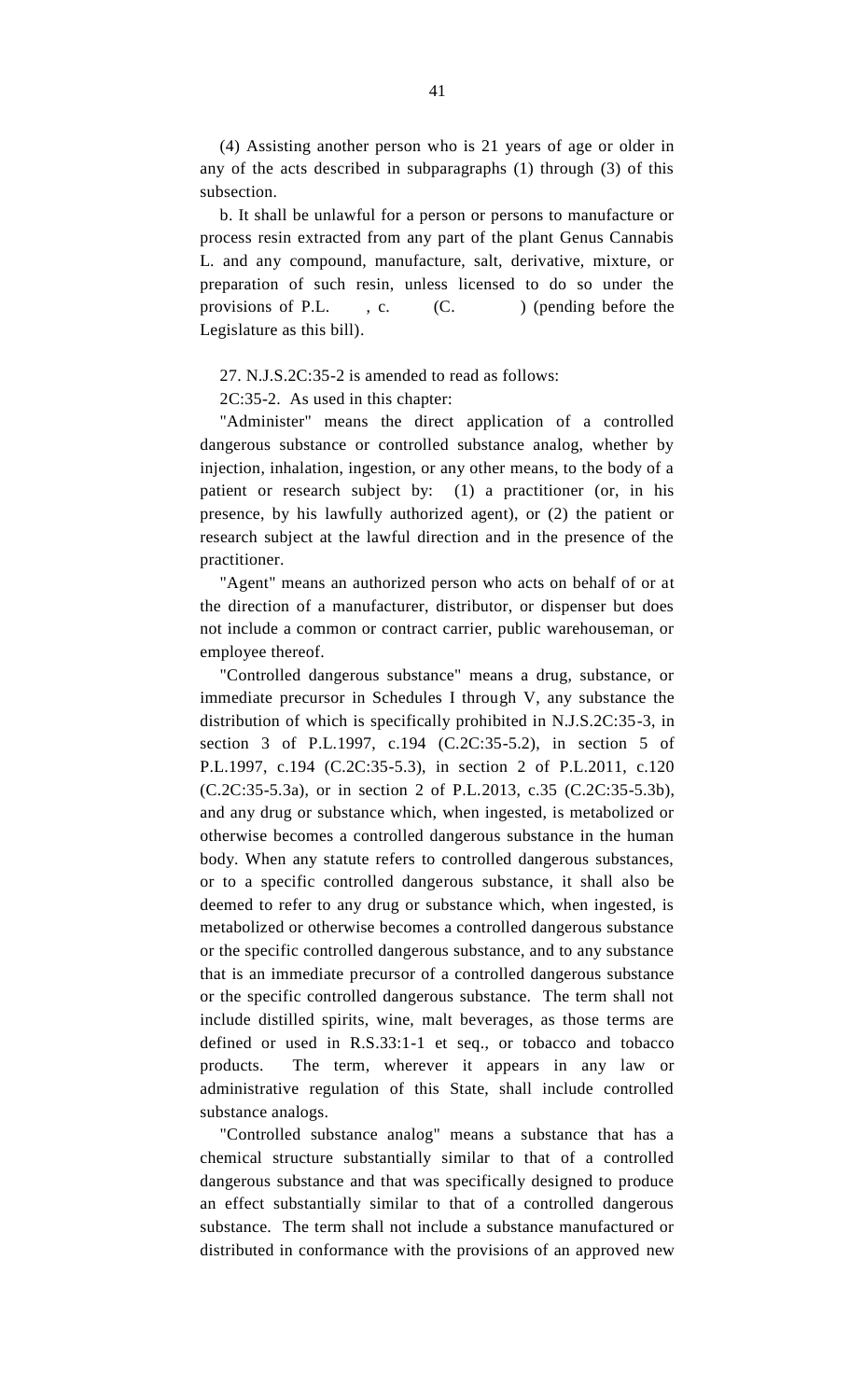drug application or an exemption for investigational use within the meaning of section 505 of the "Federal Food, Drug and Cosmetic Act," 52 Stat. 1052 (21 U.S.C. s.355).

"Counterfeit substance" means a controlled dangerous substance or controlled substance analog which, or the container or labeling of which, without authorization, bears the trademark, trade name, or other identifying mark, imprint, number, or device, or any likeness thereof, of a manufacturer, distributor, or dispenser other than the person or persons who in fact manufactured, distributed, or dispensed the substance and which thereby falsely purports or is represented to be the product of, or to have been distributed by, such other manufacturer, distributor, or dispenser.

"Deliver" or "delivery" means the actual, constructive, or attempted transfer from one person to another of a controlled dangerous substance or controlled substance analog, whether or not there is an agency relationship.

"Dispense" means to deliver a controlled dangerous substance or controlled substance analog to an ultimate user or research subject by or pursuant to the lawful order of a practitioner, including the prescribing, administering, packaging, labeling, or compounding necessary to prepare the substance for that delivery. "Dispenser" means a practitioner who dispenses.

"Distribute" means to deliver other than by administering or dispensing a controlled dangerous substance or controlled substance analog. "Distributor" means a person who distributes.

"Drugs" means (a) substances recognized in the official United States Pharmacopoeia, official Homeopathic Pharmacopoeia of the United States, or official National Formulary, or any supplement to any of them; and (b) substances intended for use in the diagnosis, cure, mitigation, treatment, or prevention of disease in man or other animals; and (c) substances (other than food) intended to affect the structure or any function of the body of man or other animals; and (d) substances intended for use as a component of any article specified in subsections (a), (b), and (c) of this section; but does not include devices or their components, parts, or accessories.

"Drug or alcohol dependent person" means a person who as a result of using a controlled dangerous substance or controlled substance analog or alcohol has been in a state of psychic or physical dependence, or both, arising from the use of that controlled dangerous substance or controlled substance analog or alcohol on a continuous or repetitive basis. Drug or alcohol dependence is characterized by behavioral and other responses, including but not limited to a strong compulsion to take the substance on a recurring basis in order to experience its psychic effects, or to avoid the discomfort of its absence.

"Hashish" means the resin extracted from any part of the plant Genus Cannabis L. and any compound, manufacture, salt, derivative, mixture, or preparation of such resin.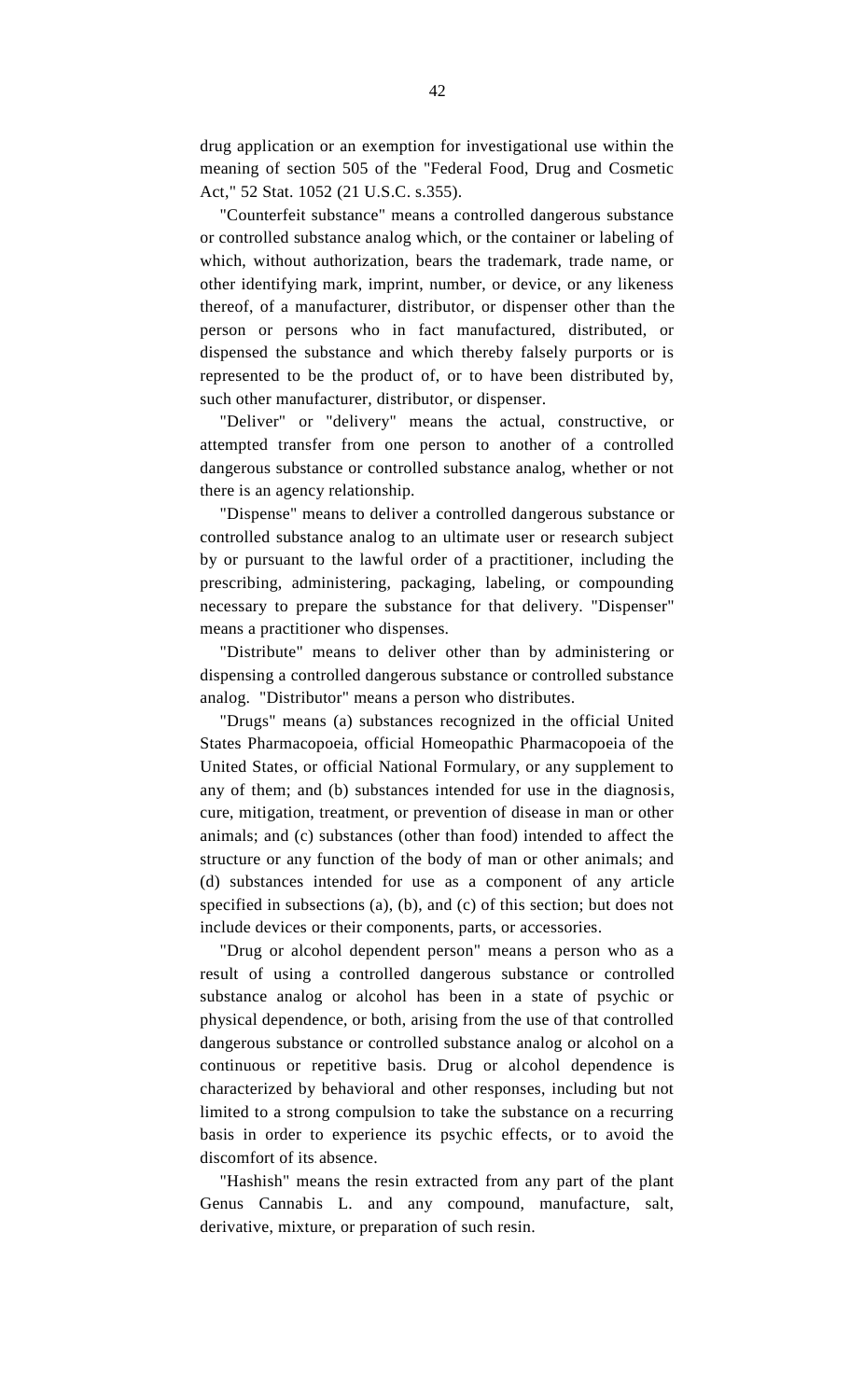"Manufacture" means the production, preparation, propagation, compounding, conversion, or processing of a controlled dangerous substance or controlled substance analog, either directly or by extraction from substances of natural origin, or independently by means of chemical synthesis, or by a combination of extraction and chemical synthesis, and includes any packaging or repackaging of the substance or labeling or relabeling of its container, except that this term does not include the preparation or compounding of a controlled dangerous substance or controlled substance analog by an individual for his own use or the preparation, compounding, packaging, or labeling of a controlled dangerous substance: (1) by a practitioner as an incident to his administering or dispensing of a controlled dangerous substance or controlled substance analog in the course of his professional practice, or (2) by a practitioner (or under his supervision) for the purpose of, or as an incident to, research, teaching, or chemical analysis and not for sale.

"Marijuana" means all parts of the plant Genus Cannabis L., whether growing or not; the seeds thereof, and every compound, manufacture, salt, derivative, mixture, or preparation of the plant or its seeds, except those containing resin extracted from the plant**[**; but shall not include the mature stalks of the plant, fiber produced from the stalks, oil, or cake made from the seeds of the plant, any other compound, manufacture, salt, derivative, mixture, or preparation of mature stalks, fiber, oil, or cake, or the sterilized seed of the plant which is incapable of germination**]**.

"Narcotic drug" means any of the following, whether produced directly or indirectly by extraction from substances of vegetable origin, or independently by means of chemical synthesis, or by a combination of extraction and chemical synthesis:

(a) Opium, coca leaves, and opiates;

(b) A compound, manufacture, salt, derivative, or preparation of opium, coca leaves, or opiates;

(c) A substance (and any compound, manufacture, salt, derivative, or preparation thereof) which is chemically identical with any of the substances referred to in subsections (a) and (b), except that the words "narcotic drug" as used in this act shall not include decocainized coca leaves or extracts of coca leaves, which extracts do not contain cocaine or ecogine.

"Opiate" means any dangerous substance having an addictionforming or addiction-sustaining liability similar to morphine or being capable of conversion into a drug having such addictionforming or addiction-sustaining liability. It does not include, unless specifically designated as controlled pursuant to the provisions of section 3 of P.L.1970, c.226 (C.24:21-3), the dextrorotatory isomer of 3-methoxy-n-methylmorphinan and its salts (dextromethorphan). It does include its racemic and levorotatory forms.

"Opium poppy" means the plant of the species Papaver somniferum L., except the seeds thereof.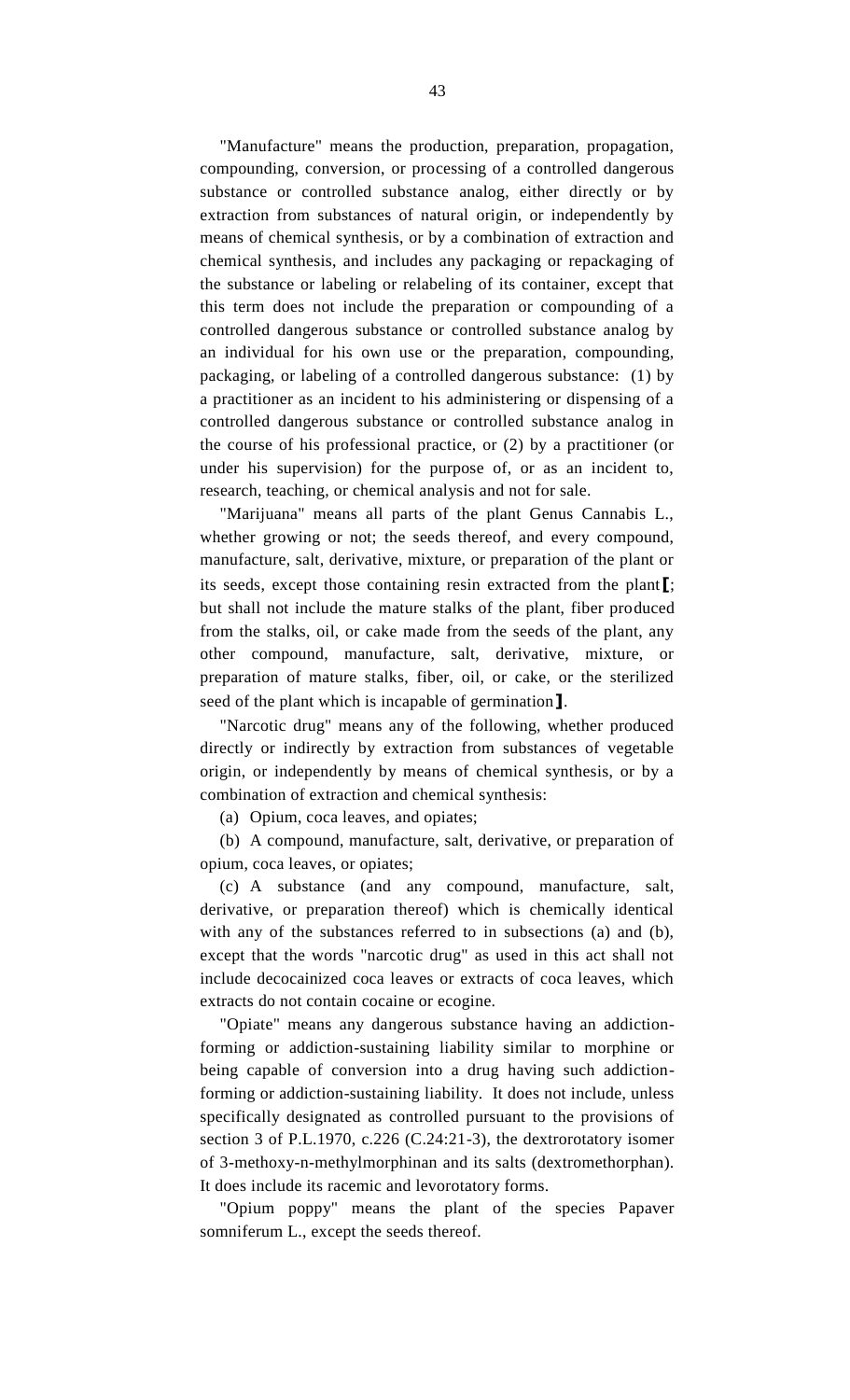"Person" means any corporation, association, partnership, trust, other institution or entity, or one or more individuals.

"Plant" means an organism having leaves and a readily observable root formation, including, but not limited to, a cutting having roots, a rootball or root hairs.

"Poppy straw" means all parts, except the seeds, of the opium poppy, after mowing.

"Practitioner" means a physician, dentist, veterinarian, scientific investigator, laboratory, pharmacy, hospital, or other person licensed, registered, or otherwise permitted to distribute, dispense, conduct research with respect to, or administer a controlled dangerous substance or controlled substance analog in the course of professional practice or research in this State.

(a) "Physician" means a physician authorized by law to practice medicine in this or any other state and any other person authorized by law to treat sick and injured human beings in this or any other state.

(b) "Veterinarian" means a veterinarian authorized by law to practice veterinary medicine in this State.

(c) "Dentist" means a dentist authorized by law to practice dentistry in this State.

(d) "Hospital" means any federal institution, or any institution for the care and treatment of the sick and injured, operated or approved by the appropriate State department as proper to be entrusted with the custody and professional use of controlled dangerous substances or controlled substance analogs.

(e) "Laboratory" means a laboratory to be entrusted with the custody of narcotic drugs and the use of controlled dangerous substances or controlled substance analogs for scientific, experimental, and medical purposes and for purposes of instruction approved by the Department of Health.

"Production" includes the manufacture, planting, cultivation, growing, or harvesting of a controlled dangerous substance or controlled substance analog.

"Immediate precursor" means a substance which the Division of Consumer Affairs in the Department of Law and Public Safety has found to be and by regulation designates as being the principal compound commonly used or produced primarily for use, and which is an immediate chemical intermediary used or likely to be used in the manufacture of a controlled dangerous substance or controlled substance analog, the control of which is necessary to prevent, curtail, or limit such manufacture.

"Residential treatment facility" means any facility licensed and approved by the Department of Human Services and which is approved by any county probation department for the inpatient treatment and rehabilitation of drug or alcohol dependent persons.

"Schedules I, II, III, IV, and V" are the schedules set forth in sections 5 through 8 of P.L.1970, c.226 (C.24:21-5 through 24:21- 8) and in section 4 of P.L.1971, c.3 (C.24:21-8.1) and as modified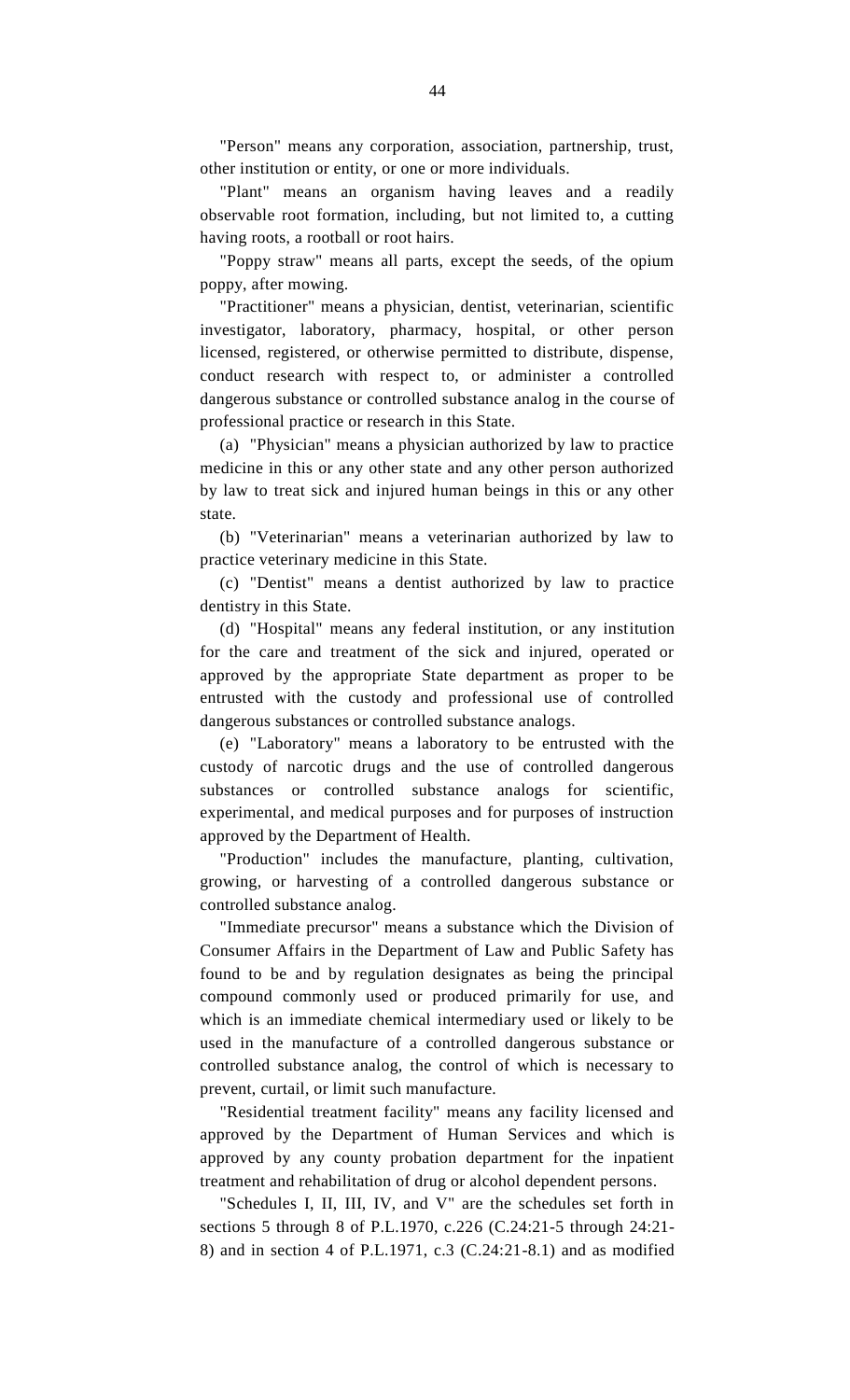by any regulations issued by the Director of the Division of Consumer Affairs in the Department of Law and Public Safety pursuant to the director's authority as provided in section 3 of P.L.1970, c.226 (C.24:21-3).

"State" means the State of New Jersey.

"Ultimate user" means a person who lawfully possesses a controlled dangerous substance or controlled substance analog for his own use or for the use of a member of his household or for administration to an animal owned by him or by a member of his household.

"Prescription legend drug" means any drug which under federal or State law requires dispensing by prescription or order of a licensed physician, veterinarian, or dentist and is required to bear the statement "Rx only" or similar wording indicating that such drug may be sold or dispensed only upon the prescription of a licensed medical practitioner and is not a controlled dangerous substance or stramonium preparation.

"Stramonium preparation" means a substance prepared from any part of the stramonium plant in the form of a powder, pipe mixture, cigarette, or any other form with or without other ingredients.

"Stramonium plant" means the plant Datura Stramonium Linne, including Datura Tatula Linne.

(cf: P.L.2013, c.35, s.1)

28. N.J.S.2C:35-5 is amended to read as follows:

2C:35-5. Manufacturing, Distributing or Dispensing. a. Except as authorized by P.L.1970, c.226 (C.24:21-1 et seq.), or P.L. , c. (C. ) (pending before the Legislature as this bill), it shall be unlawful for any person knowingly or purposely:

(1) To manufacture, distribute or dispense, or to possess or have under his control with intent to manufacture, distribute or dispense, a controlled dangerous substance or controlled substance analog; or

(2) To create, distribute, or possess or have under his control with intent to distribute, a counterfeit controlled dangerous substance.

b. Any person who violates subsection a. with respect to:

(1) Heroin, or its analog, or coca leaves and any salt, compound, derivative, or preparation of coca leaves, and any salt, compound, derivative, or preparation thereof which is chemically equivalent or identical with any of these substances, or analogs, except that the substances shall not include decocainized coca leaves or extractions which do not contain cocaine or ecogine, or 3,4methylenedioxymethamphetamine or 3,4 methylenedioxyamphetamine, in a quantity of five ounces or more including any adulterants or dilutants is guilty of a crime of the first degree. The defendant shall, except as provided in N.J.S.2C:35-12, be sentenced to a term of imprisonment by the court. The term of imprisonment shall include the imposition of a minimum term which shall be fixed at, or between, one-third and one-half of the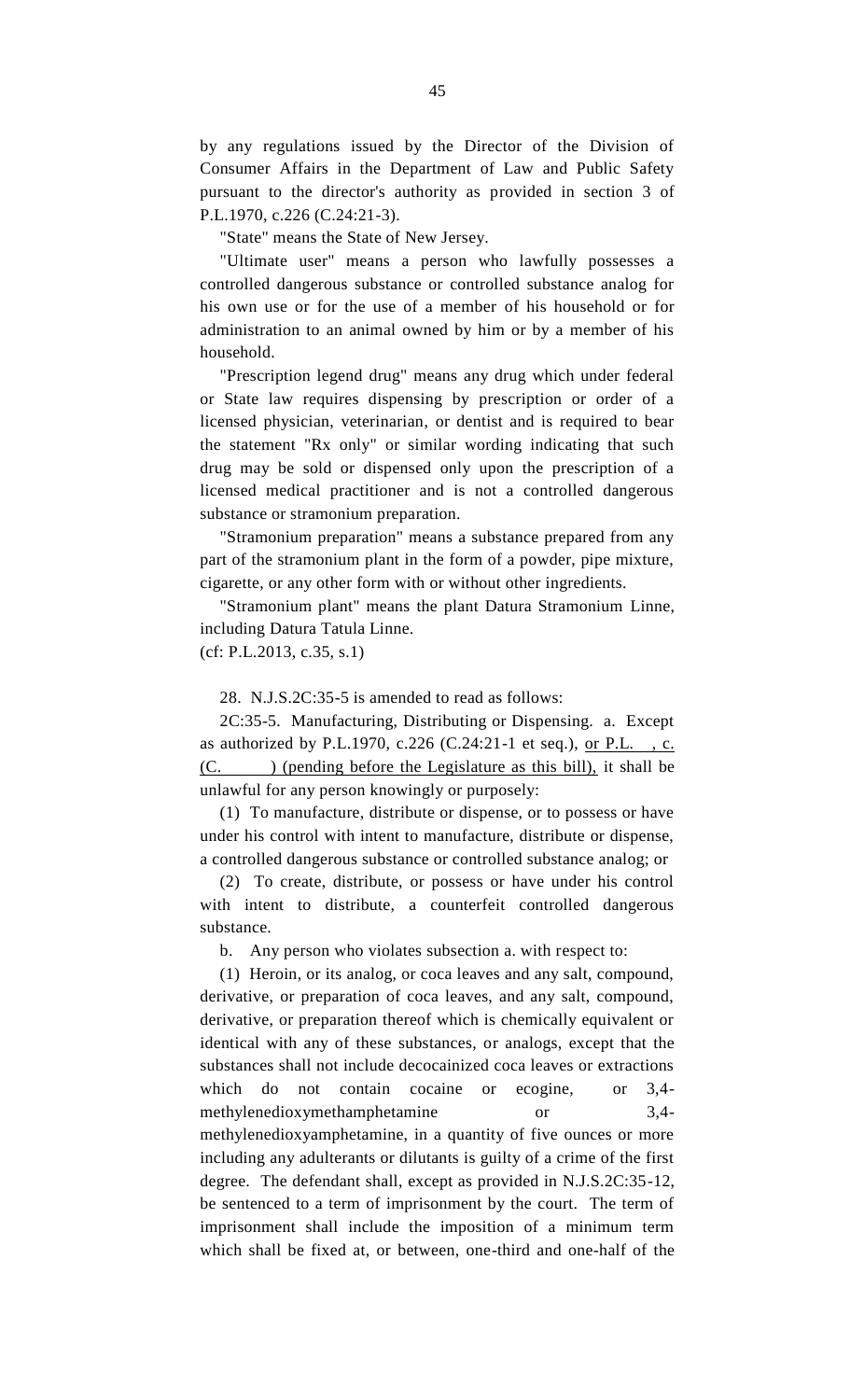sentence imposed, during which the defendant shall be ineligible for parole. Notwithstanding the provisions of subsection a. of N.J.S.2C:43-3, a fine of up to \$500,000.00 may be imposed;

(2) A substance referred to in paragraph (1) of this subsection, in a quantity of one-half ounce or more but less than five ounces, including any adulterants or dilutants is guilty of a crime of the second degree;

(3) A substance referred to paragraph (1) of this subsection in a quantity less than one-half ounce including any adulterants or dilutants is guilty of a crime of the third degree except that, notwithstanding the provisions of subsection b. of N.J.S.2C:43-3, a fine of up to \$75,000.00 may be imposed;

(4) A substance classified as a narcotic drug in Schedule I or II other than those specifically covered in this section, or the analog of any such substance, in a quantity of one ounce or more including any adulterants or dilutants is guilty of a crime of the second degree;

(5) A substance classified as a narcotic drug in Schedule I or II other than those specifically covered in this section, or the analog of any such substance, in a quantity of less than one ounce including any adulterants or dilutants is guilty of a crime of the third degree except that, notwithstanding the provisions of subsection b. of N.J.S.2C:43-3, a fine of up to \$75,000.00 may be imposed;

(6) Lysergic acid diethylamide, or its analog, in a quantity of 100 milligrams or more including any adulterants or dilutants, or phencyclidine, or its analog, in a quantity of 10 grams or more including any adulterants or dilutants, is guilty of a crime of the first degree. Except as provided in N.J.S.2C:35-12, the court shall impose a term of imprisonment which shall include the imposition of a minimum term, fixed at, or between, one-third and one-half of the sentence imposed by the court, during which the defendant shall be ineligible for parole. Notwithstanding the provisions of subsection a. of N.J.S.2C:43-3, a fine of up to \$500,000.00 may be imposed;

(7) Lysergic acid diethylamide, or its analog, in a quantity of less than 100 milligrams including any adulterants or dilutants, or where the amount is undetermined, or phencyclidine, or its analog, in a quantity of less than 10 grams including any adulterants or dilutants, or where the amount is undetermined, is guilty of a crime of the second degree;

(8) Methamphetamine, or its analog, or phenyl-2-propanone (P2P), in a quantity of five ounces or more including any adulterants or dilutants is guilty of a crime of the first degree. Notwithstanding the provisions of subsection a. of N.J.S.2C:43-3, a fine of up to \$300,000.00 may be imposed;

(9) (a) Methamphetamine, or its analog, or phenyl-2-propanone (P2P), in a quantity of one-half ounce or more but less than five ounces including any adulterants or dilutants is guilty of a crime of the second degree;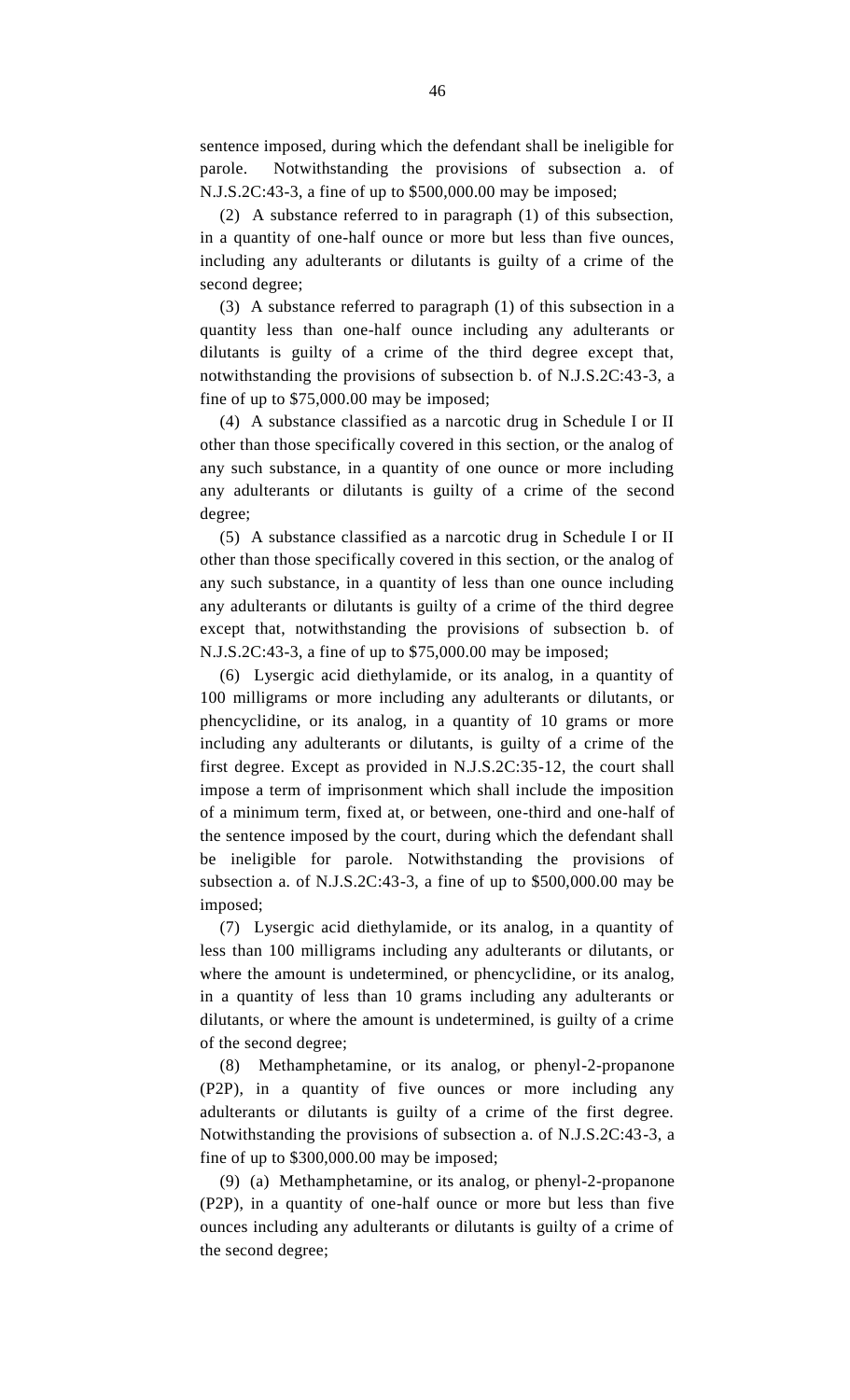(b) Methamphetamine, or its analog, or phenyl-2-propanone (P2P), in a quantity of less than one-half ounce including any adulterants or dilutants is guilty of a crime of the third degree except that notwithstanding the provisions of subsection b. of N.J.S.2C:43-3, a fine of up to \$75,000.00 may be imposed;

(10) (a) Marijuana in a quantity of 25 pounds or more including any adulterants or dilutants, or 50 or more marijuana plants, regardless of weight, or hashish in a quantity of five pounds or more including any adulterants or dilutants, is guilty of a crime of the first degree. Notwithstanding the provisions of subsection a. of N.J.S.2C:43-3, a fine of up to \$300,000.00 may be imposed;

(b) Marijuana in a quantity of five pounds or more but less than 25 pounds including any adulterants or dilutants, or 10 or more but fewer than 50 marijuana plants, regardless of weight, or hashish in a quantity of one pound or more but less than five pounds, including any adulterants and dilutants, is guilty of a crime of the second degree;

(11) Marijuana in a quantity of one ounce or more but less than five pounds including any adulterants or dilutants, or hashish in a quantity of five grams or more but less than one pound including any adulterants or dilutants, is guilty of a crime of the third degree except that, notwithstanding the provisions of subsection b. of N.J.S.2C:43-3, a fine of up to \$25,000.00 may be imposed;

(12) **[**Marijuana in a quantity of less than one ounce including any adulterants or dilutants, or hashish in a quantity of less than five grams including any adulterants or dilutants, is guilty of a crime of the fourth degree;**]** (Deleted by amendment, P.L. c. ) (pending before the Legislature as this bill)

(13) Any other controlled dangerous substance classified in Schedule I, II, III or IV, or its analog, is guilty of a crime of the third degree, except that, notwithstanding the provisions of subsection b. of N.J.S.2C:43-3, a fine of up to \$25,000.00 may be imposed; or

(14) Any Schedule V substance, or its analog, is guilty of a crime of the fourth degree except that, notwithstanding the provisions of subsection b. of N.J.S.2C:43-3, a fine of up to \$25,000.00 may be imposed.

c. Where the degree of the offense for violation of this section depends on the quantity of the substance, the quantity involved shall be determined by the trier of fact. Where the indictment or accusation so provides, the quantity involved in individual acts of manufacturing, distribution, dispensing or possessing with intent to distribute may be aggregated in determining the grade of the offense, whether distribution or dispensing is to the same person or several persons, provided that each individual act of manufacturing, distribution, dispensing or possession with intent to distribute was committed within the applicable statute of limitations.

(cf: P.L.2000, c.136)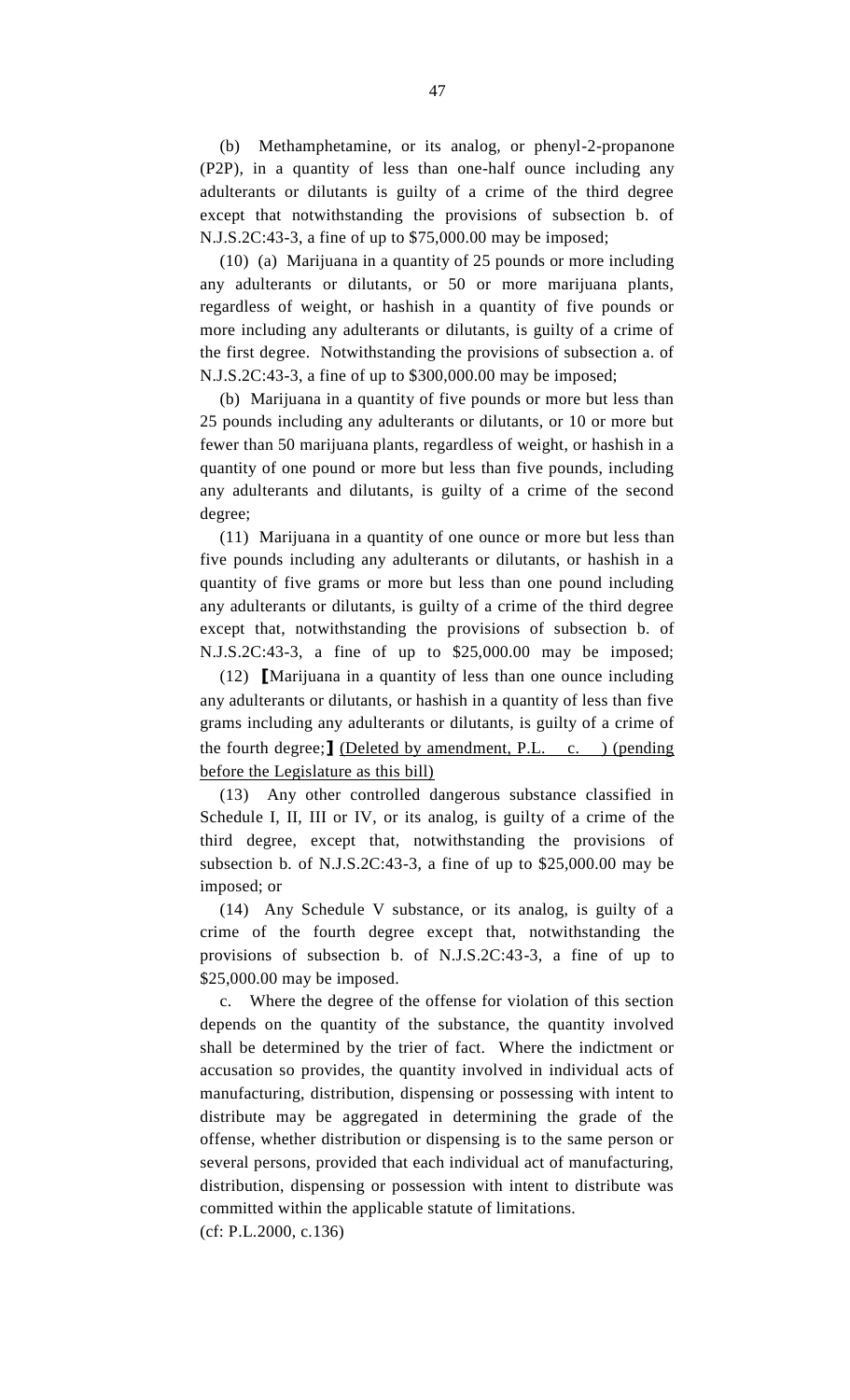29. Section 1 of P.L.1987, c.101 (C.2C:35-7) is amended to read as follows:

1. Except as authorized by P.L. , c. (C. ) (pending before the Legislature as this bill):

a. Any person who violates subsection a. of N.J.S.2C:35-5 by distributing, dispensing or possessing with intent to distribute a controlled dangerous substance or controlled substance analog while on any school property used for school purposes which is owned by or leased to any elementary or secondary school or school board, or within 1,000 feet of such school property or a school bus, or while on any school bus, is guilty of a crime of the third degree and shall, except as provided in N.J.S.2C:35-12, be sentenced by the court to a term of imprisonment. Where the violation involves less than one ounce of marijuana, the term of imprisonment shall include the imposition of a minimum term which shall be fixed at, or between, one-third and one-half of the sentence imposed, or one year, whichever is greater, during which the defendant shall be ineligible for parole. In all other cases, the term of imprisonment shall include the imposition of a minimum term which shall be fixed at, or between, one-third and one-half of the sentence imposed, or three years, whichever is greater, during which the defendant shall be ineligible for parole. Notwithstanding the provisions of subsection b. of N.J.S.2C:43-3, a fine of up to \$150,000 may also be imposed upon any conviction for a violation of this section.

b. (1) Notwithstanding the provisions of N.J.S.2C:35-12 or subsection a. of this section, the court may waive or reduce the minimum term of parole ineligibility required under subsection a. of this section or place the defendant on probation pursuant to paragraph (2) of subsection b. of N.J.S.2C:43-2. In making this determination, the court shall consider:

(a) the extent of the defendant's prior criminal record and the seriousness of the offenses for which the defendant has been convicted;

(b) the specific location of the present offense in relation to the school property, including distance from the school and the reasonable likelihood of exposing children to drug-related activities at that location;

(c) whether school was in session at the time of the offense; and

(d) whether children were present at or in the immediate vicinity of the location when the offense took place.

(2) The court shall not waive or reduce the minimum term of parole ineligibility or sentence the defendant to probation if it finds that:

(a) the offense took place while on any school property used for school purposes which is owned by or leased to any elementary or secondary school or school board, or while on any school bus; or

(b) the defendant in the course of committing the offense used or threatened violence or was in possession of a firearm.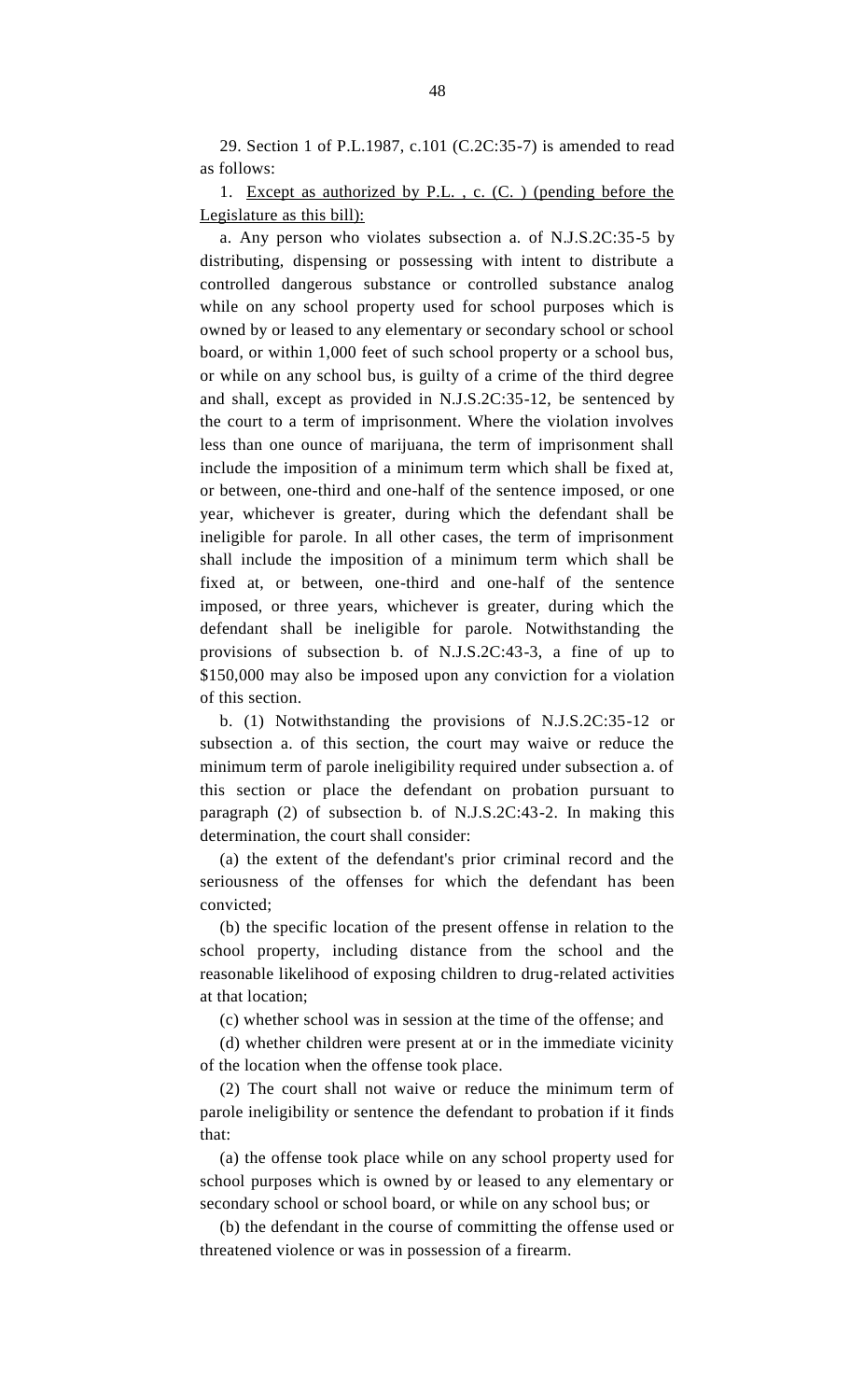If the court at sentencing elects not to impose a minimum term of imprisonment and parole ineligibility pursuant to this subsection, imposes a term of parole ineligibility less than the minimum term prescribed in subsection a. of this section, or places the defendant on probation for a violation of subsection a. of this section, the sentence shall not become final for 10 days in order to permit the prosecution to appeal the court's finding and the sentence imposed. The Attorney General shall develop guidelines to ensure the uniform exercise of discretion in making determinations regarding whether to appeal a decision to waive or reduce the minimum term of parole ineligibility or place the defendant on probation.

Nothing in this subsection shall be construed to establish a basis for overcoming a presumption of imprisonment authorized or required by subsection d. of N.J.S.2C:44-1, or a basis for not imposing a term of imprisonment or term of parole ineligibility authorized or required to be imposed pursuant to subsection f. of N.J.S.2C:43-6 or upon conviction for a crime other than the offense set forth in this subsection.

c. Notwithstanding the provisions of N.J.S.2C:1-8 or any other provisions of law, a conviction arising under this section shall not merge with a conviction for a violation of subsection a. of N.J.S.2C:35-5 (manufacturing, distributing or dispensing) or N.J.S.2C:35-6 (employing a juvenile in a drug distribution scheme).

d. It shall be no defense to a prosecution for a violation of this section that the actor was unaware that the prohibited conduct took place while on or within 1,000 feet of any school property. Nor shall it be a defense to a prosecution under this section, or under any other provision of this title, that no juveniles were present on the school property at the time of the offense or that the school was not in session.

e. It is an affirmative defense to prosecution for a violation of this section that the prohibited conduct took place entirely within a private residence, that no person 17 years of age or younger was present in such private residence at any time during the commission of the offense, and that the prohibited conduct did not involve distributing, dispensing or possessing with the intent to distribute or dispense any controlled dangerous substance or controlled substance analog for profit. The affirmative defense established in this section shall be proved by the defendant by a preponderance of the evidence. Nothing herein shall be construed to establish an affirmative defense with respect to a prosecution for an offense defined in any other section of this chapter.

f. In a prosecution under this section, a map produced or reproduced by any municipal or county engineer for the purpose of depicting the location and boundaries of the area on or within 1,000 feet of any property used for school purposes which is owned by or leased to any elementary or secondary school or school board, or a true copy of such a map, shall, upon proper authentication, be admissible and shall constitute prima facie evidence of the location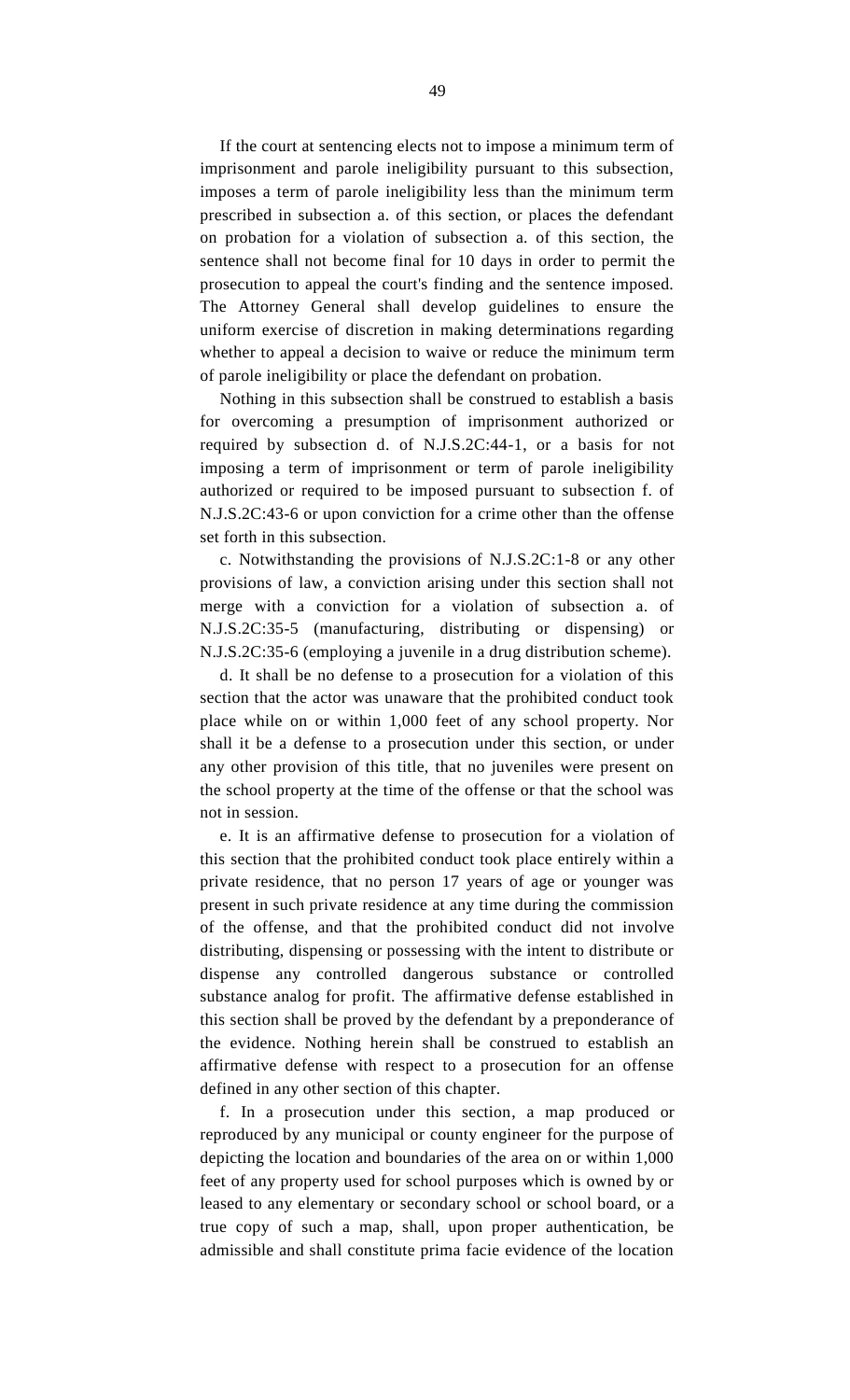and boundaries of those areas, provided that the governing body of the municipality or county has adopted a resolution or ordinance approving the map as official finding and record of the location and boundaries of the area or areas on or within 1,000 feet of the school property. Any map approved pursuant to this section may be changed from time to time by the governing body of the municipality or county. The original of every map approved or revised pursuant to this section, or a true copy thereof, shall be filed with the clerk of the municipality or county, and shall be maintained as an official record of the municipality or county. Nothing in this section shall be construed to preclude the prosecution from introducing or relying upon any other evidence or testimony to establish any element of this offense; nor shall this section be construed to preclude the use or admissibility of any map or diagram other than one which has been approved by the governing body of a municipality or county, provided that the map or diagram is otherwise admissible pursuant to the Rules of Evidence.

(cf: P.L.2009, c.192, s.1)

30. Section 1 of P.L. 1997, c.327 (C.2C:35-7.1) is amended to read as follows:

1. Except as authorized by P.L. , c. (C. ) (pending before the Legislature as this bill):

a. Any person who violates subsection a. of N.J.S.2C:35-5 by distributing, dispensing or possessing with intent to distribute a controlled dangerous substance or controlled substance analog while in, on or within 500 feet of the real property comprising a public housing facility, a public park, or a public building is guilty of a crime of the second degree, except that it is a crime of the third degree if the violation involved less than one ounce of marijuana.

b. It shall be no defense to a prosecution for violation of this section that the actor was unaware that the prohibited conduct took place while on or within 500 feet of a public housing facility, a public park, or a public building.

c. Notwithstanding the provisions of N.J.S.2C:1-8 or any other provisions of law, a conviction arising under this section shall not merge with a conviction for a violation of subsection a. of N.J.S.2C:35-5 (manufacturing, distributing or dispensing) or N.J.S.2C:35-6 (employing a juvenile in a drug distribution scheme). Nothing in this section shall be construed to preclude or limit a prosecution or conviction for a violation of N.J.S.2C:35-7 or any other offense defined in this chapter.

d. It is an affirmative defense to prosecution for a violation of this section that the prohibited conduct did not involve distributing, dispensing or possessing with the intent to distribute or dispense any controlled dangerous substance or controlled substance analog for profit, and that the prohibited conduct did not involve distribution to a person 17 years of age or younger. The affirmative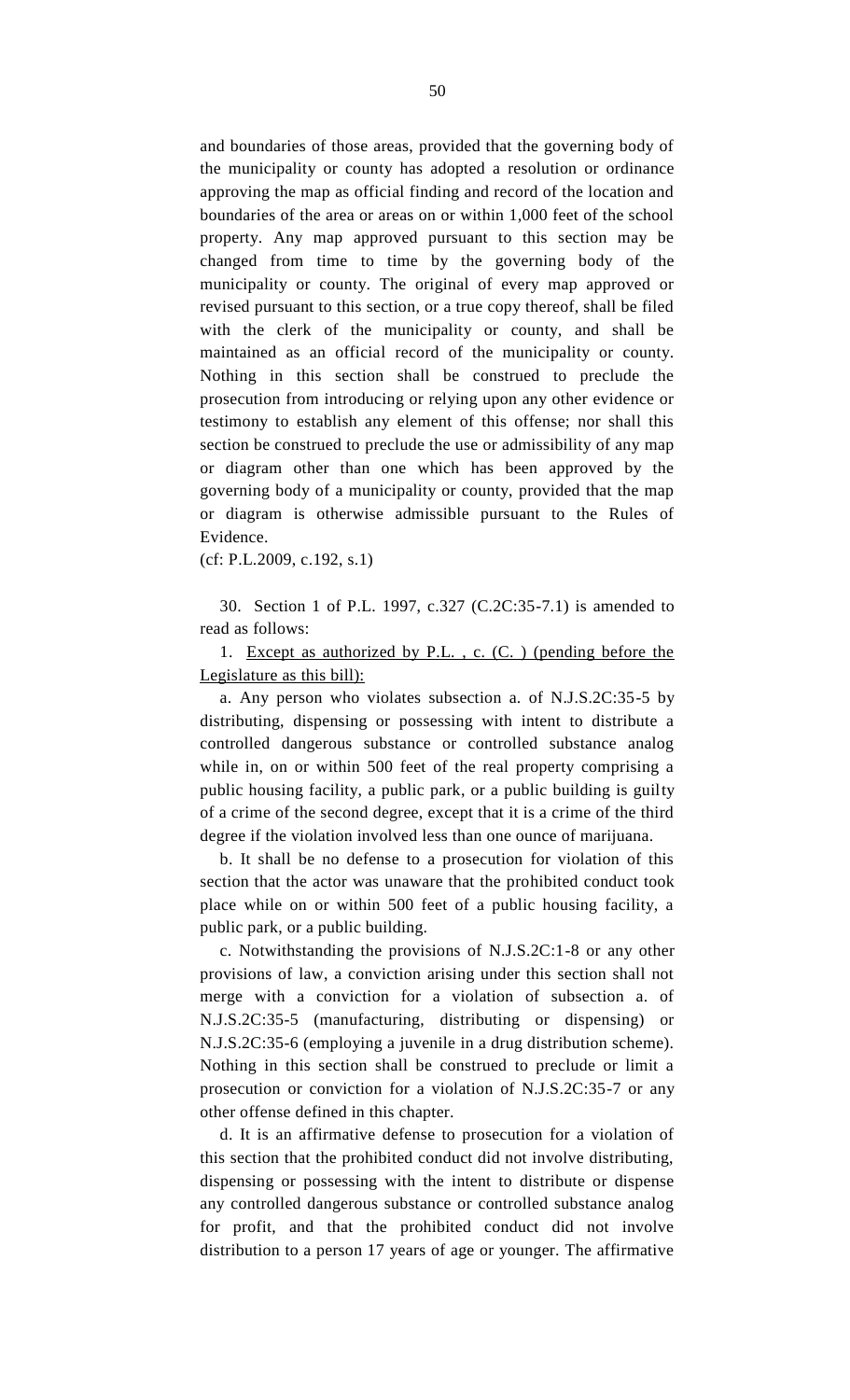defense established in this section shall be proved by the defendant by a preponderance of the evidence. Nothing herein shall be construed to establish an affirmative defense with respect to a prosecution for an offense defined in any other section of this chapter.

e. In a prosecution under this section, a map produced or reproduced by any municipal or county engineer for the purpose of depicting the location and boundaries of the area on or within 500 feet of a public housing facility which is owned by or leased to a housing authority according to the "Local Redevelopment and Housing Law," P.L.1992, c.79 (C.40A:12A-1 et seq.), the area in or within 500 feet of a public park, or the area in or within 500 feet of a public building, or a true copy of such a map, shall, upon proper authentication, be admissible and shall constitute prima facie evidence of the location and boundaries of those areas, provided that the governing body of the municipality or county has adopted a resolution or ordinance approving the map as official finding and record of the location and boundaries of the area or areas on or within 500 feet of a public housing facility, a public park, or a public building. Any map approved pursuant to this section may be changed from time to time by the governing body of the municipality or county. The original of every map approved or revised pursuant to this section, or a true copy thereof, shall be filed with the clerk of the municipality or county, and shall be maintained as an official record of the municipality or county. Nothing in this section shall be construed to preclude the prosecution from introducing or relying upon any other evidence or testimony to establish any element of this offense; nor shall this section be construed to preclude the use or admissibility of any map or diagram other than one which has been approved by the governing body of a municipality or county, provided that the map or diagram is otherwise admissible pursuant to the Rules of Evidence.

f. As used in this act:

"Public housing facility" means any dwelling, complex of dwellings, accommodation, building, structure or facility and real property of any nature appurtenant thereto and used in connection therewith, which is owned by or leased to a local housing authority in accordance with the "Local Redevelopment and Housing Law," P.L.1992, c.79 (C.40A:12A-1 et seq.) for the purpose of providing living accommodations to persons of low income.

"Public park" means a park, recreation facility or area or playground owned or controlled by a State, county or local government unit.

"Public building" means any publicly owned or leased library or museum.

(cf: P.L.1997, c.327, s.1)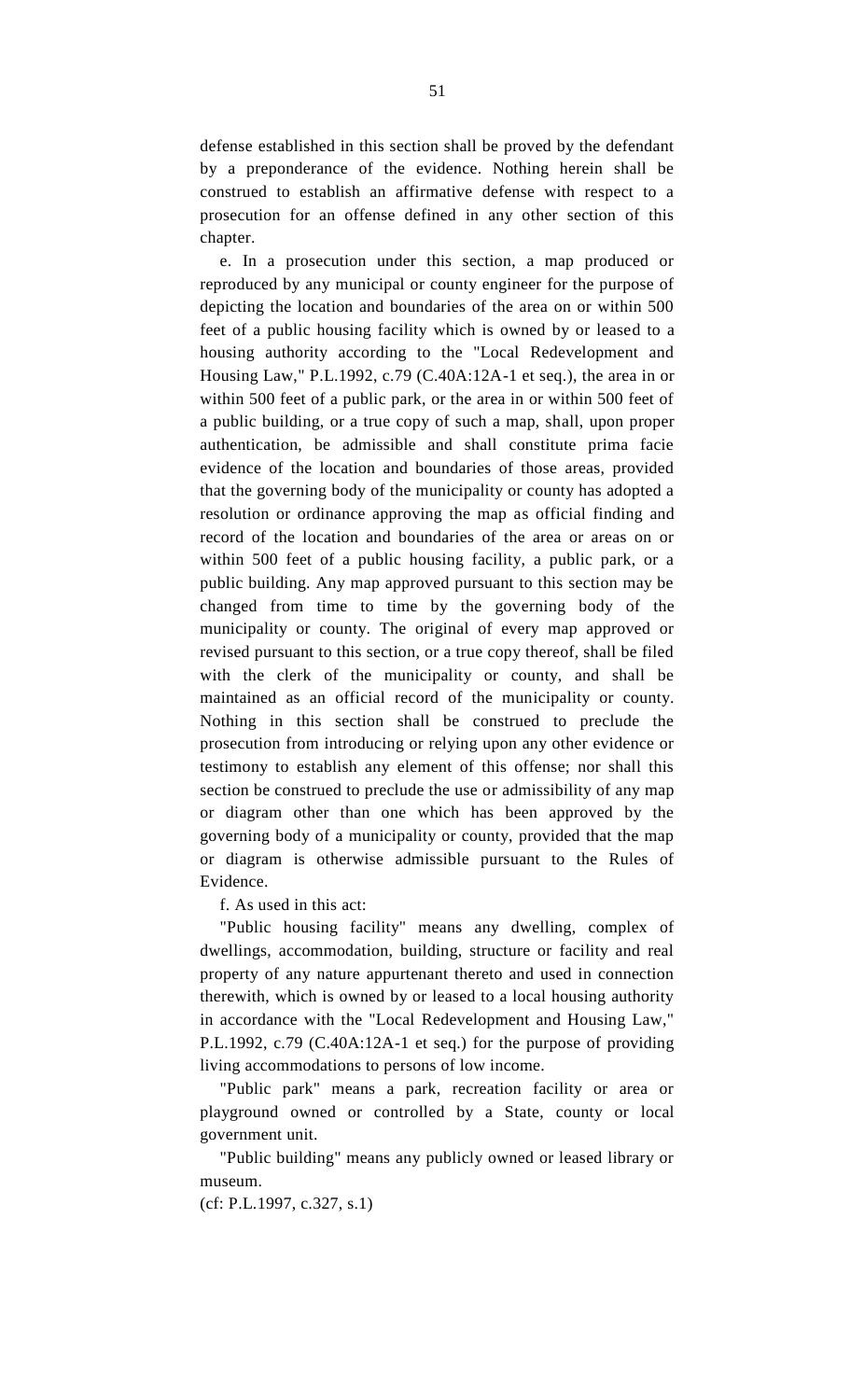31. N.J.S.2C:35-10 is amended to read as follows:

2C:35-10. Possession, Use or Being Under the Influence, or Failure to Make Lawful Disposition.

a. It is unlawful for any person, knowingly or purposely, to obtain, or to possess, actually or constructively, a controlled dangerous substance or controlled substance analog, unless the substance was obtained directly, or pursuant to a valid prescription or order form from a practitioner, while acting in the course of his professional practice, or except as otherwise authorized by P.L.1970, c.226 (C.24:21-1 et seq.), or except as authorized by P.L. , c. (C. ) (pending before the Legislature as this bill). Any person who violates this section with respect to:

(1) A controlled dangerous substance, or its analog, classified in Schedule I, II, III or IV other than those specifically covered in this section, is guilty of a crime of the third degree except that, notwithstanding the provisions of subsection b. of N.J.S.2C:43-3, a fine of up to \$35,000.00 may be imposed;

(2) Any controlled dangerous substance, or its analog, classified in Schedule V, is guilty of a crime of the fourth degree except that, notwithstanding the provisions of subsection b. of N.J.S.2C:43-3, a fine of up to \$15,000.00 may be imposed;

Possession of more than 50 grams of marijuana, including any adulterants or dilutants, or more than five grams of hashish is guilty of a crime of the fourth degree, except that, notwithstanding the provisions of subsection b. of N.J.S.2C:43-3, a fine of up to \$25,000.00 may be imposed; or

(4) Possession of **[**50 grams or less**]** more than one ounce, or 28.36 grams, of marijuana, including any adulterants or dilutants, **[**or five grams or less of hashish**]** is a disorderly person.

b. Any person who uses or who is under the influence of any controlled dangerous substance, or its analog, for a purpose other than the treatment of sickness or injury as lawfully prescribed or administered by a physician is a disorderly person.

In a prosecution under this subsection, it shall not be necessary for the State to prove that the accused did use or was under the influence of any specific drug, but it shall be sufficient for a conviction under this subsection for the State to prove that the accused did use or was under the influence of some controlled dangerous substance, counterfeit controlled dangerous substance, or controlled substance analog, by proving that the accused did manifest physical and physiological symptoms or reactions caused by the use of any controlled dangerous substance or controlled substance analog.

c. Any person who knowingly obtains or possesses a controlled dangerous substance or controlled substance analog in violation of subsection a. of this section and who fails to voluntarily deliver the substance to the nearest law enforcement officer is guilty of a disorderly persons offense. Nothing in this subsection shall be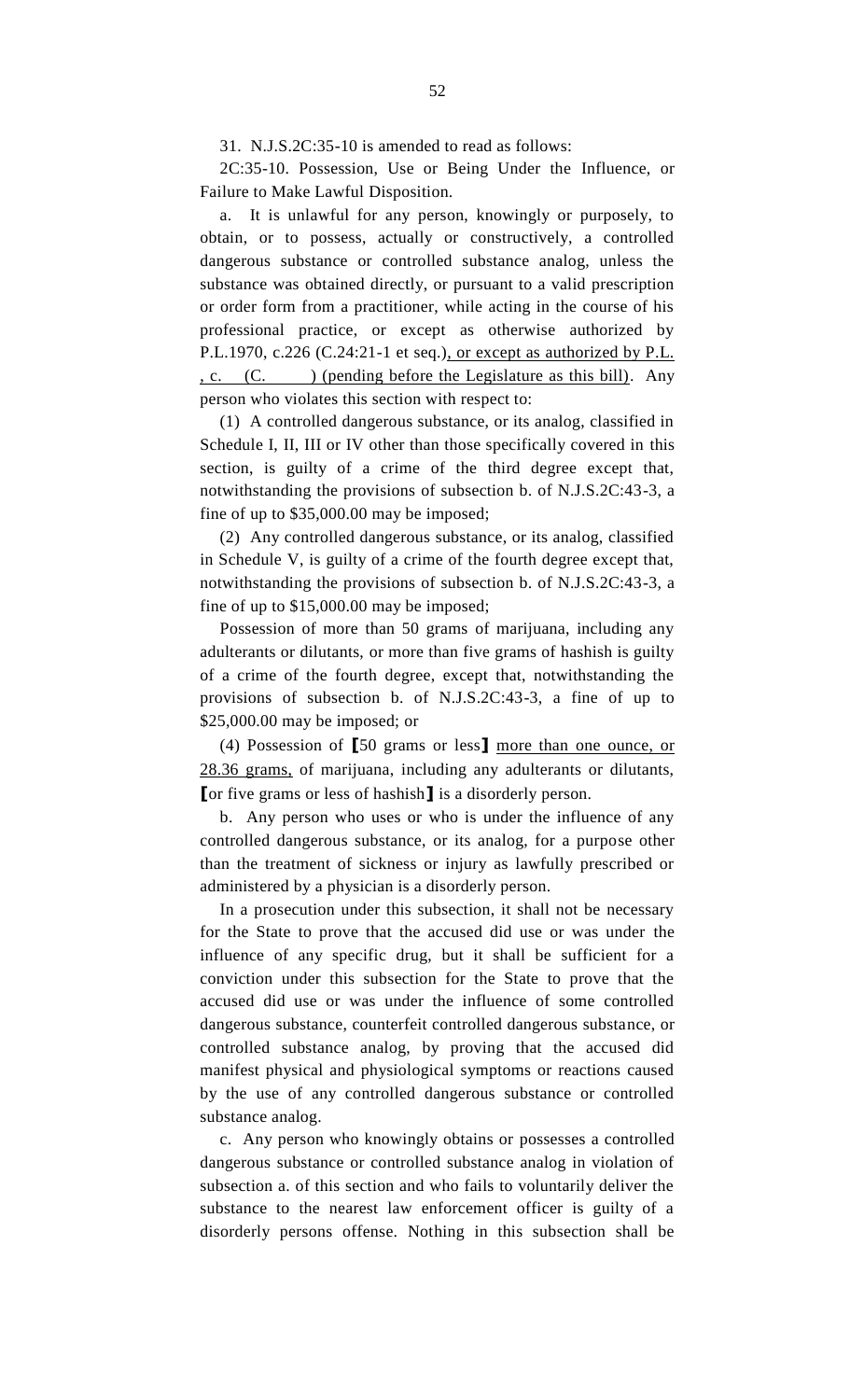construed to preclude a prosecution or conviction for any other offense defined in this title or any other statute. (cf: P.L.1997, c.181, s.6)

32. N.J.S 2C:36-1 is amended to read as follows:

2C:36-1. Drug paraphernalia, defined; determination.

**[**As**]** Except as authorized by P.L. c. (C. ) (pending before the Legislature as this bill), as used in this act, "drug paraphernalia" means all equipment, products and materials of any kind which are used or intended for use in planting, propagating, cultivating, growing, harvesting, manufacturing, compounding, converting, producing, processing, preparing, testing, analyzing, packaging, repackaging, storing, containing, concealing, ingesting, inhaling, or otherwise introducing into the human body a controlled dangerous substance, controlled substance analog or toxic chemical in violation of the provisions of chapter 35 of this title. It shall include, but not be limited to: a. kits used or intended for use in planting, propagating, cultivating, growing or harvesting of any species of plant which is a controlled dangerous substance or from which a controlled dangerous substance can be derived; b. kits used or intended for use in manufacturing, compounding, converting, producing, processing, or preparing controlled dangerous substances or controlled substance analogs; c. isomerization devices used or intended for use in increasing the potency of any species of plant which is a controlled dangerous substance; d. testing equipment used or intended for use identifying, or in analyzing the strength, effectiveness or purity of controlled dangerous substances or controlled substance analogs; e. scales and balances used or intended for use in weighing or measuring controlled dangerous substances or controlled substance analogs; f. dilutants and adulterants, such as quinine hydrochloride, mannitol, mannite, dextrose and lactose, used or intended for use in cutting controlled dangerous substances or controlled substance analogs; g. **[**separation gins and sifters used or intended for use in removing twigs and seeds from, or in otherwise cleaning or refining, marihuana;**]** h. blenders, bowls, containers, spoons and mixing devices used or intended for use in compounding controlled dangerous substances or controlled substance analogs; i. capsules, balloons, envelopes and other containers used or intended for use in packaging small quantities of controlled dangerous substances or controlled substance analogs; j. containers and other objects used or intended for use in storing or concealing controlled dangerous substances, controlled substance analogs or toxic chemicals; k. objects used or intended for use in ingesting, inhaling, or otherwise introducing **[**marihuana,**]** cocaine, **[**hashish, hashish oil,**]** nitrous oxide or the fumes of a toxic chemical into the human body, such as (1) metal, wooden, acrylic, glass, stone, plastic, or ceramic pipes with or without screens, permanent screens, **[**hashish heads,**]** or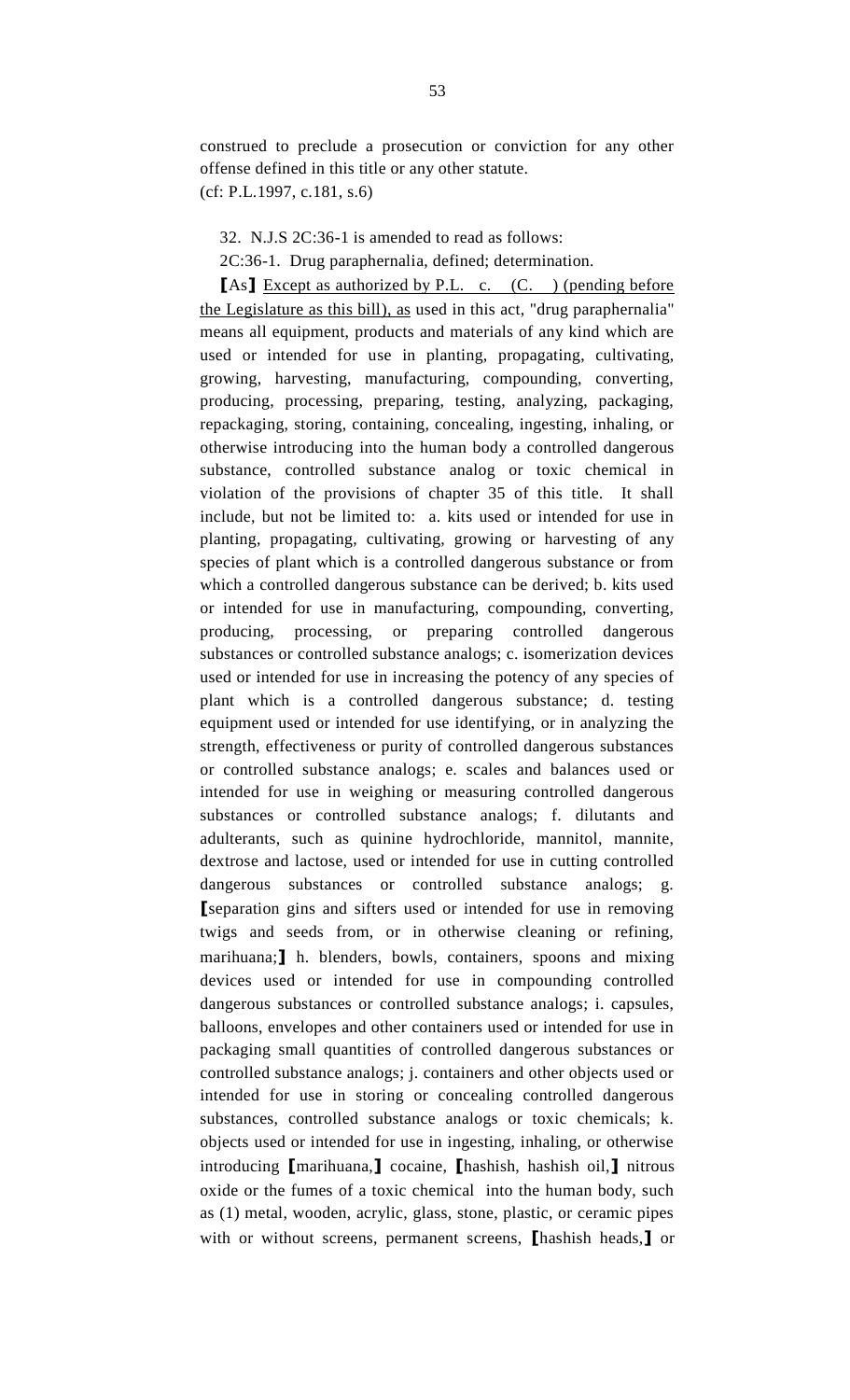punctured metal bowls; (2) **[**water pipes;**]** (3) carburetion tubes and devices; (4) smoking and carburetion masks; (5) **[**roach clips, meaning objects used to hold burning material, such as a marihuana cigarette, that has become too small or too short to be held in the hand;**]** (6) miniature cocaine spoons, and cocaine vials; (7) chamber pipes; (8) carburetor pipes; (9) electric pipes; (10) air-driven pipes; (11) chillums; (12) bongs; (13) ice pipes or chillers; (14) compressed gas containers, such as tanks, cartridges or canisters, that contain food grade or pharmaceutical grade nitrous oxide as a principal ingredient; (15) chargers or charging bottles, meaning metal, ceramic or plastic devices that contain an interior pin that may be used to expel compressed gas from a cartridge or canister; and (16) tubes, balloons, bags, fabrics, bottles or other containers used to concentrate or hold in suspension a toxic chemical or the fumes of a toxic chemical.

In determining whether or not an object is drug paraphernalia, the trier of fact, in addition to or as part of the proofs, may consider the following factors: a. statements by an owner or by anyone in control of the object concerning its use; b. the proximity of the object of illegally possessed controlled dangerous substances, controlled substance analogs or toxic chemicals; c. the existence of any residue of illegally possessed controlled dangerous substances, controlled substance analogs or toxic chemicals on the object; d. direct or circumstantial evidence of the intent of an owner, or of anyone in control of the object, to deliver it to persons whom he knows intend to use the object to facilitate a violation of this act; the innocence of an owner, or of anyone in control of the object, as to a direct violation of this act shall not prevent a finding that the object is intended for use as drug paraphernalia; e. instructions, oral or written, provided with the object concerning its use; f. descriptive materials accompanying the object which explain or depict its use; g. national or local advertising whose purpose the person knows or should know is to promote the sale of objects intended for use as drug paraphernalia; h. the manner in which the object is displayed for sale; i. the existence and scope of legitimate uses for the object in the community; and j. expert testimony concerning its use.

(cf: P.L. 2007, c.31, s.2)

33. Section 1 of P.L. 1964, c.289, (C.39:4-49.1) is amended to read as follows:

**[**No**]** Except as authorized by P.L. c. (C. ) (pending before the Legislature as this bill), no person shall operate a motor vehicle on any highway while knowingly having in his possession or in the motor vehicle any controlled dangerous substance as classified in Schedules I, II, III, IV and V of the "New Jersey Controlled Dangerous Substances Act," P.L. 1970, c. 226 (C. 24:21-1 et seq.) or any prescription legend drug, unless the person has obtained the substance or drug from, or on a valid written prescription of, a duly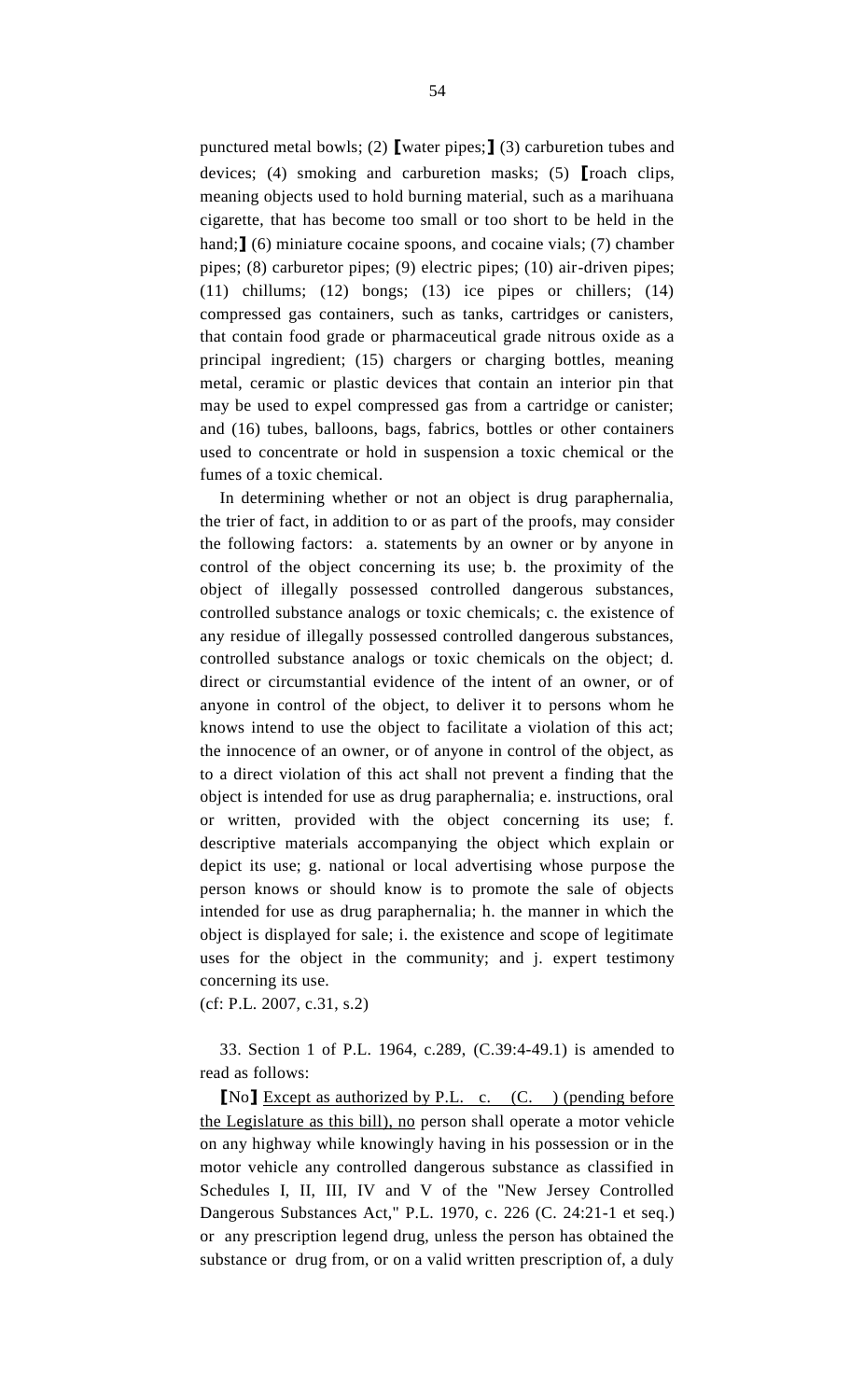licensed physician, veterinarian, dentist or other medical practitioner licensed to write prescriptions intended for the treatment or prevention of disease in man or animals or unless the person possesses a controlled dangerous substance pursuant to a lawful order of a practitioner or lawfully possesses a Schedule V substance.

A person who violates this section shall be fined not less than \$50.00 and shall forthwith forfeit his right to operate a motor vehicle for a period of two years from the date of his conviction. (cf: P.L. 1985, c. 239, s. 1)

34. (New section) Consumer Protections.

a. Individuals and licensed marijuana establishments shall not be subject to arrest, prosecution, or penalty in any manner, or denied any right or privilege, including but not limited to civil liability or disciplinary action by a business, occupational, or professional licensing board or bureau, solely for conduct permitted under this act.

b. The presence of cannabinoid metabolites in the bodily fluids of a person engaged in conduct permitted under P.L. c. (C. ) (pending before the Legislature as this bill) by:

(1) a student, employee, or tenant, shall not form the basis for refusal to enroll or employ or lease to or otherwise penalize that person, unless failing to do so would put the school, employer, or landlord in violation of federal law or cause it to lose a federal contract or funding;

(2) a patient, shall not constitute the use of an illicit substance resulting in denial of medical care, including organ transplant, and a patient's use of marijuana may only be considered with respect to evidence-based clinical criteria; iii. a parent or legal guardian of a child or newborn infant, or a pregnant woman, shall not form the sole or primary basis for any action or proceeding by the Division of Child Protection and Permanency, or any successor agencies.

35. (New section) a. Law enforcement agencies in New Jersey shall not cooperate with or provide assistance to the government of the United States or any agency thereof in enforcing the Controlled Substance Act, 21 U.S.C. 801 et seq., solely for actions consistent with P.L. c. (C. ) (pending before the Legislature as this bill), except as pursuant to a valid court order.

b. No agency or subdivision of an agency of the State of New Jersey may refuse to perform any duty under P.L. c. (C. ) (pending before the Legislature as this bill) on the basis that manufacturing, distributing, dispensing, possessing, or using marijuana is prohibited by federal law.

c. The division may not revoke or refuse to issue or renew a license P.L. c. (C. ) (pending before the Legislature as this bill) on the basis that manufacturing, distributing, dispensing, possessing, or using marijuana is prohibited by federal law.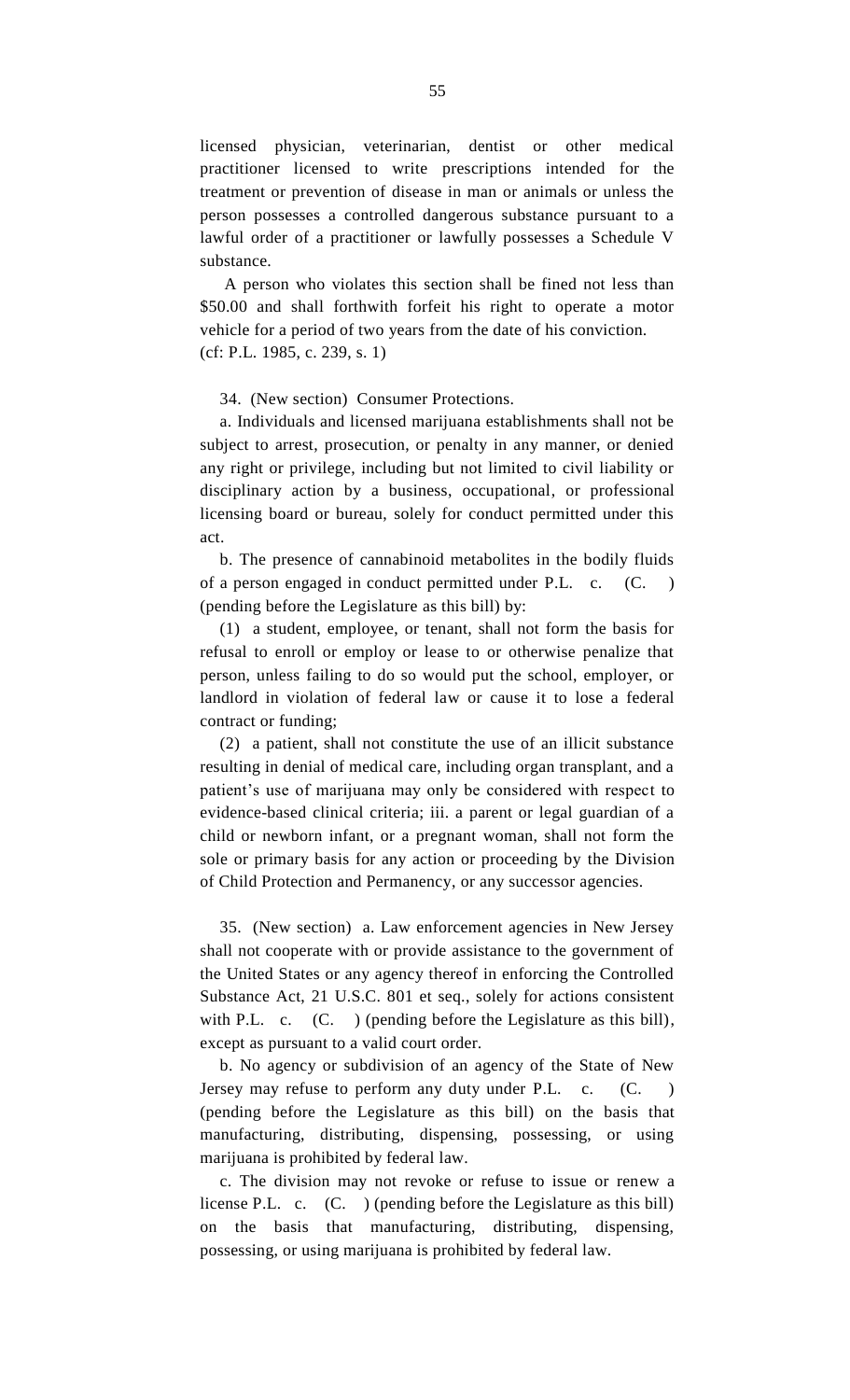36. (New section) Contract Enforceability.

No contract shall be unenforceable on the basis that manufacturing, distributing, dispensing, possessing, or using marijuana is prohibited by federal law. No contract entered into by a licensee, its employees, or its agents as permitted pursuant to a valid license issued by the division, or by those who allow property to be used by a licensee, its employees, or its agents as permitted pursuant to a valid license issued by the division, shall be deemed unenforceable on the basis that the actions or conduct permitted pursuant to the license are prohibited by federal law.

37. (New section) Criminal Investigation.

a. None of the following shall, individually or in combination, constitute reasonable articulable suspicion of a crime:

(1) The odor of marijuana or burnt marijuana;

(2) The possession of or the suspicion of possession of marijuana without evidence of quantity in excess of one ounce;

(3) The possession of marijuana without evidence of quantity in excess of one ounce in proximity to any amount of cash or currency;

b. Subsection a. of this section shall not apply when a law enforcement officer is investigating whether a person is driving under the influence of marijuana or driving while impaired by marijuana in violation of R.S.39:4-50.

38. (New section) All fees and penalties collected by the Director of the Division of Marijuana Enforcement pursuant to the provisions of P.L. c. (C. ) (pending before the Legislature as this bill) shall be forwarded to the State Treasurer for deposit in a special nonlapsing fund which shall be known as the Marijuana Control and Regulation Fund. Monies in the fund shall be used exclusively for the operation of the Division of Marijuana Enforcement and for reimbursement of all additional costs of enforcement of the provisions of P.L. c. (C. ) (pending before the Legislature as this bill) incurred by the Department of Law and Public Safety.

39. (New section) Marijuana Regulation Review Commission.

 a. The Marijuana Regulation Review Commission shall consist of one member appointed by the Governor, one member appointed by the President of the Senate who shall be a member of the Senate, and one member appointed by the Speaker of the General Assembly who shall be a member of the General Assembly. The presiding officer of the commission shall be determined by the members. The members of the commission shall serve without pay in connection with all such duties as are prescribed in P.L. c. (C. ) (pending before the Legislature as this bill).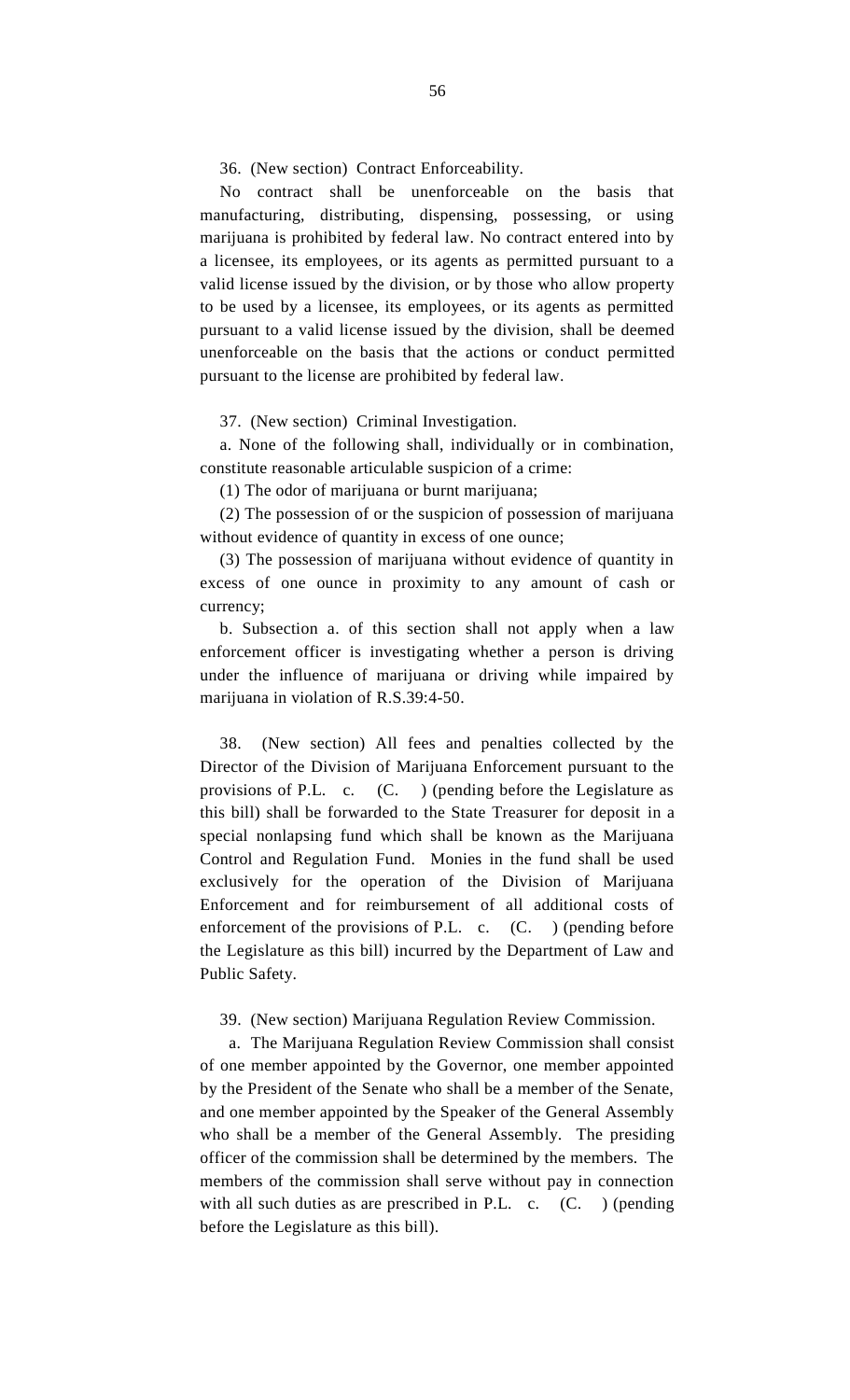b. The commission shall call upon the Department of Law and Public Safety to assist in any staff or clerical functions of the commission.

c. Meetings of commission, copies of minutes.

All meetings of the commission shall be open to the public and all the business of the commission shall be transacted at public meetings held at such time and place as the commission shall prescribe. The commission shall meet at such times as determined by the chairperson of the commission.

The secretary shall transmit to each member of the commission a copy of the minutes of each meeting within twenty-four hours after the adjournment thereof. The minutes of the commission shall be open to inspection by any citizen of the State at all times during business hours.

d. Rules. The commission shall formulate and adopt rules of procedure for the commission in exercising its powers and fulfilling its duties under P.L. c. (C. ) (pending before the Legislature as this bill).

e. Number of members necessary to act. The concurrence of two of the members of the commission shall be necessary to validate all acts of the commission.

f. Annual report to Legislature. The commission shall make an annual detailed report of its actions and operations to the Legislature and render such other reports to the Legislature as it shall from time to time require.

g. Powers and duties of commission.

The Marijuana Regulation Review Commission shall review and approve regulations developed by the division pursuant to section 8 of P.L. , c. (C. ) (pending before the Legislature as this bill) and may require regulations as deemed necessary. The commission shall have such other and further powers and perform such other and further duties as may be conferred or imposed upon it from time to time by the Legislature.

40. (New section) Following the enactment of but prior to the effective date of P.L. c.;  $(C.$  ) (pending before the Legislature as this bill), possession of up to 50 grams of marijuana shall constitute a civil violation not subject to arrest, and limited to a fine of up to \$100.

41. This act shall take effect on the 360th day following enactment, but the director may take such anticipatory action as may be necessary to effectuate the provisions of this act.

## STATEMENT

This bill would legalize the possession and personal use of small amounts of marijuana for persons age 21 and over.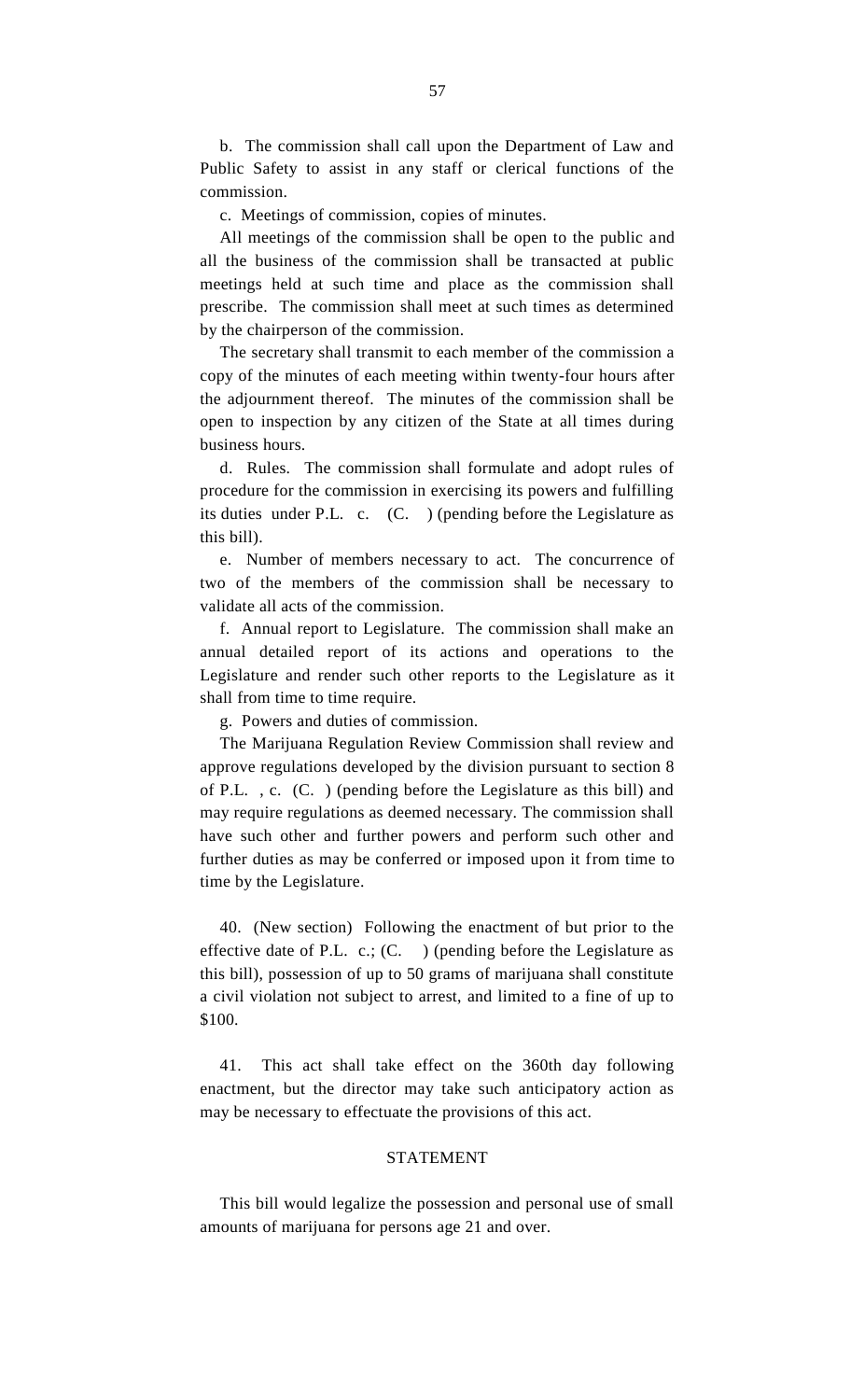Section 3 of the bill specifies that the following acts are not unlawful and would not be an offense or a basis for seizure or forfeiture of assets under N.J.S.2C:64-1 et seq. or other applicable law for persons 21 years of age or older:

- possessing, using, displaying, purchasing, or transporting marijuana accessories or one ounce or less of marijuana and certain other related products;
- transfer of one ounce or less of marijuana or other related products to a person who is 21 years of age or older;
- consumption of marijuana, provided that nothing in the bill would permit consumption that is conducted openly and publicly; or
- assisting another person who is 21 years of age or older in any of the acts described above.

Section 4 of the bill provides that the following acts would also not be unlawful or a basis for seizure or forfeiture of assets for persons 21 years of age or older:

- manufacture, possession, or purchase of marijuana accessories or the sale of marijuana accessories to a person who is 21 years of age or older;
- possessing, displaying, or transporting marijuana or marijuana products; purchase of marijuana from a marijuana cultivation facility; purchase of marijuana or marijuana products from a marijuana product manufacturing facility; or sale of marijuana or marijuana products to consumers, if the person conducting the activities has obtained a current, valid license to operate a retail marijuana store or is acting in his capacity as an owner, employee or agent of a licensed retail marijuana store;
- cultivating, harvesting, processing, packaging, transporting, displaying, or possessing marijuana; delivery or transfer of marijuana to a marijuana testing facility; selling marijuana to a marijuana cultivation facility, a marijuana product manufacturing facility, or a retail marijuana store; or the purchase of marijuana from a marijuana cultivation facility, if the person conducting the activities has obtained a current, valid license to operate a marijuana cultivation facility or is acting in his capacity as an owner, employee, or agent of a licensed marijuana cultivation facility;
- packaging, processing, transporting, manufacturing, displaying, or possessing marijuana or marijuana products; delivery or transfer of marijuana or marijuana products to a marijuana testing facility; selling marijuana or marijuana products to a retail marijuana store or a marijuana product manufacturing facility; the purchase of marijuana from a marijuana cultivation facility; or the purchase of marijuana or marijuana products from a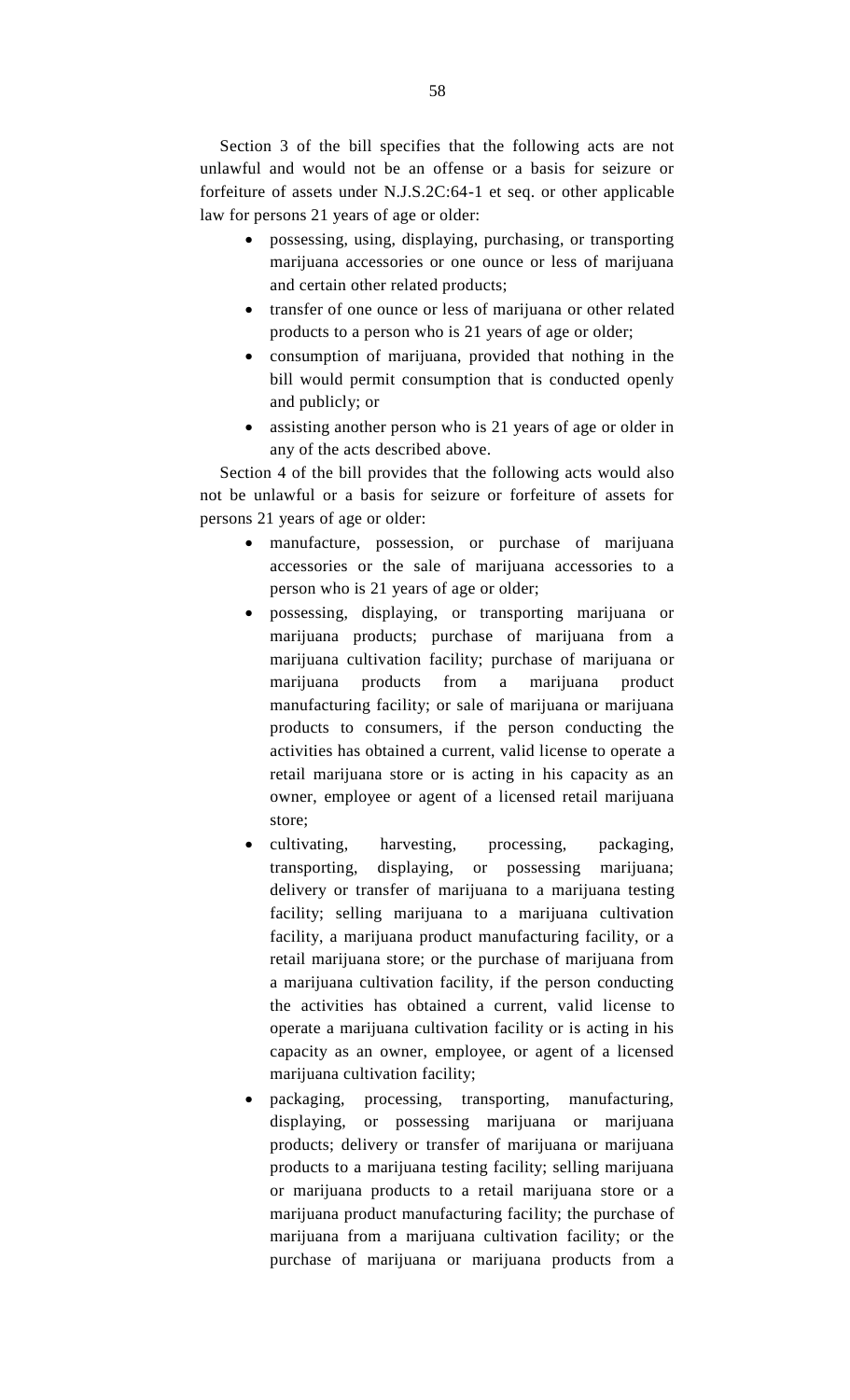marijuana product manufacturing facility, if the person conducting the activities has obtained a current, valid license to operate a marijuana product manufacturing facility or is acting in his capacity as an owner, employee, or agent of a licensed marijuana product manufacturing facility;

- possessing, cultivating, processing, repackaging, storing, transporting, displaying, transferring or delivering marijuana or marijuana products if the person has obtained a current, valid license to operate a marijuana testing facility or is acting in his capacity as an owner, employee, or agent of a licensed marijuana testing facility;
- leasing or otherwise allowing the use of property owned, occupied or controlled by any person, corporation or other entity for any of the activities conducted lawfully.

Sections 7 and 8 describe the powers and duties of the newly created Division of Marijuana Enforcement and the regulation of marijuana generally. The bill provides for the division to adopt rules and regulations necessary for implementation of the bill. The regulations could not prohibit the operation of marijuana establishments, either expressly or through regulations that make their operation unreasonably impracticable. The bill would require regulations to include the following: procedures for the application, issuance, denial, renewal, suspension, and revocation of a license to operate a marijuana establishment; the establishment by the division of license application fees. Additional required regulations must include licensing goals for minority owned and female owned businesses under the act; security requirements for marijuana establishments; requirements to prevent the sale or diversion of marijuana and marijuana products to underage persons; labeling and packaging requirements; health and safety regulations and standards for the manufacture and sale of marijuana products; advertisement restrictions; procedures for the division to conduct unannounced visits to marijuana establishments; a requirement that only marijuana, marijuana based products and paraphernalia be available for sale at a marijuana establishment; and civil penalties for the failure to comply with established regulations.

Section 9 mandates that the division develop a system for tracking the transfer of marijuana items between licensed premises capable, at a minimum, of tracking among other categories, the propagation of immature marijuana plants, the processing of marijuana by a processor, the receiving, storing and delivering of marijuana items by a wholesaler, the sale of marijuana items by a marijuana retailer to a consumer; the purchase and sale of marijuana items between licensees, the transfer of marijuana items between licensed premises; and the collection of taxes imposed upon the retail sale of marijuana items.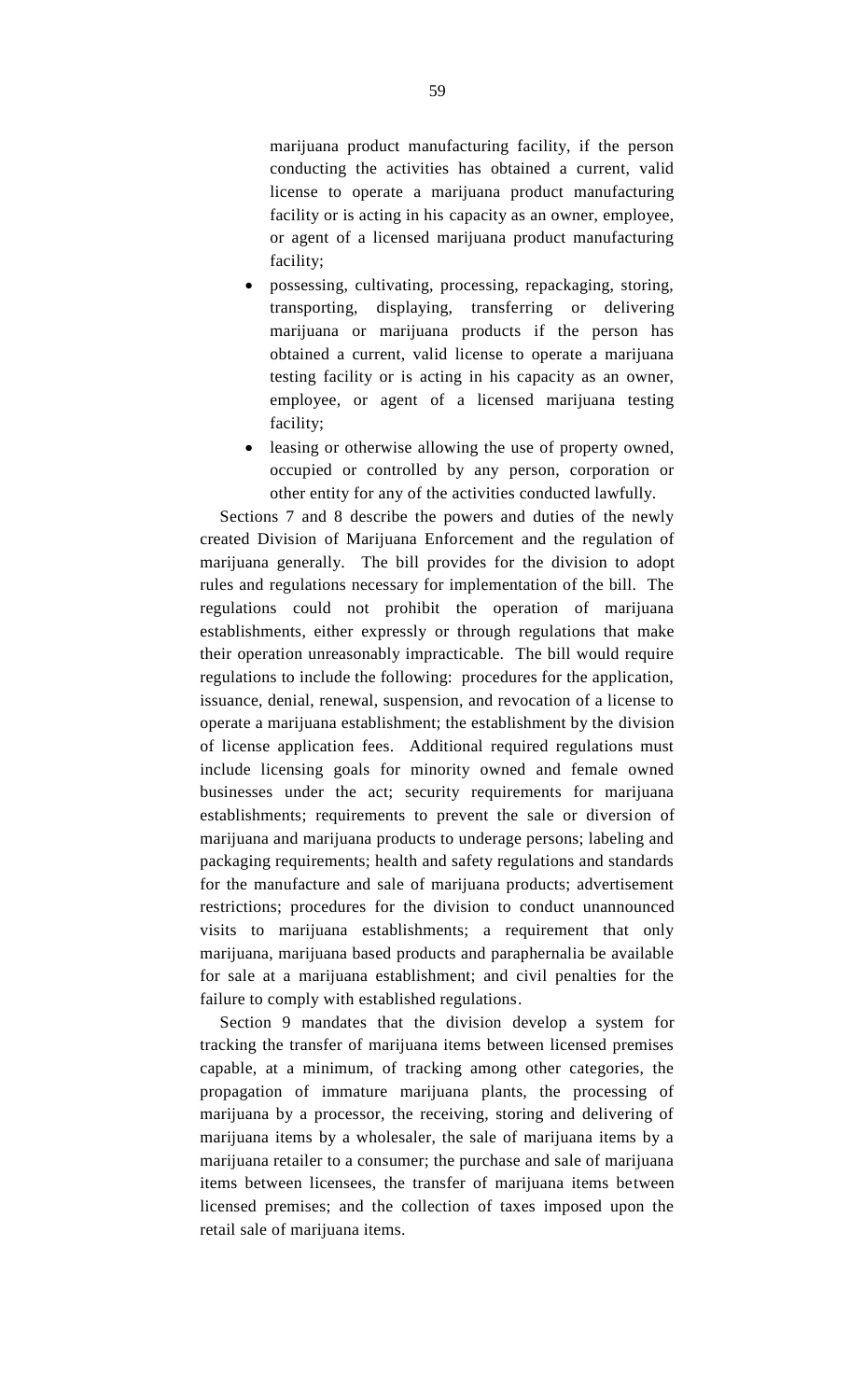Section 10 of the bill establishes a tax levied upon marijuana sold or otherwise transferred by a marijuana cultivation facility to a marijuana product manufacturing facility or to a retail marijuana store. To encourage early participation in and development of marijuana establishments and to undermine the illegal market, the bill proposes an escalating tax rate of seven percent in the first year; 10 percent in year two; 15% in year three; 20% in year four; and 25% in year five and beyond. The Department of the Treasury would establish procedures for the collection of all taxes levied.

The bill specifies that no tax would be levied upon marijuana intended for sale at medical marijuana centers pursuant to the "New Jersey Compassionate Use Medical Marijuana Act," P.L.2009, c.307 (C.24:6I-1 et seq.).

Section 11 provides for local governmental entity regulations or ordinances. The bill provides that each local governmental entity shall enact an ordinance or regulation specifying the entity within the local governmental entity that is responsible for processing applications submitted for a license to operate a marijuana establishment within the boundaries of the local governmental entity and for the issuance of such licenses, should the issuance by the local governmental entity become necessary because of a failure by the division to adopt regulations or to process and issue licenses.

The local governmental entity may enact ordinances or regulations, not in conflict with the provisions of the bill, that address the following:

-- governing the time, place, manner and number of marijuana establishment operations;

-- establishing procedures for the issuance, suspension, and revocation of a license issued by the local governmental entity;

-- establishing a schedule of annual operating, licensing, and application fees for marijuana establishments, provided, the application fee shall only be due if an application is submitted to a local governmental entity in accordance with the provisions of the bill and a licensing fee shall only be due if a license is issued by a local governmental entity; and

-- establishing civil penalties for violation of an ordinance or regulation governing the time, place, and manner of a marijuana establishment that may operate in such local governmental entity.

The bill provides that a local governmental entity may prohibit the operation of marijuana cultivation facilities, marijuana product manufacturing facilities, marijuana testing facilities, or retail marijuana stores through the enactment of an ordinance. Under the bill, the failure of a local governmental entity to enact an ordinance prohibiting the operation of a marijuana establishment shall thereby permit the operation of a marijuana retail establishment within the local governmental entity for a period of five years, at the end of which five year period, and every five year period thereafter, the local governmental entity shall again be permitted to prohibit the operation of a marijuana establishment.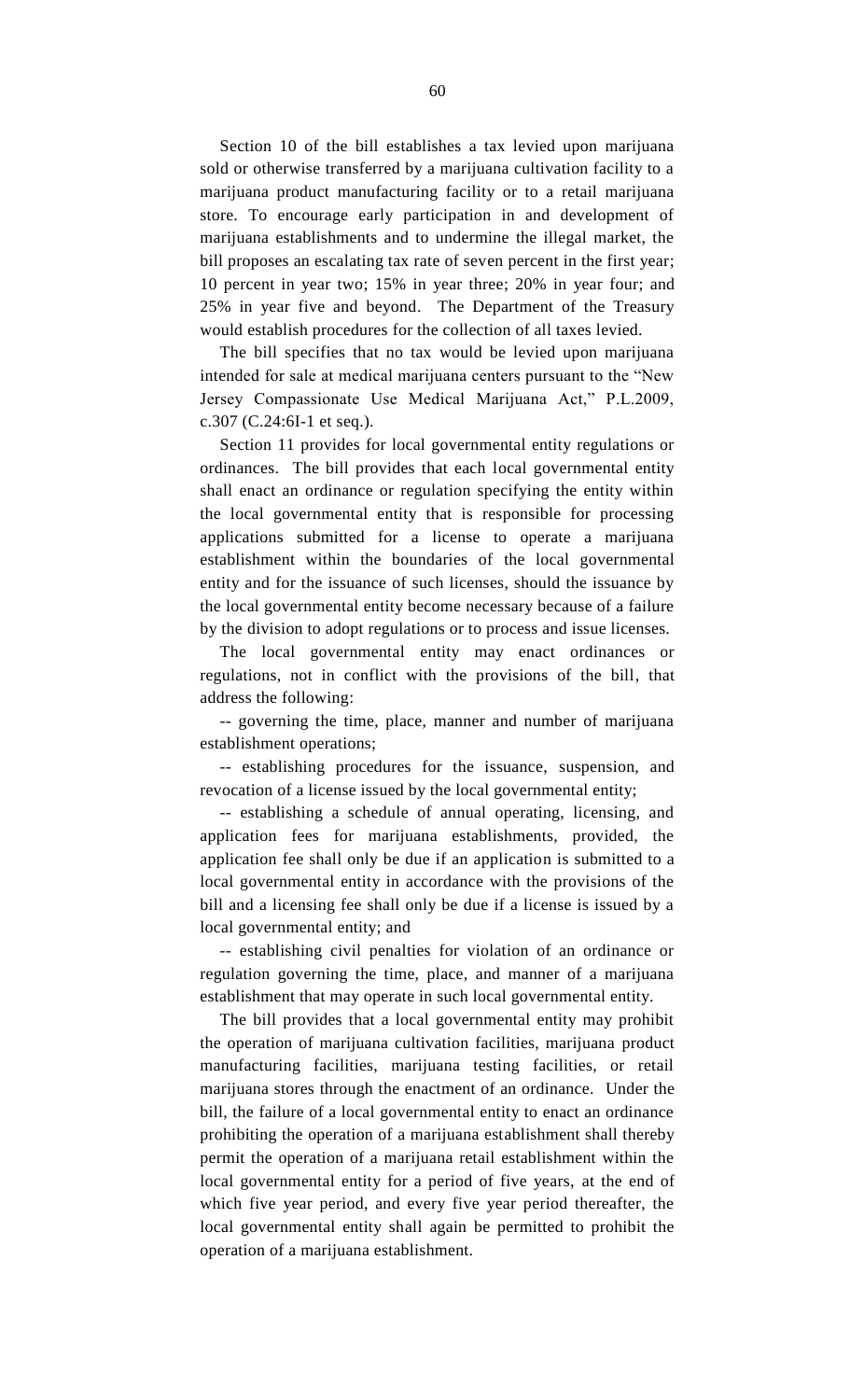Section 12 establishes the application process. Under the bill, each application for an annual license to operate a marijuana establishment would be submitted to the division. A separate license shall be required for each location at which a marijuana establishment seeks to operate. Renewal applications may be filed up to 90 days prior to the expiration of the establishment's license.

Sections 13 through 18 establish the different classes of licenses and the requirements to obtain licensure.

A marijuana producer must have a Class 1 Marijuana Production Facility license issued by the division for the premises at which the marijuana is produced.

A marijuana processer must have a Class 1 Marijuana Cultivation Facility license issued by the division for the premises at which the marijuana is produced.

A marijuana wholesaler must have a Class 2 Marijuana Wholesalers license issued by the division for the premises at which the marijuana is warehoused.

A marijuana retailer must have a Class 3 Marijuana Retailers license issued by the division for the premises at which the marijuana is retailed.

A marijuana transporter must have a Class 4 Marijuana Transportation license issued by the division.

All prospective licensees must complete application requirements, meet residency requirements, and undergo a criminal history record background check.

Section 22 provides that a currently operating medical marijuana facility operating in good standing can immediately apply for a license to operate to distribute marijuana to a person who is not a medical marijuana patient.

Section 23 permits a person convicted of marijuana possession to present an application for expungement to the Superior Court.

Sections 25 through 33 update existing sections of law to reflect the decriminalization of marijuana under the bill.

Section 38 establishes that all fees and penalties collected by the Director of the Division of Marijuana Enforcement shall be forwarded to the State Treasurer for deposit in a special nonlapsing fund which shall be known as the Marijuana Control and Regulation Fund. Monies in the fund shall be used exclusively for the operation of the Division of Marijuana Enforcement and for reimbursement of all additional costs of enforcement

Section 39 establishes a Marijuana Regulation Review Commission which shall be responsible to review and approve regulations developed by the division. The commission shall consist of three members as follows: one member appointed by the Governor, who shall be the presiding officer, one member appointed by the President of the Senate, who shall be a member of the Senate, and one member appointed by the Speaker of the General Assembly, who shall be a member of the General Assembly. The concurrence of two of the members of the